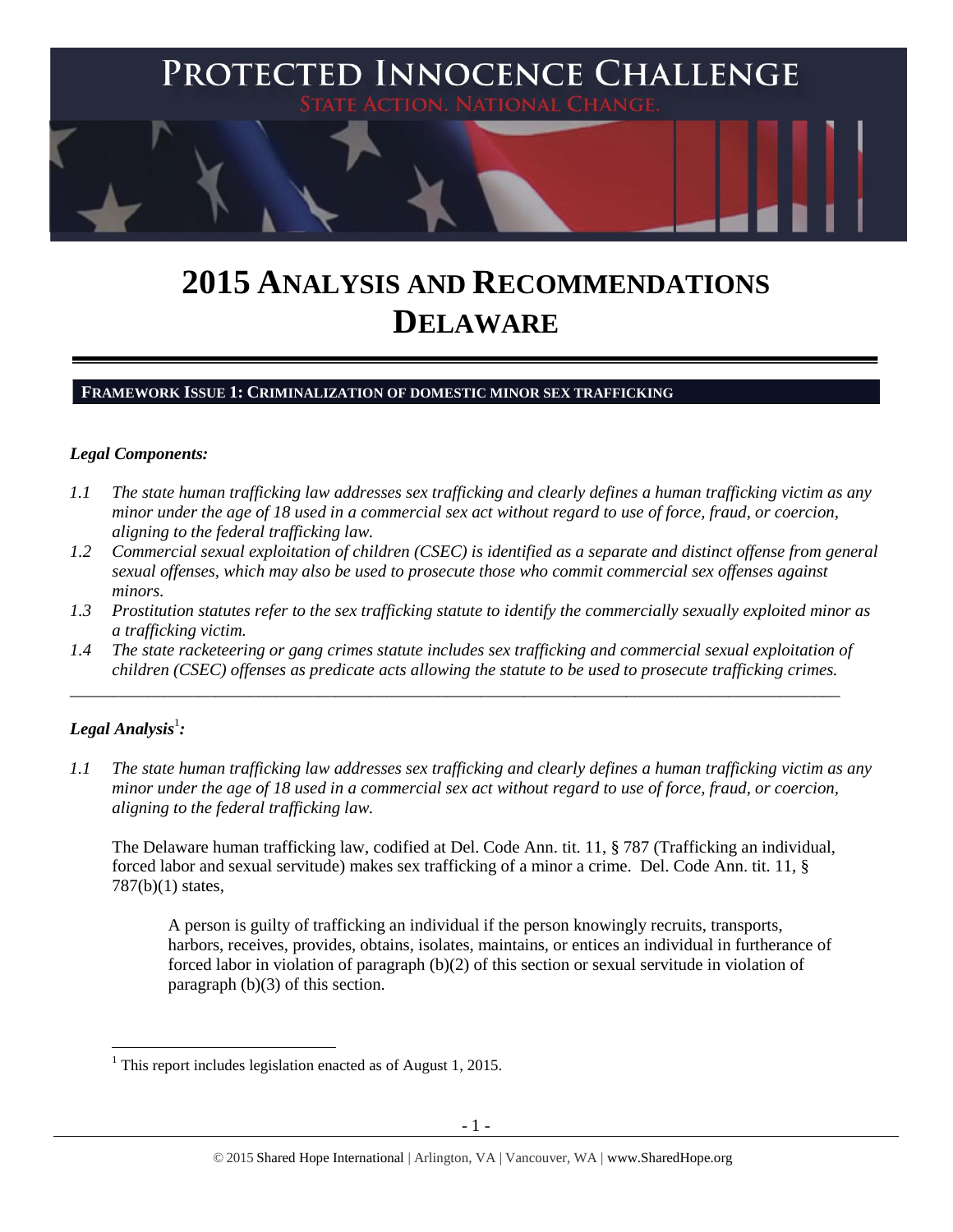Del. Code Ann. tit. 11, § 787(b)(3) (Trafficking an individual, forced labor and sexual servitude) specifies that force, fraud or coercion is not required to commit sexual servitude of a child, stating that

- (a) A person commits the offense of sexual servitude if the person knowingly:
	- 1. Maintains or makes available a minor for the purpose of engaging the minor in commercial sexual activity<sup>2</sup>; or
	- 2. Uses coercion or deception to compel an adult to engage in commercial sexual activity.

Sexual servitude of a minor is a Class B felony and is punishable by imprisonment<sup>3</sup> for  $2-25$  years<sup>4</sup>. Del. Code Ann. tit. 11, §§ 787(b)(3)(b), 4205(b)(2). If aggravating circumstances were used in the commission

(c) When a person is convicted of any offense other than a class A felony the court may take the following action:

(1) Impose a sentence involving an Accountability Level I sanction.—Such sanctions include imposition of a fine as provided by law for the offense or placement of the offender upon unsupervised probation with or without special conditions, or with or without the imposition of a fine as provided by law for the offense;

(2) Impose a sentence involving an Accountability Level II sanction.—Such a sanction includes a placement of the offender upon supervised probation amounting to field supervision rather than intensive supervision, with or without special conditions, or with or without the imposition of a fine as provided by law for the offense;

(3) Impose a sentence involving an Accountability Level III sanction.— Such sanctions include placement of the offender upon intensive supervision or placement of the offender upon community service, with or without special conditions, or with or without the imposition of a fine as provided by law for the offense. Such intensive supervision shall entail at least the equivalent of 1 hour of supervision per day and no more than 56 hours of supervision per week;

(4) Impose a sentence involving an Accountability Level IV sanction.—Such sanctions include placement of the offender upon partial confinement under house arrest under the supervision of the Department of Correction or commitment of the offender to the Department of Correction under partial confinement to a half-way house or restitution center or placement of the offender in a residential treatment facility, all with or without special conditions, and all with or without the imposition of a fine as provided by law for the offense;

(5) Impose a sentence involving an Accountability Level V sanction.—Such a sentence consists of the commitment of the offender to the Department of Correction for a period of incarceration, with or without the imposition of a fine provided by law for the offense.

Most of the felonies reviewed in this document are expressly restricted to a Level V sanction, therefore, all imprisonment penalties should be interpreted to be subject to Level V, unless it is designated a Class A felony or specifically stated otherwise. Additionally, Del. Code Ann. tit. 11, § 787 (Trafficking of an individual, forced labor and sexual servitude), § 1112A (Sexual solicitation of a child) and § 1112B (Promoting sexual solicitation of a child) are designated as violent felonies under Del. Code Ann. 11, § 4201(c). The text of Del. Code Ann. tit. 11, § 4201 here and elsewhere in this report has been updated to reflect the amendments added by the enactment of House Bill 59. Del. Laws (2015) (effective June 2, 2015).

 $4$  Del. Code Ann. tit. 11,  $\hat{g}$  4205(k) provides, "In addition to the penalties set forth above, the court may impose such fines and penalties as it deems appropriate." Therefore, in all instances where penalties for a felony conviction are mentioned throughout this document, it should be inferred that an additional indeterminate fine may be imposed at the judge's discretion.

<sup>&</sup>lt;sup>2</sup> "Commercial sexual activity" is defined as "any sexual activity for which on account of which anything of value is given, promised to, or received by any person." Del. Code Ann. tit. 11, § 787(a)(2).  ${}^{3}$  Pursuant to Del. Code Ann. tit. 11, § 4204(c)(1)–(5),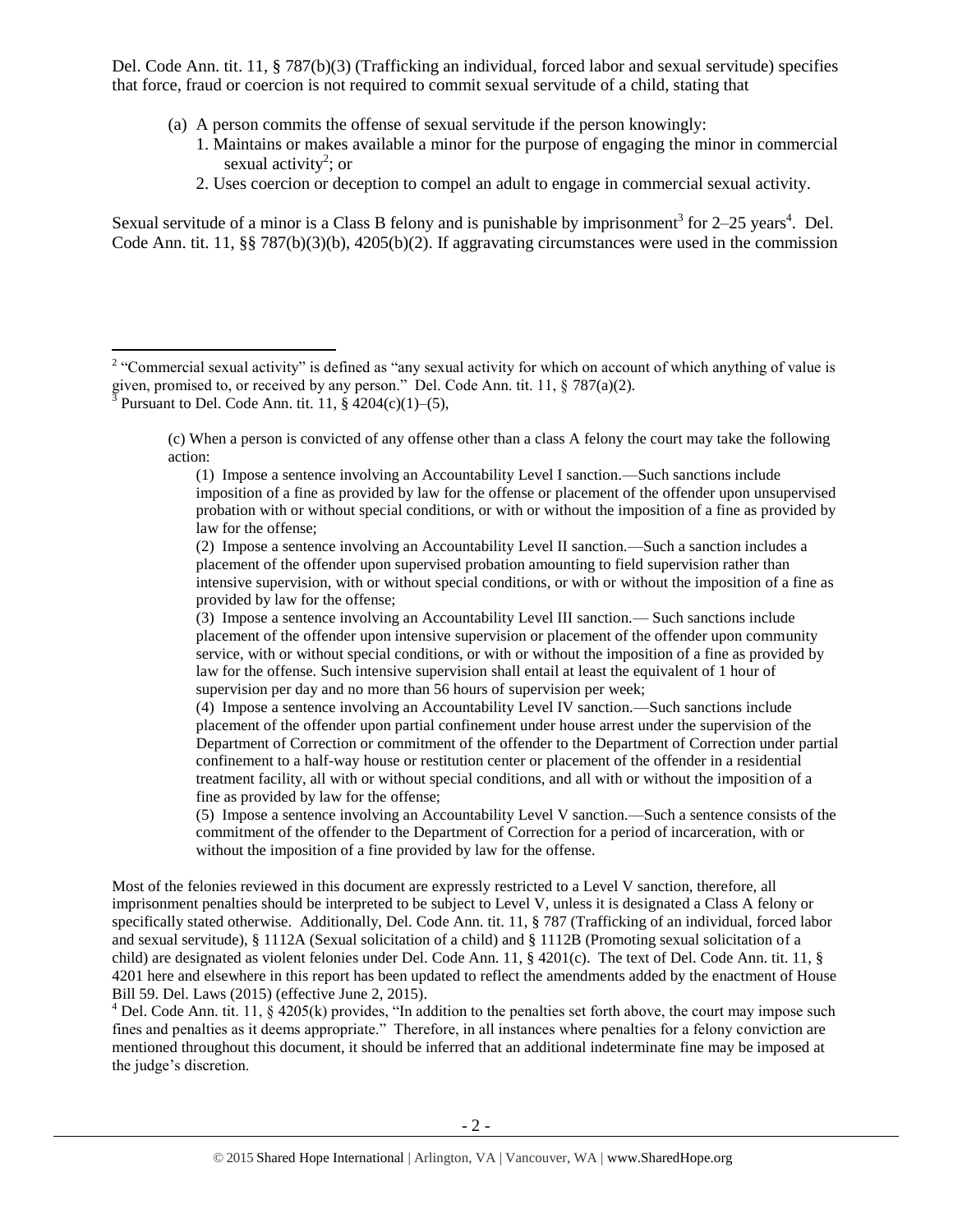of the crime, including force and recruitment of the victim from a shelter, a conviction is punishable as a Class A felony by imprisonment for 15 years to life.<sup>5</sup>

Since the definition of "labor or services" includes "commercial sexual activity," a sex trafficker could also be convicted under Del. Code Ann. tit. 11, § 787(b)(3) (Trafficking an individual, forced labor and sexual servitude) for forced labor, but the offense must involve coerced commercial sexual activity<sup>6</sup> even when the victim is a minor. Del. Code Ann. tit. 11, § 787(b)(3) (Trafficking an individual, forced labor and sexual servitude) states that

<span id="page-2-0"></span>(2) A person is guilty of forced labor if the person knowingly uses coercion<sup>7</sup> to compel an individual to perform labor or services<sup>8</sup>, except where such conduct is permissible under federal law or law of this state other than this act.

If aggravated circumstances are found, the offense under Del. Code Ann. tit. 11, § 787(b)(3) (Trafficking an individual, forced labor and sexual servitude) is elevated by one felony grade higher than the underlying offense. <sup>6</sup> Pursuant to Del. Code Ann. tit. 11, § 787(a)(4) (Trafficking an individual, forced labor and sexual servitude)

"[d]ebt bondage" is defined to include "commercial sexual activity in payment toward or satisfaction of a real or purported debt."

<sup>7</sup> Pursuant to Del. Code Ann. tit. 11, § 787(a)(2) (Trafficking an individual, forced labor and sexual servitude) "[c]oercion" is defined to include

a. the use or threat of force against abduction of, serious harm to, or physical restraint of an individual; b. the use of a plan, pattern, or statement with intent to cause an individual to believe that failure to perform an act will result in the use of force against, abduction of, serious harm to, or physical restraint of an individual;

c. the abuse or threatened abuse of law or legal process;

d. controlling or threatening to control an individual's access to a controlled substance enumerated in Sections 4714, 4716, 4718, 4720, 4722 of Title 16 of the Delaware Code;

e. the destruction of, taking of, or the threat to destroy or take an individual's identification document or other property;

f. use of debt bondage;

 $\overline{\phantom{a}}$ 

g. the use of an individual's physical, cognitive disability, or mental impairment, where such impairment has substantial adverse effects on the individual's cognitive or volitional functions; or h. the commission of civil or criminal fraud.

<sup>8</sup> Pursuant to Del. Code Ann. tit. 11, § 787 (a)(3), "forced labor or services" is defined as "labor, as defined in this section, or services, as defined in this section, that are performed or provided by another person and are obtained or maintained through coercion as enumerated in paragraph (b)(1) of this section." "Labor or services" is defined as "activity having economic or financial value, including commercial sexual activity. Nothing in this definition should be construed to legitimize or legalize prostitution." "Sexual activity" is defined as "any of the sex-related acts enumerated in Section 761 if this Title, or in Sections 1342. 1351. 1352(1), 1353(1), 1354 or 1355 of this Title or sexually-explicit performances." Del. Code Ann. tit. 11, § 787(a) (a)(4), (7).

<sup>&</sup>lt;sup>5</sup> Convictions under Del. Code Ann. tit. 11, § 787(b)(1)-(3) (Trafficking an individual, forced labor and sexual servitude) may result in an enhanced penalty if aggravating circumstances are present. Aggravating circumstances occur when:

a. The person recruited, enticed, or obtained the victim from a shelter designed to serve victims of human trafficking, victims of domestic violence, victims of sexual assault, runaway youth, foster children, or the homeless; or

b. The person used or threatened use of force against, abduction of, serious harm to, or physical restraint of the victim.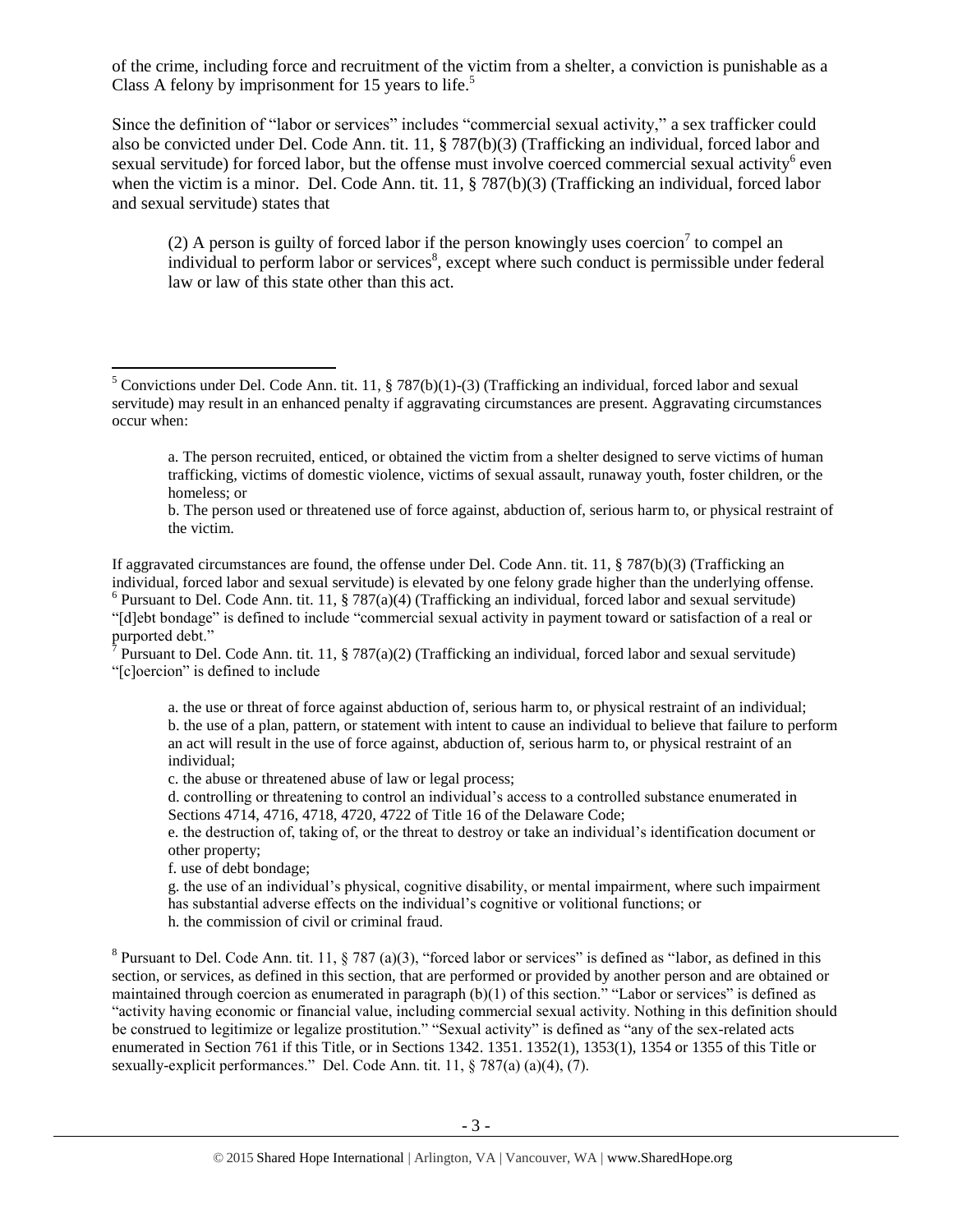A conviction for forced labor under Del. Code Ann. tit. 11, § 787(b)(3)(b) is punishable as a Class B felony by imprisonment for 2–25 years when the offense involves a minor. Del. Code Ann. tit. 11, §§ 787(b)(3), 4205(b)(2).

Lastly, organizations that commit a human trafficking offense may be prosecuted under Del. Code Ann. tit. 11, § 787(c) (Organizational liability) states,

(1) An organization may be prosecuted for an offense under this section pursuant to § 281 of this title (Criminal liability of organizations).

(2) The court may consider the severity of an organization's offense under this section and order penalties in addition to those otherwise provided for the offense, including:

a. A fine of not more than \$ 25,000.00 per offense;

- b. Disgorgement of profit from illegal activity in violation of this section; and
- c. Debarment from state and local government contracts.
- *1.2 Commercial sexual exploitation of children (CSEC) is identified as a separate and distinct offense from general sexual offenses, which may also be used to prosecute those who commit commercial sex offenses against minors.*

Delaware has several statutes specifically criminalizing CSEC, including the following:

1. Del. Code Ann. tit. 11, § 1108 (Sexual exploitation of a child) states,

A person is guilty of sexual exploitation of a child when:

(1) The person knowingly, photographs or films a child engaging in a prohibited sexual act<sup>9</sup> or in the simulation of such an act, or otherwise knowingly creates a visual depiction of a child engaging in a prohibited sexual act or in the simulation of such an act; or (2) The person knowingly, finances or produces any motion picture, video or other visual depiction of a child engaging in a prohibited sexual act or in the simulation of such an act; or (3) The person knowingly publishes or makes available for public distribution or sale by any means, including but not limited to computer, any book, magazine, periodical, pamphlet, photograph, Internet site or web page which depicts a child engaging in a prohibited sexual act or in the simulation of such an act, or knowingly publishes or makes available for public distribution or sale by any means, including computer, any other visual depiction of a child engaging in a prohibited sexual act or in the simulation of such an act; or

- (2) Anal intercourse;
- (3) Masturbation;
- (4) Bestiality;
- (5) Sadism;

l

- (6) Masochism;
- (7) Fellatio;
- (8) Cunnilingus;
- (9) Nudity, if such nudity is to be depicted for the purpose of the sexual stimulation or the sexual gratification of any individual who may view such depiction;
- (10) Sexual contact;
- (11) Lascivious exhibition of the genitals or pubic area of any child;
- (12) Any other act which is intended to be a depiction or simulation of any act described in this subsection.

<sup>&</sup>lt;sup>9</sup> Del. Code Ann. tit. 11, § 1100(e) (Definitions relating to children) defines "[p]rohibited sexual act" to include:

<sup>(1)</sup> Sexual intercourse;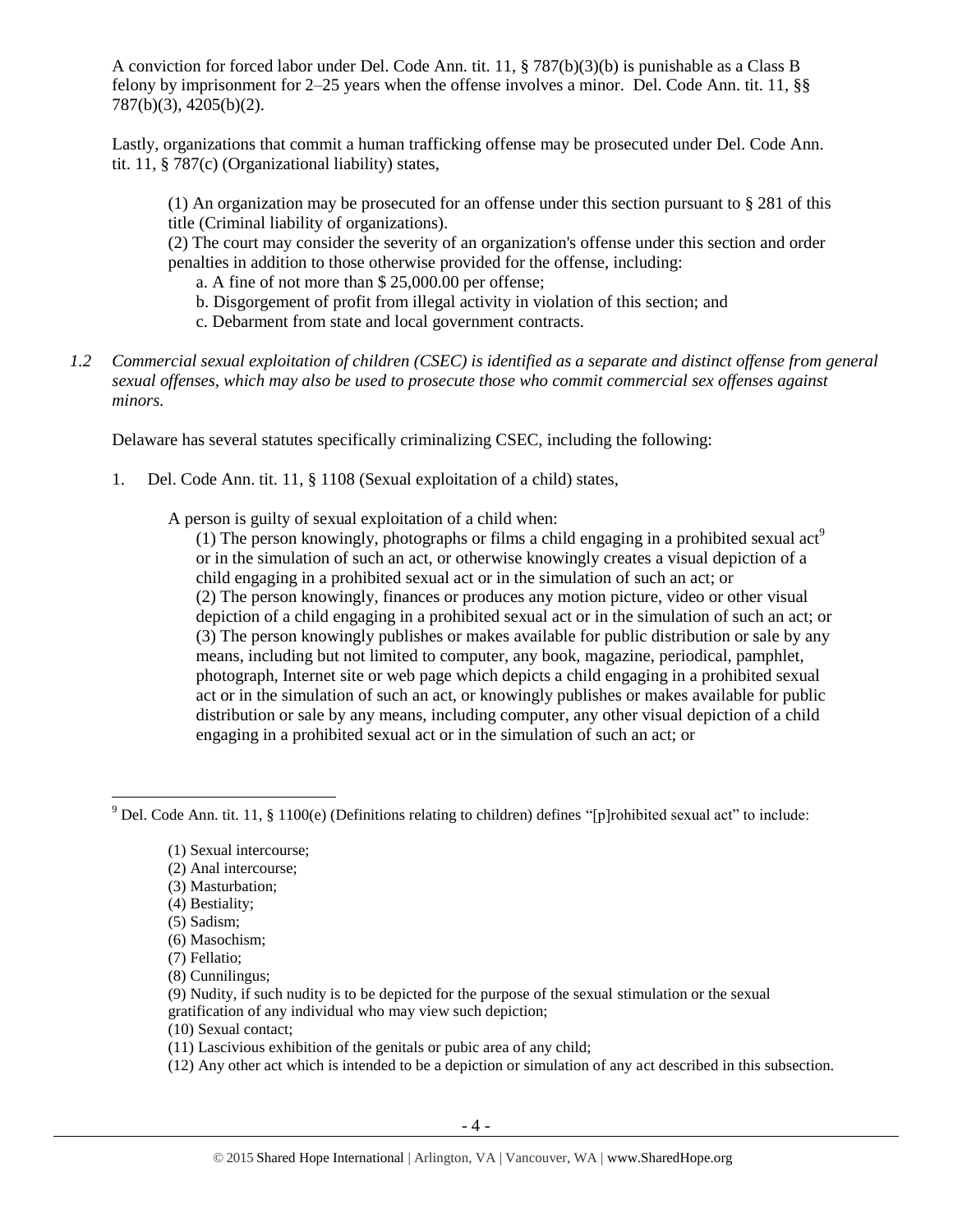(4) The person permits, causes, promotes, facilitates, finances, produces or otherwise advances an exhibition, display or performances of a child engaging in a prohibited sexual act or the simulation of such an act.

. . . .

A first conviction under this statute is punishable as a Class B felony by imprisonment for 2–25 years, while a subsequent conviction is punishable by life imprisonment. Del. Code Ann. tit. 11, §§ 1108, 4205(b)(2), 1110. However, if the victim is under the age of 14 and the offender is either 18 years of age or older or tried as an adult, a conviction is designated a "dangerous crime against a child" under Del. Code Ann. tit. 11, § 777(a) (Dangerous crime against a child, definitions, sentences). A first conviction for a "dangerous crime against a child" is punishable as a Class B felony by imprisonment for 2–25 years, while subsequent convictions are punishable by mandatory imprisonment for life. Del. Code Ann. tit. 11, § 777(b). Subsequently, a defendant sentenced "pursuant to this section shall not be eligible for suspension of sentence, probation, pardon or release from confinement on any basis until the sentence imposed by the Court has been served." Del. Code Ann. tit. 11  $\S$  777(c). Additionally, under Del. Code Ann. tit. 11, § 4205A(a) (Additional penalty for serious sex offenders or pedophile offenders), a conviction under Del. Code Ann. tit. 11, § 777 is punishable by imprisonment for 25 years to life, if, among other things, the victim is under the age of 14.

2. Del. Code Ann. tit. 11, § 1352 (Promoting prostitution in the second degree) states,

<span id="page-4-1"></span><span id="page-4-0"></span>A person is guilty of promoting prostitution<sup>10</sup> in the second degree when the person knowingly: (1) Advances or profits from prostitution<sup>11</sup> by managing, supervising, controlling or owning, either alone or in association with others, a house of prostitution or a prostitution business or enterprise involving prostitution activity by 2 or more prostitutes; or (2) Advances or profits from prostitution of a person less than 18 years old. Promoting prostitution in the second degree is a class E felony.

A Class E felony is punishable by imprisonment up to 5 years. Del. Code Ann. tit. 11, § 4205(b)(5).

3. Del. Code Ann. tit. 11, § 1353 (Promoting prostitution in the first degree) states,

A person is guilty of promoting prostitution<sup>12</sup> in the first degree when the person knowingly: (1) Advances prostitution<sup>13</sup> by compelling a person by force or intimidation to engage in prostitution or profits from such coercive conduct by another; or (2) Advances or profits from prostitution of a person less than 16 years old. Promoting prostitution in the first degree is a class C felony.

<sup>12</sup> *See supra* note [10.](#page-4-0) 

l

<sup>13</sup> *See supra* note [11.](#page-4-1) 

 $10$  Del. Code. Ann. tit. 11, § 1354 (Promoting prostitution; attempt to promote prostitution; corroboration) provides, "A person shall not be convicted of promoting prostitution or of an attempt to promote prostitution solely on the uncorroborated testimony of a person whose prostitution activity the person is alleged to have advanced or attempted to advance or from whose prostitution activity the person is alleged to have profited or attempted to profit."

<sup>&</sup>lt;sup>11</sup> Pursuant to Del. Code Ann. tit. 11, § 1356(1) (Definitions relating to prostitution),

A person advances prostitution when, acting other than as a prostitute or as a patron thereof, the person knowingly causes or aids a person to commit or engage in prostitution, procures or solicits patrons for prostitution, provides persons or premises for prostitution purposes, operates or assists in the operation of a house of prostitution or a prostitution enterprise or engages in any other conduct designed to institute, aid or facilitate an act or enterprise of prostitution.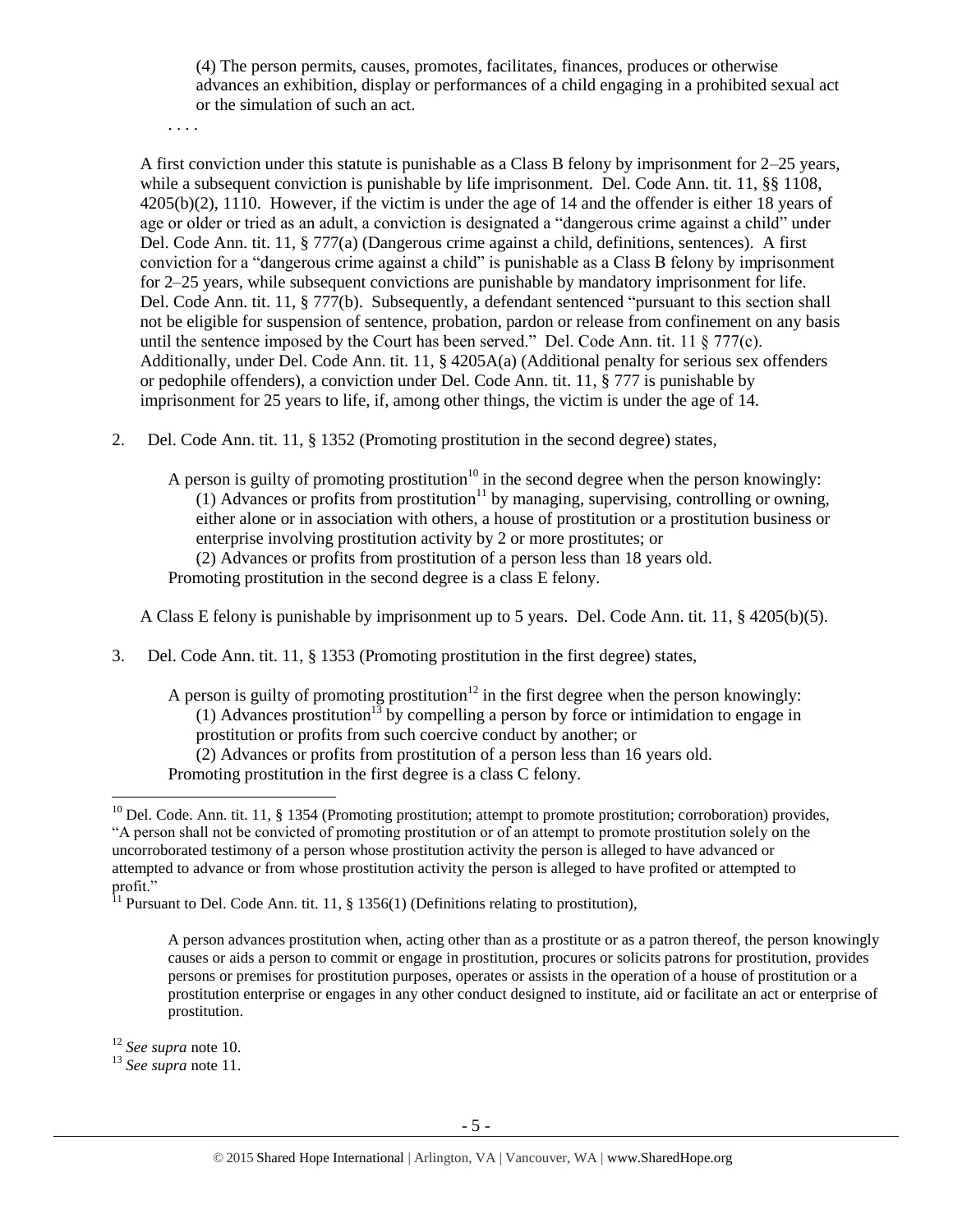A Class C felony is punishable by imprisonment up to 15 years. Del. Code Ann. tit. 11, § 4205(b)(3).

Several other Delaware laws, while not expressly commercial in nature, may also be applicable in cases involving the commercial sexual exploitation of a child. Some of those statutes are as follows:

1. Del. Code Ann. tit. 11, § 1112A(a) (Sexual solicitation of a child) states,

(a) A person is guilty of sexual solicitation of a child if the person, being 18 years of age or older, intentionally or knowingly:

(1) Solicits, requests, commands, importunes or otherwise attempts to cause any child to engage in a prohibited sexual act;  $14$  or

(2) Uses a computer, cellular telephone or other electronic device to communicate with another person, including a child, to solicit, request, command, importune, entice, encourage or otherwise attempt to cause a child to engage in a prohibited sexual act.

- (b) For purposes of this section, "child" means:
	- (1) An individual who is younger than 18 years of age; or
	- (2) An individual who represents himself or herself to be younger than 18 years of age; or
	- (3) An individual whom the person committing the offense believes to be younger than 18 years of age.

A conviction under this statute is punishable as a Class C felony by imprisonment up to 15 years or as a Class B felony by  $2 - 25$  years "if the defendant meets in person or attempts to meet in person with the child for the purpose of engaging in a prohibited sexual act." Del. Code Ann. tit. 11, §§  $1112A(g)$ , (h),  $4205(b)(2)$ , (3). If the victim is under the age of 14 and the offender is either 18 years of age or older or tried as an adult, however, a conviction is designated a "dangerous crime against a child" under Del. Code Ann. tit. 11, § 777(a) (Dangerous crime against a child, definitions, sentences). A first conviction for a "dangerous crime against a child" is punishable as a Class B felony by imprisonment for 2–25 years, while subsequent convictions are punishable by mandatory imprisonment for life. Del. Code Ann. tit. 11, § 777(b). Subsequently, a defendant sentenced "pursuant to this section shall not be eligible for suspension of sentence, probation, pardon or release from confinement on any basis until the sentence imposed by the Court has been served." Del. Code Ann. tit. 11 § 777(c). Additionally, under Del. Code Ann. tit. 11, § 4205A(a) (Additional penalty for serious sex offenders or pedophile offenders), a conviction under Del. Code Ann. tit. 11, § 777 is punishable by imprisonment for 25 years to life, if, among other things, the victim is under the age of 14.

- (2) Anal intercourse;
- (3) Masturbation;
- (4) Bestiality;
- (5) Sadism;
- (6) Masochism;
- (7) Fellatio;
- (8) Cunnilingus;
- (9) Nudity, if such nudity is to be depicted for the purpose of the sexual stimulation or the sexual gratification of any individual who may view such depiction;
- (10) Sexual contact;
- (11) Lascivious exhibition of the genitals or pubic area of any child;
- (12) Any other act which is intended to be a depiction or simulation of any act described in this subsection.

 $\overline{\phantom{a}}$ <sup>14</sup> Del. Code Ann. tit. 11, § 1100(e) defines "[p]rohibited sexual act" to include,

<sup>(1)</sup> Sexual intercourse;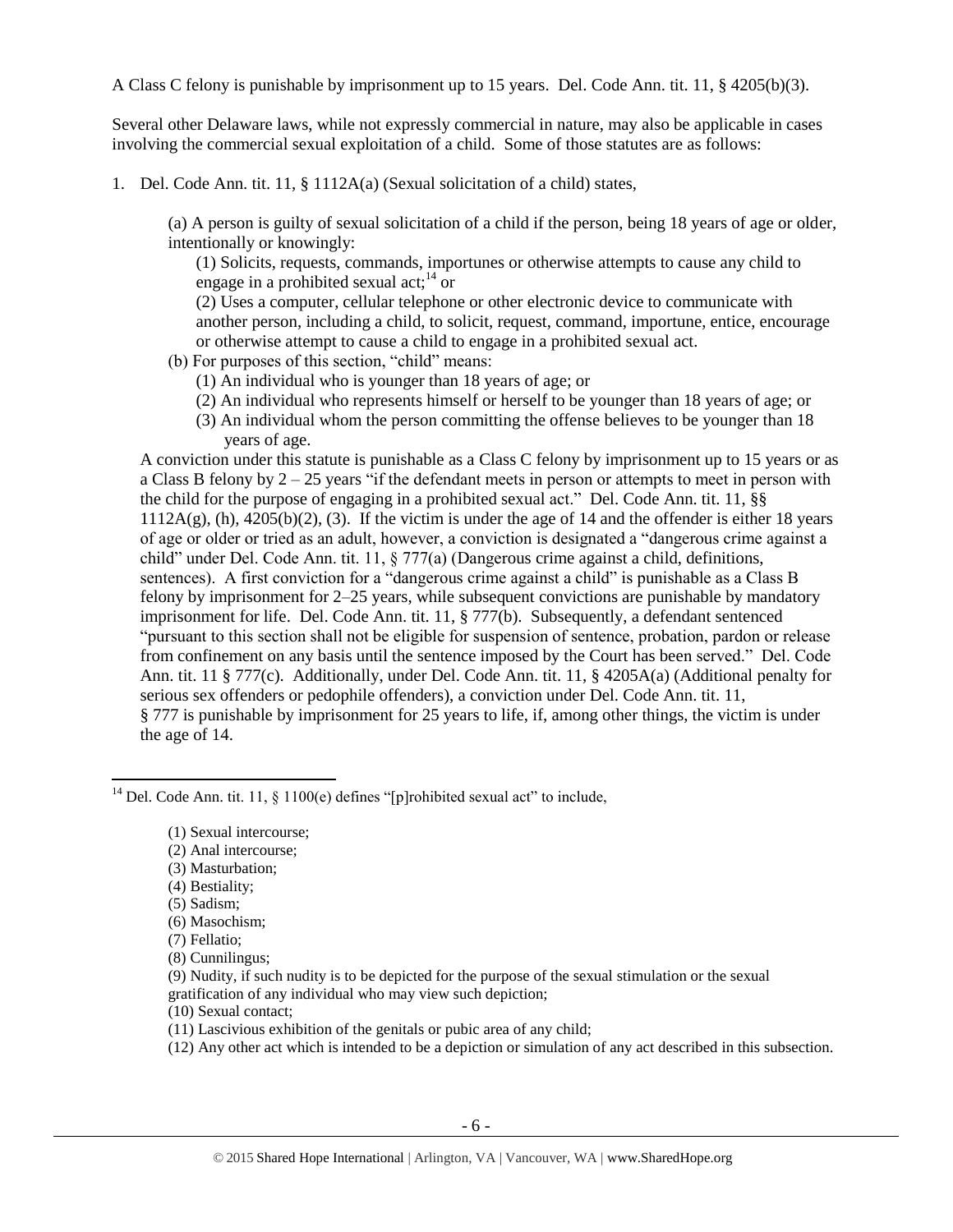(a) A person is guilty of promoting sexual solicitation of a child if the person, being 18 years of age or older, intentionally or knowingly:

(1) Promotes, entices, offers, encourages, solicits or otherwise attempts to cause any child to engage in a prohibited sexual act; or

(2) Uses a computer, cellular telephone, or other electronic device to communicate with another person to solicit, request, command, importune, entice, encourage or otherwise attempt to cause that person to engage in a prohibited sexual act with a child.

(b) For purposes of this section, "child" means:

(1) An individual who is younger than 18 years of age; or

(2) An individual who represents himself or herself to be younger than 18 years of age; or

(3) An individual whom the person committing the offense believes to be younger than 18 years of age.

A conviction under this statute is punishable as a Class C felony by imprisonment up to 15 years or as a Class B felony by up to 25 years "if the defendant meets in person or attempts to meet in person with another person and a child, or otherwise produces or delivers a child to another person, for the purpose of the person engaging in a prohibited sex act with the child." Del. Code Ann. tit. 11, §§ 1112A(e), (f), 4205(b)(2), (3). If the victim is under the age of 14 and the offender is either 18 years of age or older or tried as an adult, however, a conviction is designated a "dangerous crime against a child" under Del. Code Ann. tit. 11, § 777(a) (Dangerous crime against a child, definitions, sentences). Del. Code Ann. tit. 11, § 777(a)-(b). A first conviction for a "dangerous crime against a child" is punishable as a Class B felony by imprisonment for 2–25 years, while subsequent convictions are punishable by mandatory imprisonment for life. Del. Code Ann. tit. 11, § 777(b). Subsequently, a defendant sentenced "pursuant to this section shall not be eligible for suspension of sentence, probation, pardon or release from confinement on any basis until the sentence imposed by the Court has been served." Del. Code Ann. tit. 11 § 777(c). Additionally, under Del. Code Ann. tit. 11, § 4205A(a) (Additional penalty for serious sex offenders or pedophile offenders), a conviction under Del. Code Ann. tit. 11,  $\S 777$  is punishable by imprisonment for 25 years to life, if, among other things, the victim is under the age of 14.

- 3. Del. Code tit. 11 § 773(a)(5) (Rape in the first degree) provides that "[a] person is guilty of rape in the first degree when the person intentionally engages in sexual intercourse with another person and . . . [t]he victim has not yet reached that victim's twelfth birthday, and the defendant has reached that defendant's eighteenth birthday." A conviction under Del. Code tit. 11 § 773(a)(5) is punishable as a Class A felony by imprisonment for 25 years to life. Del. Code Ann. tit. 11,  $\S$ § 773, 4205A(a)(2). If, however, among other things, a victim of an offense under Del. Code tit. 11 § 773(a)(5) suffers serious bodily injury or the defendant "has been previously convicted of unlawful sexual intercourse in the first degree, rape in the second degree or rape in the first degree, or any equivalent offense under the laws of this State, any other state or the United States," a conviction is punishable by imprisonment for life "without benefit of probation, parole or any other reduction." Del. Code tit. 11,  $§773(c)(1), (4).$
- 4. Pursuant to Del. Code tit. 11, § 771(a) (Rape in the third degree),
	- (a) A person is guilty of rape in the third degree when the person: (1) Intentionally engages in sexual intercourse with another person, and the victim has not reached that victim's sixteenth birthday and the person is at least 10 years older than the victim, or the victim has not yet reached that victim's fourteenth birthday and the person has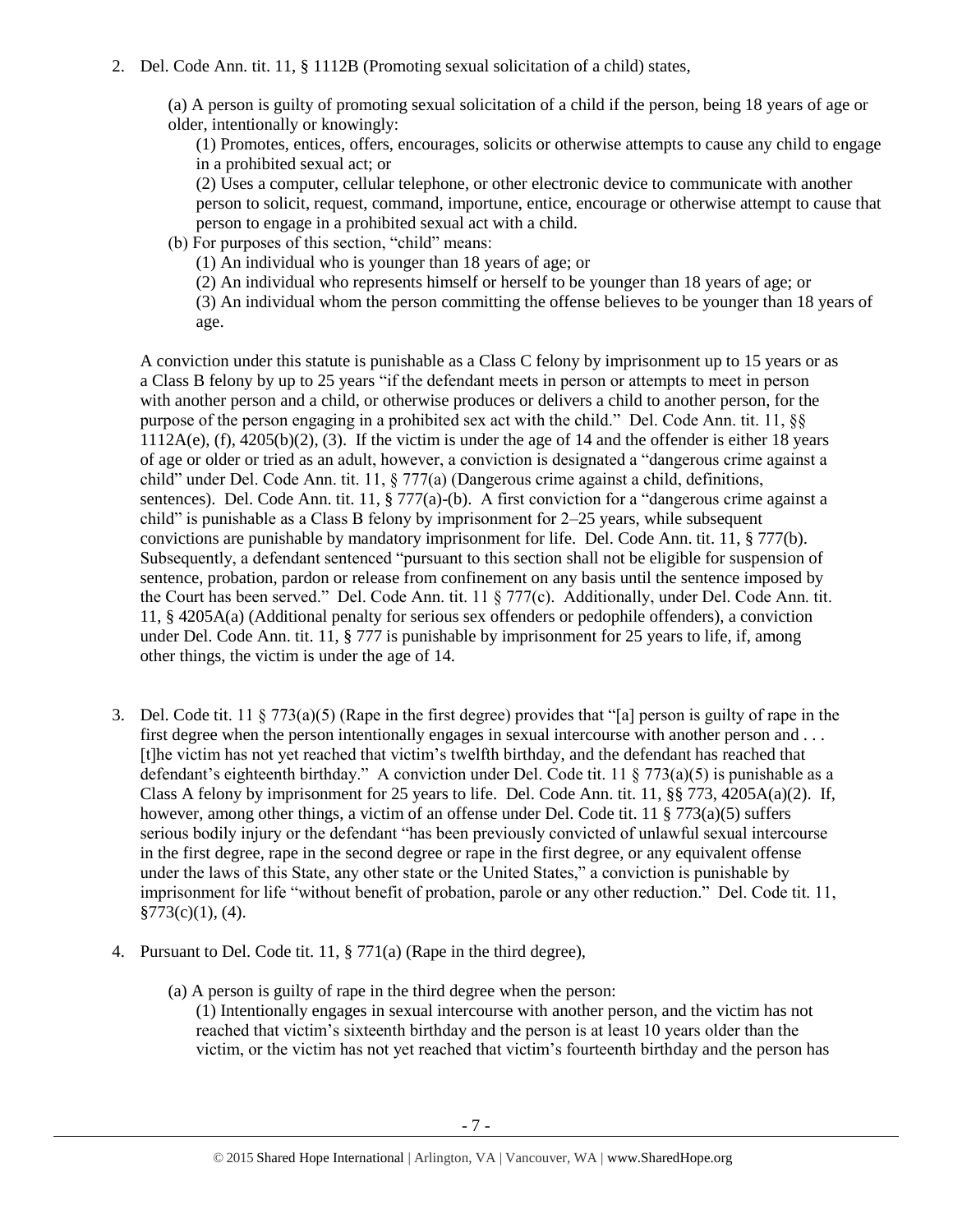reached that person's nineteenth birthday and is not otherwise subject to prosecution pursuant to § 772 [Rape in the second degree] or § 773 [Rape in the first degree] of this title; or (2) Intentionally engages in sexual penetration with another person under any of the following circumstances:

(b) The victim has not reached that victim's sixteenth birthday and during the commission of the crime, or during the immediate flight from the crime, or during an attempt to prevent the reporting of the crime, the person causes physical injury or serious mental or emotional injury to the victim.

A conviction under this statute is punishable as a Class B felony by imprisonment for 2–25 years. Del. Code Ann. tit. 11, §§ 771, 4205(b)(2). If the victim is under the age of 14 and the offender is either 18 years of age or older or tried as an adult, however, a conviction is designated a "dangerous crime against a child" under Del. Code Ann. tit. 11, § 777(a) (Dangerous crime against a child, definitions, sentences). A first conviction for a "dangerous crime against a child" is punishable as a Class B felony by imprisonment for 2–25 years, while subsequent convictions are punishable by mandatory imprisonment for life. Del. Code Ann. tit. 11, § 777(b). A defendant sentenced "pursuant to this section shall not be eligible for suspension of sentence, probation, pardon or release from confinement on any basis until the sentence imposed by the Court has been served." Del. Code Ann. tit. 11 § 777(c). Additionally, under Del. Code Ann. tit. 11, § 4205A(a) (Additional penalty for serious sex offenders or pedophile offenders), a conviction under Del. Code Ann. tit. 11, § 771(a)(2) is punishable by imprisonment for 25 years to life, if, among other things, the victim is under the age of 14. Convictions under Del. Code Ann. tit. 11, § 771(a)(1) fall under Del. Code Ann. tit. 11, § 4205A(a) through Del. Code Ann. tit. 11, § 777.

5. Del. Code tit. 11 § 770(a) (Rape in the fourth degree) states,

. . .

(a) A person is guilty of rape in the fourth degree when the person:

(1) Intentionally engages in sexual intercourse with another person, and the victim has not yet reached that victim's sixteenth birthday; or

(2) Intentionally engages in sexual intercourse with another person, and the victim has not yet reached that victim's eighteenth birthday, and the person is 30 years of age or older, except that such intercourse shall not be unlawful if the victim and person are married at the time of such intercourse; or

(3) Intentionally engages in sexual penetration with another person under any of the following circumstances:

- a. The sexual penetration occurs without the victim's consent; or
- b. The victim has not reached that victim's sixteenth birthday.
- 6. A conviction under this statute is punishable as a Class C felony by imprisonment up to 15 years. Del. Code Ann. tit. 11, §§ 770, 4205(b)(3). However, if the victim is under the age of 14 and the offender is either 18 years of age or older or tried as an adult, a conviction is designated a "dangerous crime against a child" under Del. Code Ann. tit. 11, § 777(a) (Dangerous crime against a child, definitions, sentences). A first conviction for a "dangerous crime against a child" is punishable as a Class B felony by imprisonment for 2–25 years, while subsequent convictions are punishable by mandatory imprisonment for life. Del. Code Ann. tit. 11, §§ 777(b), 4205(b)(2). Subsequently, a defendant sentenced "pursuant to [Del. Code Ann. tit. 11, § 777] shall not be eligible for suspension of sentence, probation, pardon or release from confinement on any basis until the sentence imposed by the Court has been served." Del. Code Ann. tit. 11 § 777(c). Additionally, under Del. Code Ann. tit. 11, § 4205A(a) (Additional penalty for serious sex offenders or pedophile offenders), a conviction under Del. Code Ann. tit. 11, § 777 is punishable by imprisonment for 25 years to life, if, among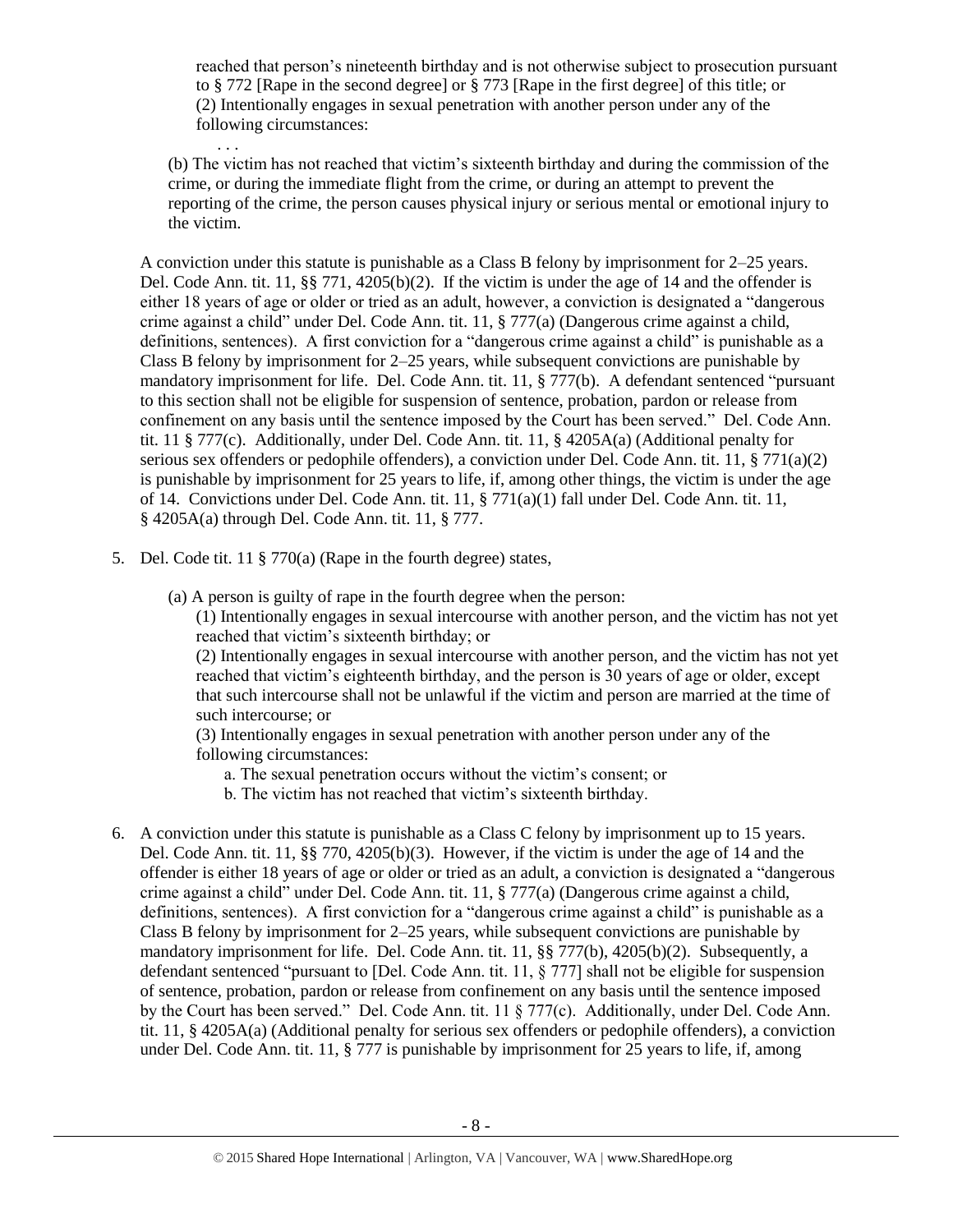other things, the victim is under the age of 14. Del. Code tit. 11 § 768 (Unlawful sexual contact in the second degree) makes it a crime "when the person intentionally has sexual contact<sup>15</sup> with another person who is less than 18 years of age or causes the victim to have sexual contact with the person or a third person." A conviction under this statute is punishable as a Class F felony by imprisonment up to 3 years. Del. Code Ann. tit. 11, §§ 768, 4205(b)(6).

- 7. Del. Code tit. 11 § 769(a)(3) (Unlawful sexual contact in the first degree) makes it a crime when a "person intentionally has sexual contact with another person who is less than 13 years of age or causes the victim to have sexual contact with the person or a third person." A conviction under this statute is punishable as a Class D felony by imprisonment up to 8 years. Del. Code Ann. tit. 11, §§ 769(b), 4205(b)(4).
- 7. Del. Code Ann. tit. 11, § 1100A (Dealing in children) states in part, "A person is guilty of dealing in a child if the person intentionally or knowingly trades, barters, buys or negotiates to trade, barter, buy or sell a child under the age of  $18 \ldots$ ." A conviction under this statute is punishable as a Class E felony by imprisonment up to 5 years. Del. Code Ann. tit. 11,  $\S$ § 1100,  $\frac{4205(b)}{5}$ .
- *1.3 Prostitution statutes refer to the sex trafficking statute to identify the commercially sexually exploited minor as a trafficking victim.*

Delaware's prostitution statutes, Del. Code Ann. tit. 11,  $\S$  1342(a)(1) (Prostitution) and  $\S$  1343 (Patronizing a prostitute prohibited), do not refer to the human trafficking statute to identify commercially sexually exploited minors as victims of sex trafficking, However, an affirmative defense provided under the human trafficking law clarifies the status of commercially sexually exploited youth as victims of sex trafficking. Del. Code Ann. tit. 11, § 787(h) provides that "An individual charged with prostitution or loitering committed as a direct result of being a victim of human trafficking may assert as an affirmative defense that the individual is a victim of human trafficking."

*1.4 The state racketeering or gang crimes statute includes sex trafficking and commercial sexual exploitation of children (CSEC) offenses as predicate acts allowing the statute to be used to prosecute trafficking crimes.* 

Chapter 15 of the Delaware Criminal Code is entitled "Organized Crime and Racketeering." Del. Code Ann. tit. 11, § 1503 (Violations) states,

(a) It shall be unlawful for any person employed by, or associated with, any enterprise<sup>16</sup> to conduct or participate in the conduct of the affairs of the enterprise through a pattern of racketeering activity or collection of an unlawful debt.

(2) Any intentional touching of another person with the defendant's anus, breast, buttocks or genitalia; or

(3) Intentionally causing or allowing another person to touch the defendant's anus, breast, buttocks or genitalia which touching, under the circumstances as viewed by a reasonable person, is intended to be sexual in nature. Sexual contact shall also include touching when covered by clothing.

<sup>16</sup> Pursuant to Del. Code Ann. tit. 11, § 1502(3), "'Enterprise' shall include any individual, sole proprietorship, partnership, corporation, trust or other legal entity; and any union, association or group of persons associated in fact, although not a legal entity. The word 'enterprise' shall include illicit as well as licit enterprises, and governmental as well as other entities."

l <sup>15</sup> Pursuant to Del. Code tit. 11  $\S$  761(f),

<sup>(</sup>f) "Sexual contact" means:

<sup>(1)</sup> Any intentional touching by the defendant of the anus, breast, buttocks or genitalia of another person; or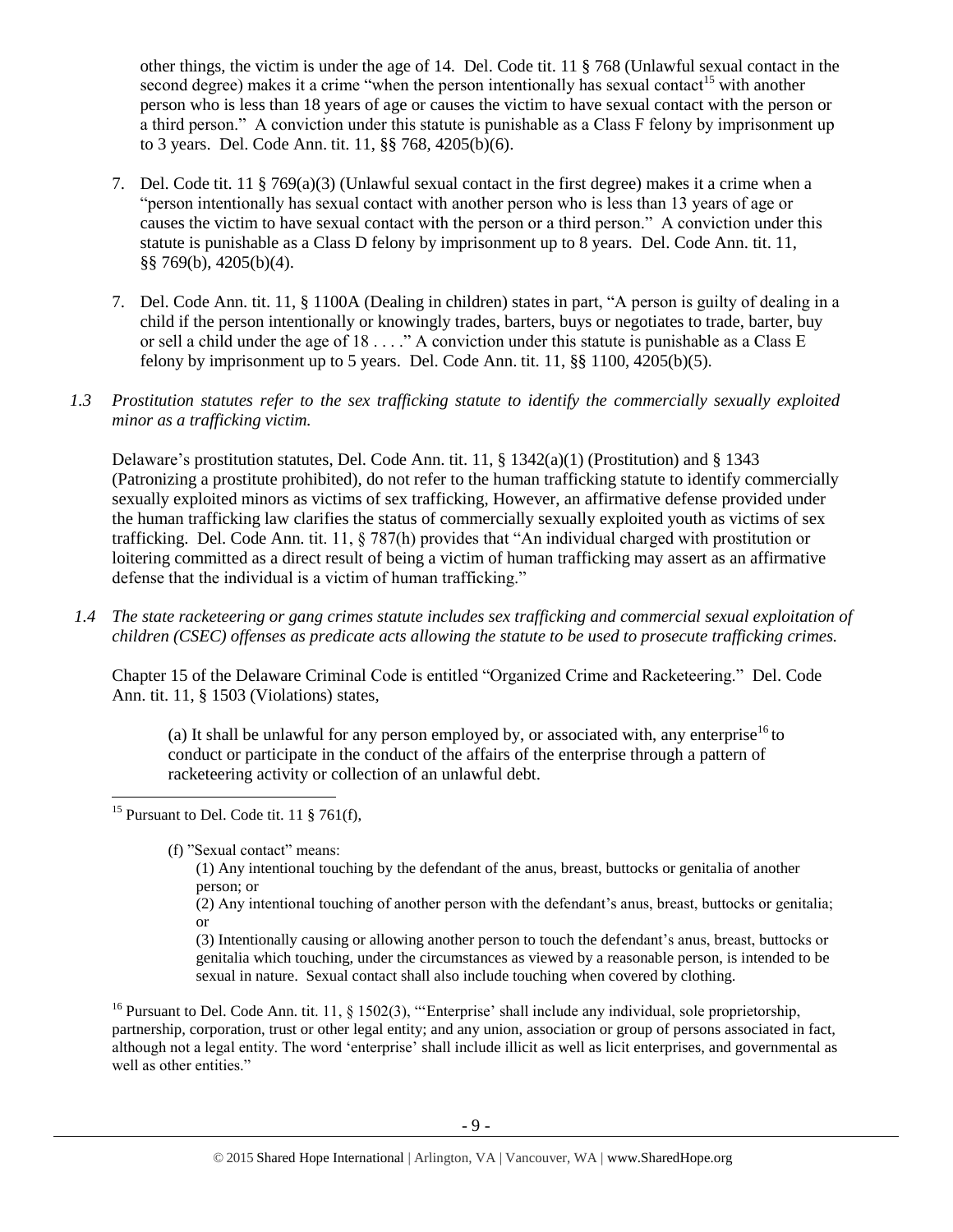(b) It is unlawful for any person, through a pattern of racketeering activity or proceeds derived therefrom, to acquire or maintain, directly or indirectly, any interest in or control of any enterprise, real property or personal property, of any nature, including money.

(c) It is unlawful for any person who has received any proceeds derived, directly or indirectly, from a pattern of racketeering activity in which such person has participated, to use or invest, directly or indirectly, any part of such proceeds or any proceeds derived from the investment or use thereof, in the acquisition of any interest in, or the establishment or operation of, any enterprise or real property.

(d) It is unlawful for any person to conspire or attempt to violate any of the provisions of subsection (a), (b) or (c) of this section.

Pursuant to Del. Code Ann. tit. 11, § 1502(5),

(5) "Pattern of racketeering activity" shall mean 2 or more incidents of conduct: a. That:

1. Constitute racketeering activity;

2. Are related to the affairs of the enterprise;

3. Are not so closely related to each other and connected in point of time and place that they constitute a single event; and

b. Where:

1. At least 1 of the incidents of conduct occurred after July 9, 1986;

2. The last incident of conduct occurred within 10 years after a prior occasion of conduct; and

3. As to criminal charges, but not as to civil proceedings, at least 1 of the incidents of conduct constituted a felony under the Delaware Criminal Code, or if committed subject to the jurisdiction of the United States or any state of the United States, would constitute a felony under the Delaware Criminal Code if committed in the State.

Pursuant to Del. Code Ann. tit. 11 §1502(9), racketeering means "to engage in, to attempt to engage in, to conspire to engage in or to solicit, coerce or intimidate another person to engage in:

a. Any activity defined as "racketeering activity" under 18 U.S.C. § 1961(1)(A), (1)(B), (1)(C) or  $(1)(D):^{17}$  or

b. Any activity constituting any felony which is chargeable under the Delaware Code or any activity constituting a misdemeanor under the following provisions of the Delaware Code:

. . . . 3. Chapter 5 of Title 11 relating to prostitution;

. . . . 7. Chapter 5 of Title 11 relating to obscenity;

. . . .

 $\overline{a}$ 

12. Chapter 5 of Title 11 relating to human trafficking.

Consequently, all felony and misdemeanor offenses related to commercial sexual exploitation and sex trafficking of children should constitute predicate offenses under the definition of racketeering. Defendants convicted under Del. Code Ann. tit. 11, § 1503 are guilty of a Class B felony punishable by imprisonment for 2–25 years and a fine of at least \$25,000. Del. Code Ann. tit. 11, §§ 1504(a), 4205(b)(2). Alternatively, defendants may be subject to a restitutionary fine. Del. Code Ann. tit. 11, § 1504(c) states,

<sup>&</sup>lt;sup>17</sup> 18 U.S.C. § 1961(1)(A), (1)(B), (1)(C) or (1)(D) includes "sections 1581–1592 (relating to peonage, slavery, and trafficking in persons) [and] sections 2251, 2251A, 2252, and 2260 (relating to sexual exploitation of children)."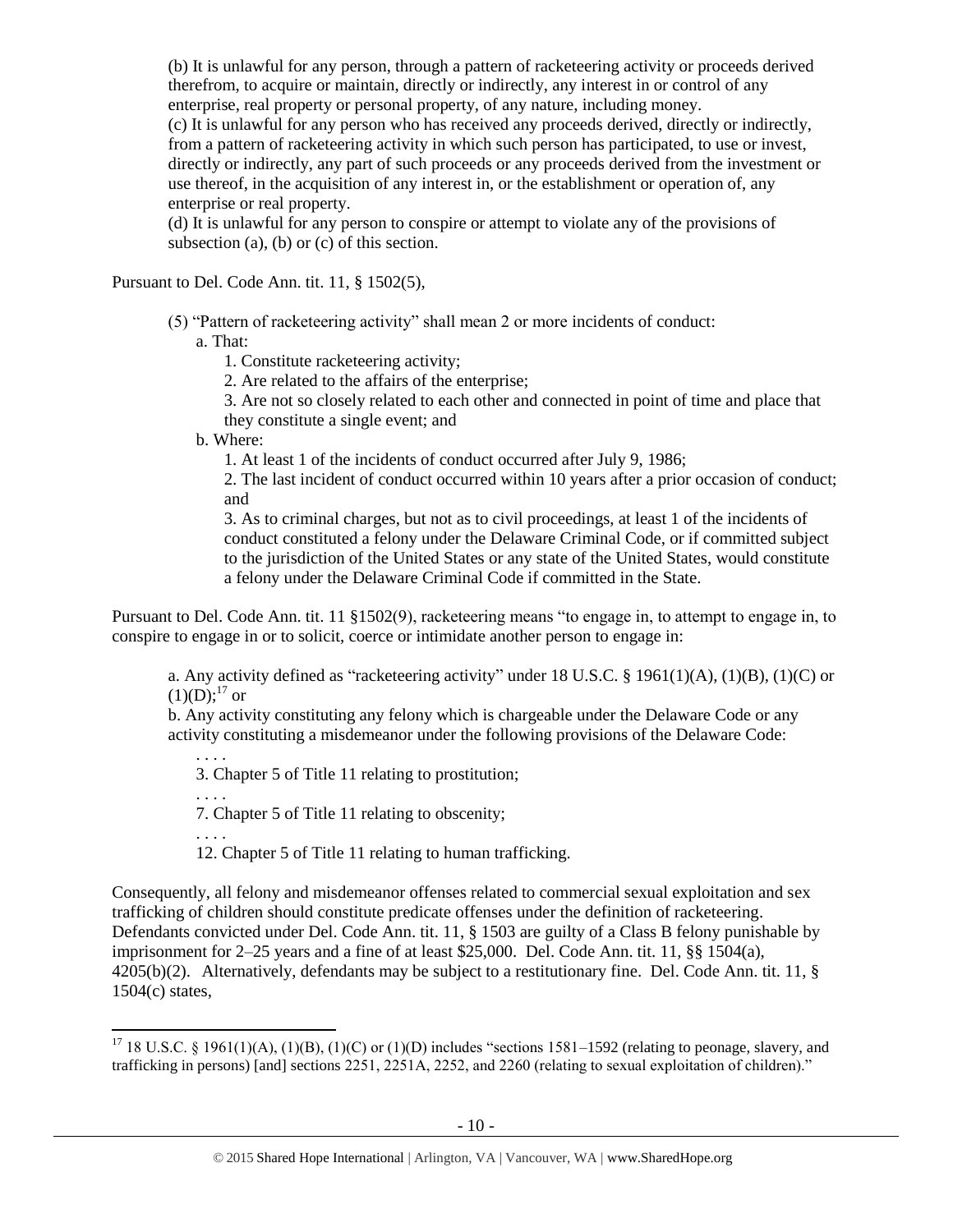In lieu of any fine otherwise authorized by law, any person convicted of engaging in racketeering, or any other conduct in violation of § 1503 of this title, through which such person derived pecuniary value,<sup>18</sup> or by which the person caused personal injury or property damage or other loss, may be sentenced to pay a fine that does not exceed 3 times the gross value gained, or 3 times the gross loss caused, whichever is the greater, plus court costs and the costs of investigation and prosecution, reasonably incurred.

Defendants convicted under Del. Code Ann. tit. 11, § 1503 are also subject to certain forfeiture provisions. Del. Code Ann. tit. 11, § 1504(b) (Criminal penalties) states,

Any person convicted of conduct constituting a violation of any of the provisions of § 1503 of this title shall criminally . . . forfeit, to the State any real or personal property used in the course of, intended for use in the course of, derived from, or realized through conduct in violation of § 1503 of this title including any property constituting an interest in or means of control or influence over the enterprise involved in the conduct in violation of § 1503 of this title or any property constituting proceeds derived from the conduct in violation of § 1503 . . .

. . . .

Civil remedies are also available for victims of racketeering. Pursuant to Del. Code Ann. tit. 11,§  $1505(c)$ ,

Any person directly or indirectly injured by reason of any conduct constituting a violation of this chapter may sue therefor in any appropriate court, and if successful shall recover 3 times the actual damages sustained and, when appropriate, punitive damages. Damages under this subsection are not limited to competitive or distinct injury. Plaintiffs who substantially prevail shall also recover attorneys' fees in the trial and appellate courts, together with the costs of investigation and litigation, reasonably incurred; provided, however, no action may be had under § 1503 of this title except against a defendant who has been criminally convicted of a racketeering activity which was the source of the injury alleged, and no action may be brought under this provision except within 1 year of such conviction.

Additionally, Del. Code Ann. tit. 11, § 1505(b) authorizes the Attorney General to institute civil proceedings against traffickers who violate Del. Code Ann. tit. 11, § 1503 and impose "a civil penalty of up to \$ 100,000 for each incident of activity constituting a violation of this chapter."

 $\overline{\phantom{a}}$ 

b. Any other property or service that has a value in excess of \$100.

<sup>&</sup>lt;sup>18</sup> Pursuant to Del. Code Ann. tit. 11,  $\S$  1502(6),

<sup>&</sup>quot;Pecuniary value" shall mean:

a. Anything of value in the form of money, a negotiable instrument, a commercial interest or anything else which constitutes an economic advantage; or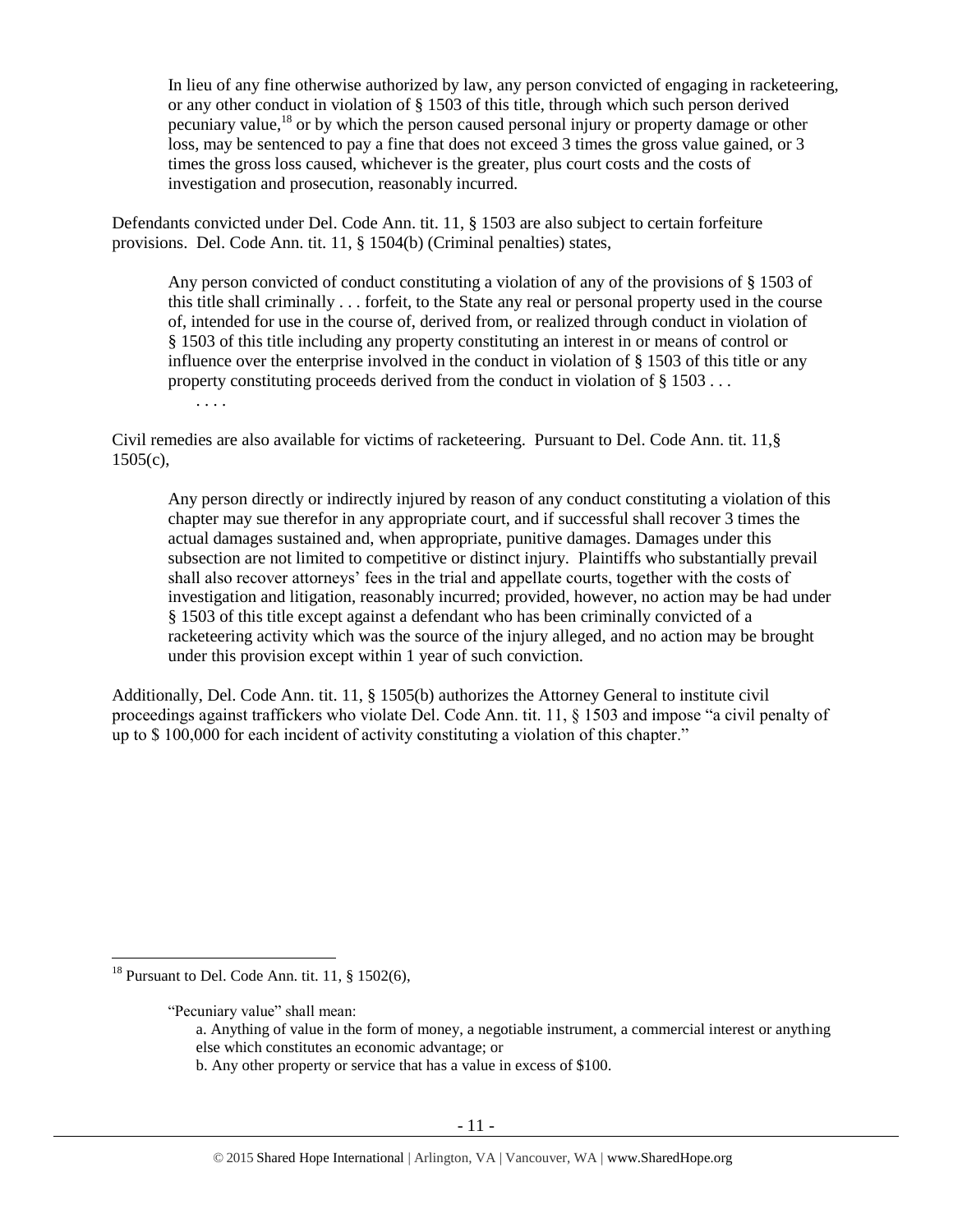#### **FRAMEWORK ISSUE 2: CRIMINAL PROVISIONS FOR DEMAND**

## *Legal Components:*

- *2.1 The state sex trafficking law can be applied to the buyers of commercial sex acts with a victim of domestic minor sex trafficking.*
- *2.2 Buyers of commercial sex acts with a minor can be prosecuted under commercial sexual exploitation of children (CSEC) laws.*
- *2.3 Solicitation laws differentiate buying sex acts with an adult and buying sex acts with a minor under 18.*
- *2.4 Penalties for buyers of commercial sex acts with minors are as high as federal penalties.*
- *2.5 Using the Internet or electronic communications to lure, entice, or purchase, or attempt to lure, entice, or purchase commercial sex acts with a minor is a separate crime or results in an enhanced penalty for buyers.*
- *2.6 No age mistake defense is permitted for a buyer of commercial sex acts with any minor under 18.*
- *2.7 Base penalties for buying sex acts with a minor under 18 are sufficiently high and not reduced for older minors.*
- *2.8 Financial penalties for buyers of commercial sex acts with minors are sufficiently high to make it difficult for buyers to hide the crime.*
- *2.9 Buying and possessing child pornography carries penalties as high as similar federal offenses.*
- *2.10 Convicted buyers of commercial sex acts with minors and child pornography are required to register as sex offenders.*

\_\_\_\_\_\_\_\_\_\_\_\_\_\_\_\_\_\_\_\_\_\_\_\_\_\_\_\_\_\_\_\_\_\_\_\_\_\_\_\_\_\_\_\_\_\_\_\_\_\_\_\_\_\_\_\_\_\_\_\_\_\_\_\_\_\_\_\_\_\_\_\_\_\_\_\_\_\_\_\_\_\_\_\_\_\_\_\_\_\_

# *Legal Analysis:*

*2.1 The state sex trafficking law can be applied to the buyers of commercial sex acts with a victim of domestic minor sex trafficking.*

Del. Code Ann. tit. 11, § 787(b)(1) (Trafficking an individual, forced labor and sexual servitude) does not apply to buyers. It states,

A person is guilty of trafficking an individual if the person knowingly recruits, transports, harbors, receives, provides, obtains, isolates, maintains, or entices an individual in furtherance of forced labor in violation of paragraph (b)(2) of this section or sexual servitude in violation of paragraph (b)(3) of this section.

While Del. Code Ann. tit. 11, § 787(b)(1) (Trafficking an individual, forced labor and sexual servitude) includes as prohibited conduct the term "obtains," which could apply to buyers following federal precedent,<sup>19</sup> the conduct proscribed as "[s]exual servitude" under Del. Code Ann. tit. 11, § 787(b)(3)

 $\overline{a}$ <sup>19</sup> *See United States v. Jungers*, 702 F.3d 1066 (8th Cir. 2013). In this case, the Eighth Circuit held that the federal sex trafficking law, 18 U.S.C. § 1591 (Sex trafficking of children or by force, fraud, or coercion) applies to buyers of sex with minors. Reversing a District of South Dakota ruling that Congress did not intend the string of verbs constituting criminal conduct under 18 U.S.C. § 1591(a)(1) ("recruits, entices, harbors, transports, provides, obtains, or maintains") to reach the conduct of buyers (United States v. Jungers, 834 F. Supp. 2d 930, 931 (D.S.D. 2011)), the Eighth Circuit concluded that 18 U.S.C. § 1591 does not contain "a latent exemption for purchasers" because buyers can "engage in at least some of the prohibited conduct." Jungers, 702 F. 3d 1066, 1072. Congress codified Jungers clarifying that the federal sex trafficking law is intended to apply to buyers in the Justice for Victims of Trafficking Act (JVTA) of 2015 Pub. L. No. 114-22, 129 Stat 227), enacted on May 29, 2015. The JVTA adds the terms "patronize" and "solicit" to the list of prohibited conduct and expressly states, "section 108 of this title amends section 1591 of title 18, United States Code, to add the words 'solicits or patronizes' to the sex trafficking statute making absolutely clear for judges, juries, prosecutors, and law enforcement officials that criminals who purchase sexual acts from human trafficking victims may be arrested, prosecuted, and convicted as sex trafficking offenders when this is merited by the facts of a particular case." Id. at Sec. 109. The Eighth Circuit decision in *United States*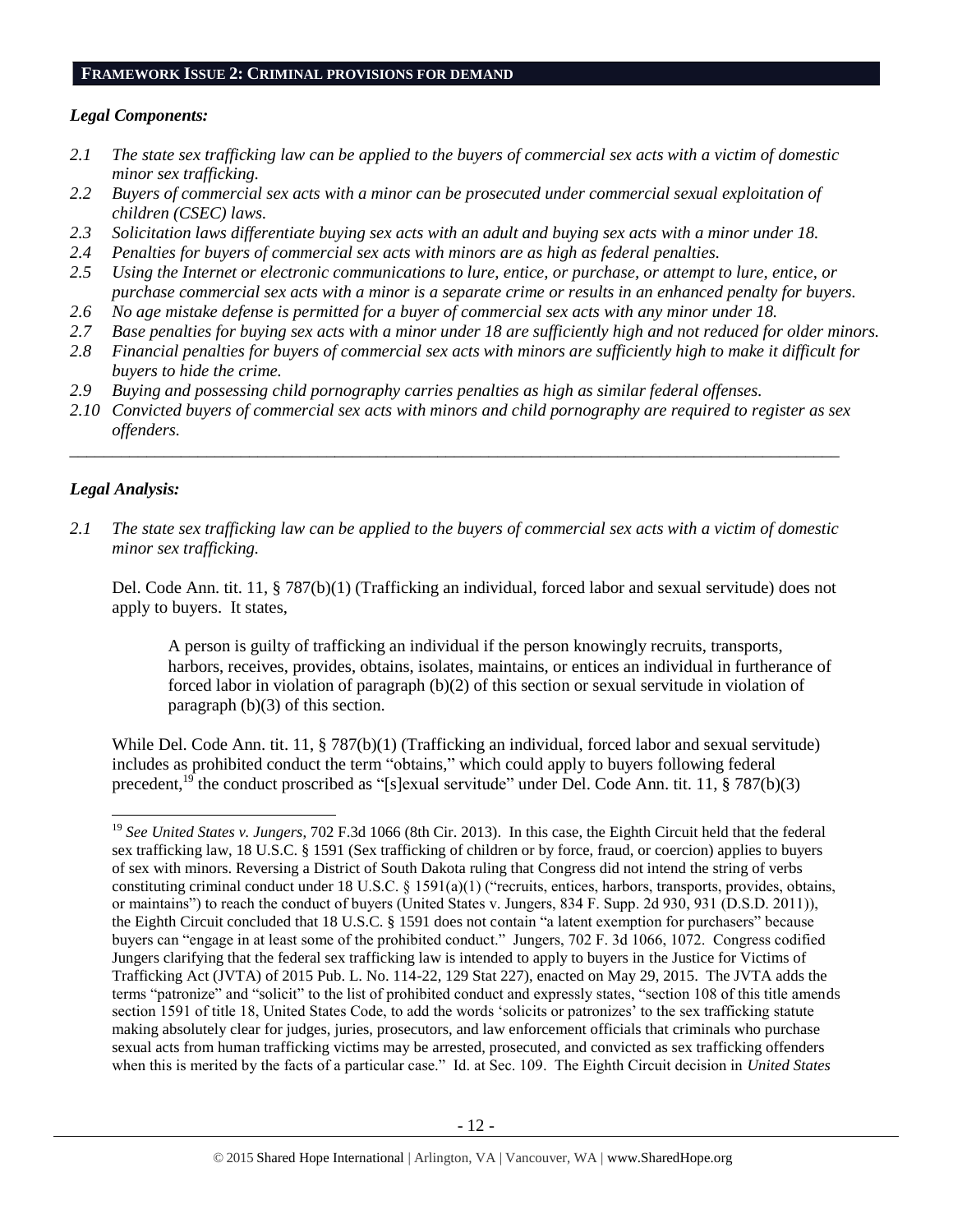(Sexual servitude) requires control by a third party that makes the statute largely inapplicable to buyers. It states,

(a) A person commits the offense of sexual servitude if the person knowingly: 1. Maintains<sup>20</sup> or makes available a minor for the purpose of engaging the minor in commercial sexual activity<sup>21</sup>; or 2. Uses coercion or deception to compel an adult to engage in commercial sexual activity.

However, Delaware criminalizes buyers for patronizing a victim of sexual servitude under the human trafficking chapter. Del. Code Ann. tit. 11, § 787(b)(4) (Patronizing a victim of sexual servitude) states,

A person is guilty of patronizing a victim of sexual servitude if the person knowingly gives, agrees to give, or offers to give anything of value so that the person may engage in commercial sexual activity with another person and the person knows that the other person is a victim of sexual servitude. Patronizing a victim of sexual servitude is a Class D felony unless the victim of sexual servitude is a minor, in which case it is a Class C felony.

A Class C felony is punishable by imprisonment up to 15 years. Del. Code Ann. tit. 11, § 4205(b)(3).

- 2.1.1 Recommendation: Amend Del. Code Ann. tit. 11, § 787(b)(1) (Trafficking an individual, forced labor and sexual servitude) to include the conduct of buyers as a violation of Del. Code Ann. tit. 11,  $\S 787(b)(1)$ .<sup>22</sup>
- *2.2 Buyers of commercial sex acts with a minor can be prosecuted under commercial sexual exploitation of children (CSEC) laws.*

None of Delaware's CSEC statutes apply to buyers. Some sex offense laws may apply to buyers but do not specifically criminalize buying sex with a minor.<sup>23</sup>

2.2.1 Recommendation: Enact a law that specifically criminalizes the act of buying sex with a minor with penalties as high as Del. Code Ann. tit. 11, § 787(b)(1) (Trafficking an individual, forced labor and sexual servitude).

 $\overline{\phantom{a}}$ 

*v. Jungers* and the federal sex trafficking law as amended by the Justice for Victims of Trafficking Act establish persuasive authority when state courts interpret the string of verbs constituting prohibited conduct in state sex trafficking laws (in particular the term "obtains") to the extent such interpretation does not conflict with state case law.

<sup>&</sup>lt;sup>20</sup> Pursuant to Del. Code Ann. tit. 11, § 787(a)(9), "'Maintain' means in relation to labor or services, to secure continued performance thereof, regardless of any initial agreement on the part of the victim to perform such type of service."

<sup>&</sup>lt;sup>21</sup> "Commercial sexual activity" is defined as "any sexual activity for which anything of value is given, promised to, or received by any person." Del. Code Ann. tit. 11, § 787(a)(2).

<sup>&</sup>lt;sup>22</sup> See generally SHARED HOPE INTERNATIONAL, "Eliminating the Third Party Control Barrier to Identifying Juvenile Sex Trafficking Victims," JuST Response Policy Paper (2015), http://sharedhope.org/wpcontent/uploads/2015/08/Policy-Paper\_Eliminating-Third-Party-Control\_Final1.pdf (discussing need to include buyer conduct in core sex trafficking offense regardless of whether victim is under control of a third party and explaining negative impact on victims and victim-identification when buyers are excluded as sex trafficking offenders).

<sup>&</sup>lt;sup>23</sup> See supra Section 1.2 for discussion of non-commercial sex offenses that may apply in child sex trafficking cases.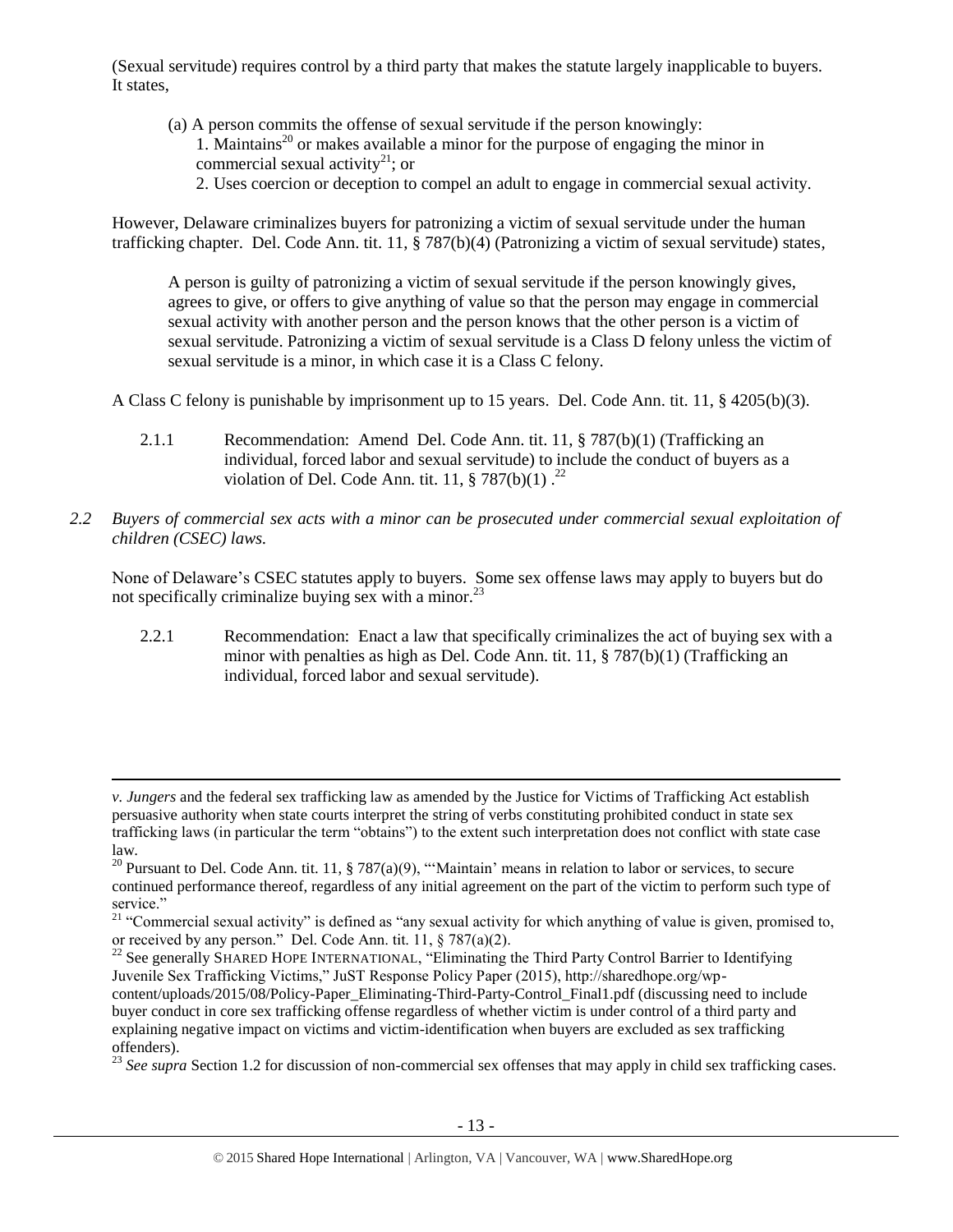# *2.3 Solicitation laws differentiate buying sex acts with an adult and buying sex acts with a minor under 18.*

Del. Code Ann. tit. 11, § 1343 (Patronizing a prostitute prohibited) includes the crime of solicitation of prostitution. It does not, however, distinguish between the solicitation of an adult versus a child for prostitution. Pursuant to Del. Code Ann. tit. 11, § 1343(a)(3),

(a) A person is guilty of patronizing a prostitute when:

. . .

(3) The person solicits or requests another person to engage in sexual conduct with the person in return for a fee.

A conviction under this statute is punishable as an unclassified misdemeanor by imprisonment up to 30 days and a fine of \$500–\$575. Del. Code Ann. tit. 11, §§ 1343(b), 4206(c). If, however, the crime occurs "on or within 1,000 feet of the property of any school, residence, church, synagogue or other place of worship," a conviction is punishable as a Class A misdemeanor by imprisonment up to 1 year and a fine of \$1,000–\$2,300. Del. Code Ann. tit. 11, §§ 1343(e)(1), 4206(a).

2.3.1 Recommendation: Amend Del. Code Ann. tit. 11, § 1343(a)(3) (Patronizing a prostitute prohibited) to distinguish between patronizing a minor versus an adult and provide heightened penalties comparable to the penalties provided under Del. Code Ann. tit. 11, § 787(b)(1) (Trafficking an individual, forced labor and sexual servitude) when the person patronized is a minor under 18.

# *2.4 Penalties for buyers of commercial sex acts with minors are as high as federal penalties.*

Under Del. Code Ann. tit. 11, § 787(b)(4) (Patronizing a victim of sexual servitude) is a Class C felony punishable by imprisonment up to 15 years. Del. Code Ann. tit.  $11, \frac{8}{9}$  787(b)(4), 4205(b)(3).

In comparison, if the victim is under the age of 14, a conviction under the TVPA for child sex trafficking is punishable by 15 years to life imprisonment and a fine not to exceed \$250,000. 18 U.S.C. §§ 1591(b)(1), 3559(a)(1), 3571(b)(3). If the victim is between the ages of 14–17, a conviction is punishable by 10 years to life imprisonment and a fine not to exceed \$250,000. 18 U.S.C. §§ 1591(b)(2),  $3559(a)(1)$ ,  $3571(b)(3)$ . A conviction is punishable by mandatory life imprisonment, however, if the buyer has a prior conviction for a federal sex offense<sup>24</sup> against a minor. 18 U.S.C. § 3559(e)(1). To the extent buyers can be prosecuted under other federal CSEC laws,<sup>25</sup> a conviction is punishable by penalties ranging from a fine not to exceed \$250,000 to life imprisonment and a fine not to exceed \$250,000.<sup>26</sup>

<sup>25</sup> 18 U.S.C. §§ 2251A(b) (Selling or buying of children), 2251(a) (Sexual exploitation of children), 2423(a) (Transportation of a minor with intent for minor to engage in criminal sexual activity), 2422(a) (Coercion and enticement), 2252(a)(2), (a)(4) (Certain activities relating to material involving the sexual exploitation of minors). <sup>26</sup> 18 U.S.C. §§ 2251A(b) (conviction punishable by imprisonment for 30 years to life and a fine), 2251(e) (conviction punishable by imprisonment for 15–30 years and a fine), 2423(a) (conviction punishable by imprisonment for 10 years to life and a fine), 2422(a) (conviction punishable by a fine, imprisonment up to 20 years,

 $\overline{\phantom{a}}$ <sup>24</sup> Pursuant to 18 U.S.C. § 3559(e)(2), "federal sex offense" is defined as

<span id="page-13-0"></span>an offense under section 1591 [18 USCS § 1591] (relating to sex trafficking of children), 2241 [18 USCS § 2241] (relating to aggravated sexual abuse), 2242 [18 USCS § 2242] (relating to sexual abuse),  $2244(a)(1)$  [18 USCS § 2244(a)(1)] (relating to abusive sexual contact), 2245 [18 USCS § 2245] (relating to sexual abuse resulting in death), 2251 [18 USCS § 2251] (relating to sexual exploitation of children), 2251A [18 USCS § 2251A] (relating to selling or buying of children), 2422(b) [18 USCS § 2422(b)] (relating to coercion and enticement of a minor into prostitution), or 2423(a) [18 USCS § 2423(a)] (relating to transportation of minors).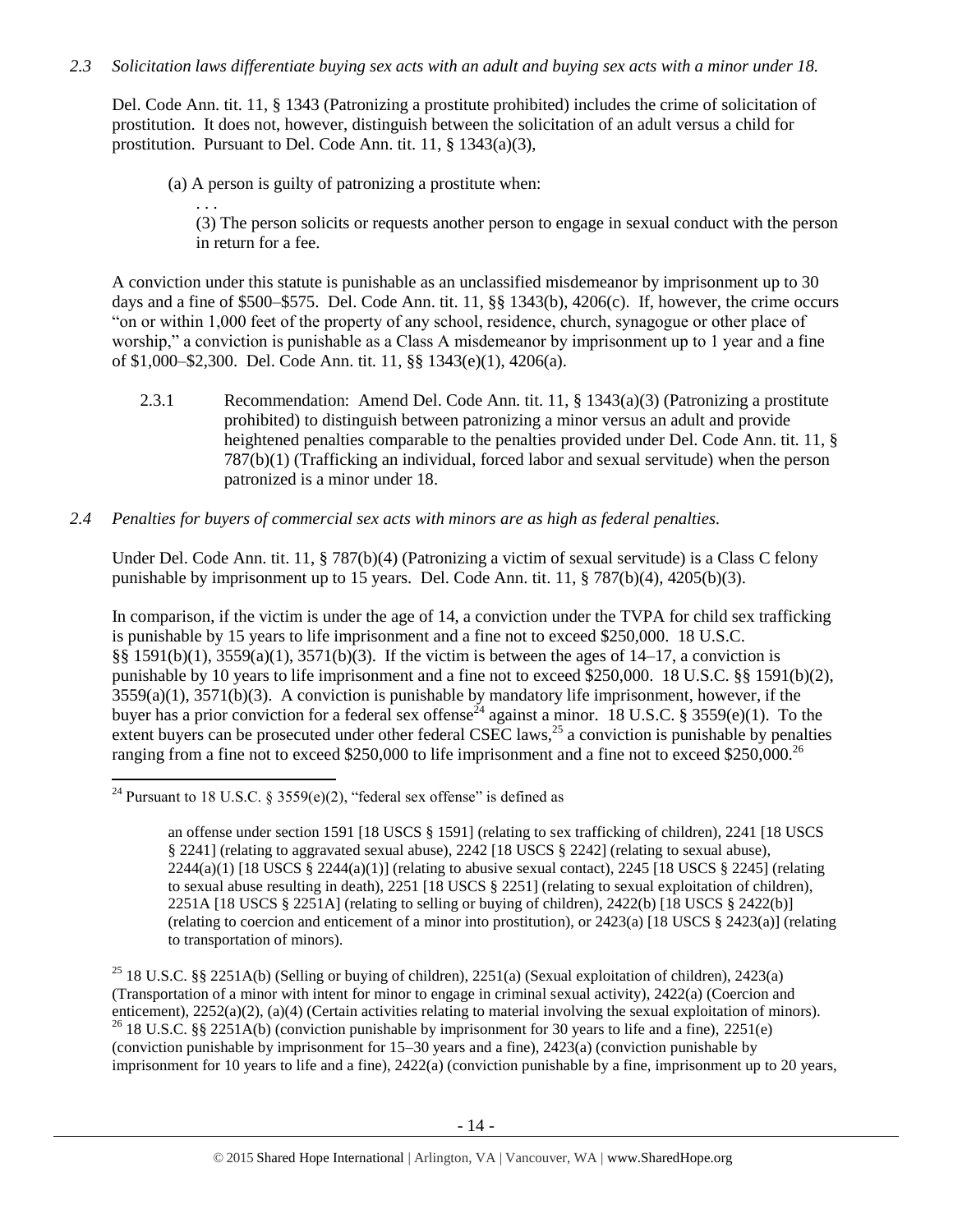*2.5 Using the Internet or electronic communications to lure, entice, or purchase, or attempt to lure, entice, or purchase commercial sex acts with a minor is a separate crime or results in an enhanced penalty for buyers.*

Del. Code Ann. tit. 11, § 1112A(a) (Sexual solicitation of a child) may reach the conduct of buyers who seek to purchase sex acts with minors through the Internet, although it does not specifically criminalize use of the Internet to purchase or solicit commercial sex acts with a minor. Del. Code Ann. tit. 11, §  $1112A(a)$  states,

A person is guilty of sexual solicitation of a child if the person, being 18 years of age or older, intentionally or knowingly:

(2) Uses a computer, cellular telephone or other electronic device to communicate with another person, including a child, to solicit, request, command, importune, entice, encourage or otherwise attempt to cause a child to engage in a prohibited sexual act.

### *2.6 No age mistake defense is permitted for a buyer of commercial sex acts with any minor under 18.*

. . . .

l

A mistake of age defense is expressly prohibited for buyers charged under Del. Code Ann. tit. 11, § 787(b)(4) (Patronizing a victim of sexual servitude) which states in part, "It is not a defense in a prosecution when the victim of sexual servitude is a minor that . . . the defendant believed the minor was an adult."<sup>27</sup>

Del. Code Ann. tit. 11, § 454 (Knowledge of victim's age) eliminates a defendant's ability to assert a mistake of age defense in most prosecutions where age is an element of the offense. Specifically, Del. Code Ann. tit. 11, § 454 states,

Notwithstanding any provision of law to the contrary, it is no defense for an offense or sentencing provision defined in [Del. Code Ann. Title 11] . . . which has as an element of such offense . . . the age of the victim that the accused did not know the age of the victim or reasonably believed the person to be of an age which would not meet the element of such offense . . . unless the statute defining such offense . . . or a statute directly related thereto expressly provides that knowledge of the victim's age is an element of the offense or that lack of such knowledge is a defense.

Del. Code Ann. tit. 11, § 762(a) (Provisions generally applicable to sexual offenses) eliminates the mistake of age defense in sexual offense cases. It provides, "Whenever in the definition of a sexual offense, $28$  the criminality of conduct or the degree of the offense depends on whether the person has

<sup>28</sup> Del. Code Ann. tit. 11  $\frac{\sqrt{61}}{h}$  (Definitions generally applicable to sexual offenses) defines "sexual offense" as "any offense defined by §§ 763[Sexual harassment]–780[Female genital mutilation] and §§ 1108 [Sexual exploitation of a child<sup>-1112</sup>A [Sexual solicitation of a child], 1352(2) [Promoting prostitution in the second degree], and 1353(2) [Promoting prostitution in the first degree] of this title."

or both),  $2252(a)(2)$ , (4) (stating that a conviction under subsection (a)(2) is punishable by imprisonment for  $5-20$ years and a fine, while a conviction under subsection (a)(4) is punishable by imprisonment up to 10 years, a fine, or both); *see also* 18 U.S.C. §§ 3559(a)(1) (classifying all of the above listed offenses as felonies), 3571(b)(3) (providing a fine up to \$250,000 for any felony conviction).

<sup>27</sup> Notably, the offense of patronizing a victim of sexual servitude under Del. Code Ann. tit. 11, § 787(b)(4) (Patronizing a victim of sexual servitude) requires proof that the buyer had knowledge of third party control over the minor. By expressly requiring proof that a buyer "knows that the other person is a victim of sexual servitude," the patronizing offense requires proof of the buyer's knowledge of the essential elements of the predicate offense of sexual servitude under Del. Code Ann. tit. 11, § 787(b)(3) (Sexual servitude) which requires that the minor victim was under the control of a trafficker who "maintain[ed] or ma[de] available [the] minor for the purpose of engaging in commercial sexual activity."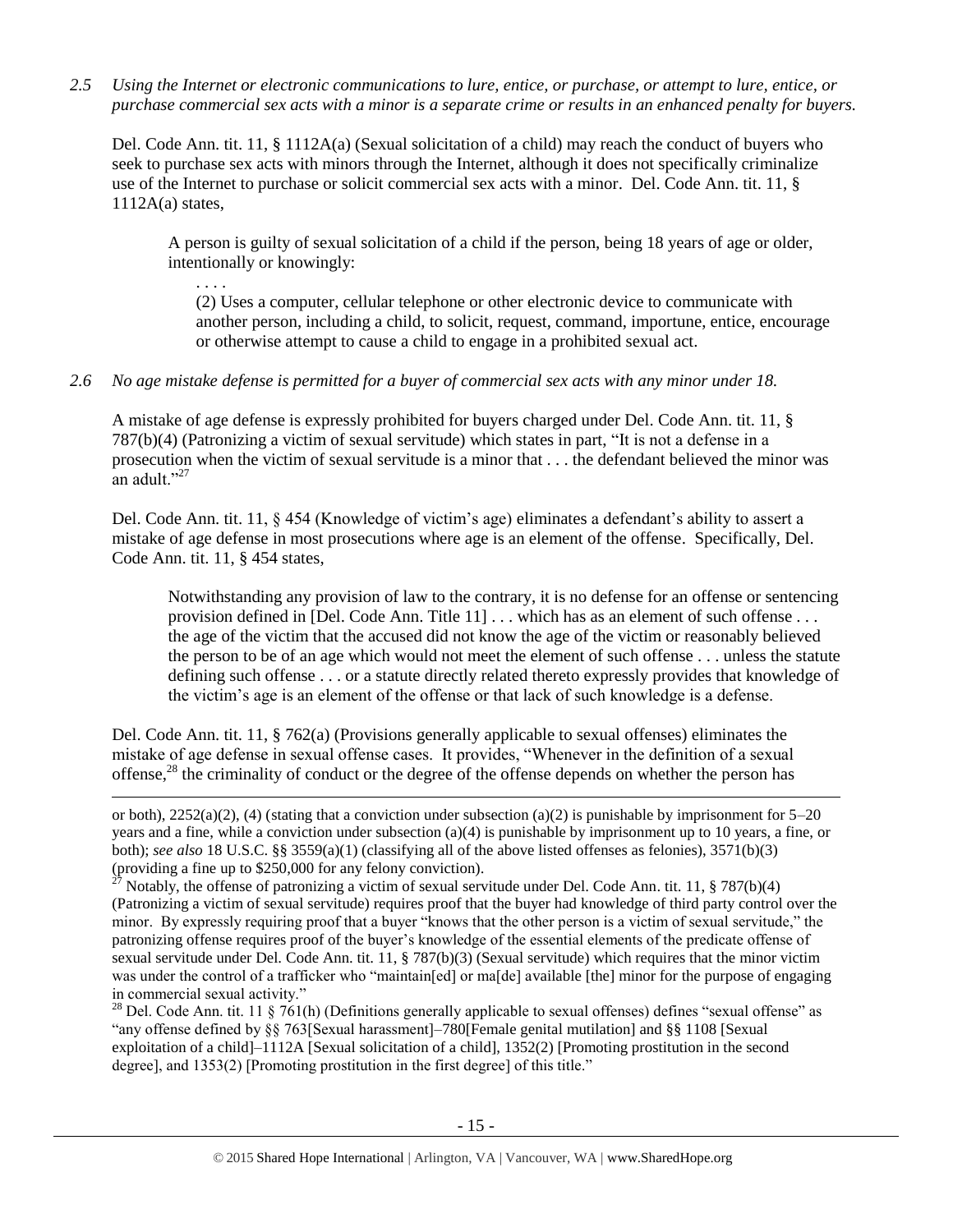reached that person's sixteenth birthday, it is no defense that the actor did not know the person's age, or that the actor reasonably believed that the person had reached that person's sixteenth birthday." Pursuant to Del. Code Ann. tit. 11 § 777(a) (Dangerous crime against a child), however, "For purposes of this section only, and Sec. 762(a) of this title to the contrary notwithstanding, the defendant may use as an affirmative defense that the defendant believed that the victim of the crime was over the age of 16 years of age." Del. Code Ann. tit. 11 § 777(a) defines a "dangerous crime against a child" to include "any criminal sexual conduct against a minor under the age of 14 years as defined in . . . §§ 1108–1112 $A^{29}$  of this title."

*2.7 Base penalties for buying sex acts with a minor under 18 are sufficiently high and not reduced for older minors.*

A buyer may be prosecuted under Del. Code Ann. tit. 11, § 787(b)(4) (Patronizing a victim of sexual servitude) for any offense involving a minor under 18. The penalty for an offense regardless of the minor's age is a Class C felony punishable by imprisonment up to 15 years. Del. Code Ann. tit. 11, § 787(b)(4), 4205(b)(3).

*2.8 Financial penalties for buyers of commercial sex acts with minors are sufficiently high to make it difficult for buyers to hide the crime.* 

Del. Code Ann. tit. 11, § 4205(k) (Sentence for felonies) provides, "In addition to the [felony] penalties set forth above, the court may impose such fines and penalties as it deems appropriate." Therefore, any buyer convicted of a felony trafficking, CSEC or sexual offense is subject to an indeterminate discretionary fine.<sup>30</sup>

<span id="page-15-0"></span>Buyers convicted of Del. Code Ann. tit. 11, § 787(b)(4) (Patronizing a victim of sexual servitude) do not face mandatory asset forfeiture under Del. Code Ann. tit. 11, § 787(e) (Trafficking an individual, forced labor and sexual servitude).<sup>31</sup> However, under Del. Code Ann. tit. 11, § 1343 (Patronizing a prostitute prohibited), a convicted buyer is subject to vehicle seizure if the vehicle was used in the commission of patronizing a prostitute or the buyer has a prior conviction under Del. Code Ann. tit. 11, § 1343 within the last 5 years. Del. Code Ann. tit. 11, § 1343(c), (d).

 $\overline{\phantom{a}}$ 

<sup>&</sup>lt;sup>29</sup> Offenses contained within Del. Code Ann. tit. 11 §§ 1108–1112A include: sexual exploitation of a child, dealing in child pornography, possession of child pornography and sexual solicitation of a child.

<sup>&</sup>lt;sup>30</sup> Additional financial penalties applicable to all crimes are provided under Del. Code tit. 11, § 9016 (Penalty assessment) and § 9018 (Compensating fine). Del. Code tit. 11, § 9016(a) provides, "In addition to, and at the same time as, any fine is assessed to any criminal defendant or any child adjudicated delinquent, there shall be levied an additional penalty of 18% of every fine, penalty and forfeiture imposed and collected by the courts for crimes or offenses as defined in Sec. 233 of this title. Where multiple offenses are involved, the penalty assessment shall be based upon the total fine for all offenses." Del. Code tit. 11, § 9018 provides in part, "In any court of the State upon the conviction of any person or the adjudication of delinquency of any child for a crime resulting in the personal injury or death of another person, the court may, and in addition to any other penalty, and in addition to reimbursement to the Victims Compensation Fund, order such person to pay a compensating fine, in lieu of, but greater than, the penalty set forth in Sec. 9016 of this title. The amount of such fine shall be in the discretion of the court and shall be commensurate with the malice shown and the injury done to the victim." Both the penalty under Del. Code tit. 11, § 9016(a) and the compensating fine under Del. Code tit. 11,

<sup>§ 9018</sup> are to be paid into the Crime Victims' Compensation Fund. Del. Code tit. 11, §§ 9016(b), 9018.

 $31$  Del. Code Ann. tit. 11, § 787(e) provides that "the court shall order a person convicted of an offense under paragraphs (b)(1)-(3) of this section to forfeit any interest in real or personal property that was used or intended to be used to commit or facilitate the commission of the offense," however buyers may only be charged under subsection (b)(4) of § 787.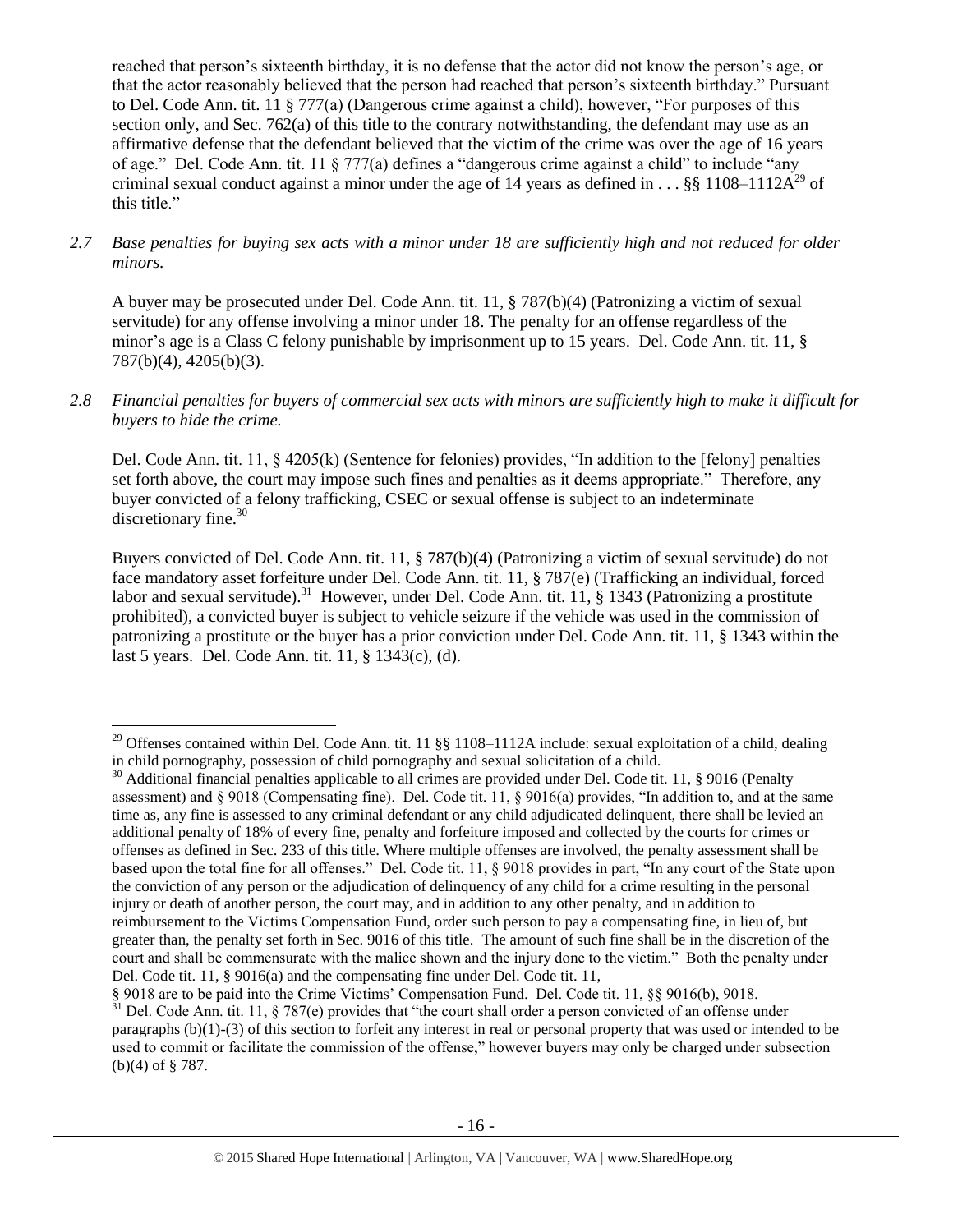Buyers convicted of Del. Code Ann. tit. 11, § 787(b)(4) (Patronizing a victim of sexual servitude) face mandatory restitution under Del. Code Ann. tit. 11, § 787(d) (Trafficking an individual, forced labor and sexual servitude) which states,

(1) In addition to any other amount of loss identified, the court shall order restitution, including the greater of:

a. The gross income or value to the defendant of the victim's labor or services; or b. The value of the victim's labor as guaranteed under the minimum wage and overtime provisions of the Fair Labor Standards Act (FLSA) [29 U.S.C. § 201 et seq.] or of Title 19, whichever is greater.

(2) The court shall order restitution under this subsection (d) even if the victim is unavailable to accept payment of restitution.

(3) If the victim is unavailable for 5 years from the date of the restitution order, the restitution ordered under this subsection (d) must be paid to the Victim Compensation Fund established under Section 9016 of this Title.

#### *2.9 Buying and possessing child pornography carries penalties as high as similar federal offenses.*

Delaware law prohibits both possessing and purchasing of child pornography. Del. Code Ann. tit. 11, § 1111 (Possession of child pornography) states,

A person is guilty of possession of child pornography when:

(1) the person knowingly possesses any visual depiction of a child engaging in a prohibited sexual act or in the simulation of such an act; or

(2) the person knowingly possesses any visual depiction which has been created, adapted, modified or edited so as to appear that a child is engaging in a prohibited sexual act or in the simulation of such an act.

. . . .

A conviction under this statute is punishable as a Class F felony by imprisonment up to 3 years. Del. Code Ann. tit. 11, §§ 1111, 4205(b)(6). Del. Code Ann. tit. 11, § 1109(4) (Dealing in child pornography) may also cover possessing and buying child pornography to the extent it prohibits the conduct of a person who "intentionally . . . accesses . . . receives, exchanges . . . stores . . . prints, reproduces or otherwise possesses any photograph, image, file, data or other visual depiction of a child engaging in a prohibited sexual act or in the simulation of such an act." A conviction under Del. Code Ann. tit. 11, § 1109 is punishable as a Class B felony by imprisonment for 2–25 years. Del. Code Ann. tit. 11, §§ 1109, 4205(b)(2). If the victim is under the age of 14 and the offender is either 18 years of age or older or tried as an adult, however, a conviction is designated a "dangerous crime against a child" under Del. Code Ann. tit. 11, § 777(a) (Dangerous crime against a child, definitions, sentences). A first conviction for a "dangerous crime against a child" is punishable as a Class B felony by imprisonment for 2–25 years, while subsequent convictions are punishable by mandatory imprisonment for life. Del. Code Ann. tit. 11, § 777(b). Subsequently, a defendant sentenced "pursuant to this section shall not be eligible for suspension of sentence, probation, pardon or release from confinement on any basis until the sentence imposed by the Court has been served." Del. Code Ann. tit. 11 § 777(c). Additionally, under Del. Code Ann. tit. 11, § 4205A(a) (Additional penalty for serious sex offenders or pedophile offenders), a conviction under Del. Code Ann. tit. 11, § 777 is punishable by imprisonment for 25 years to life, if, among other things, the victim is under the age of 14.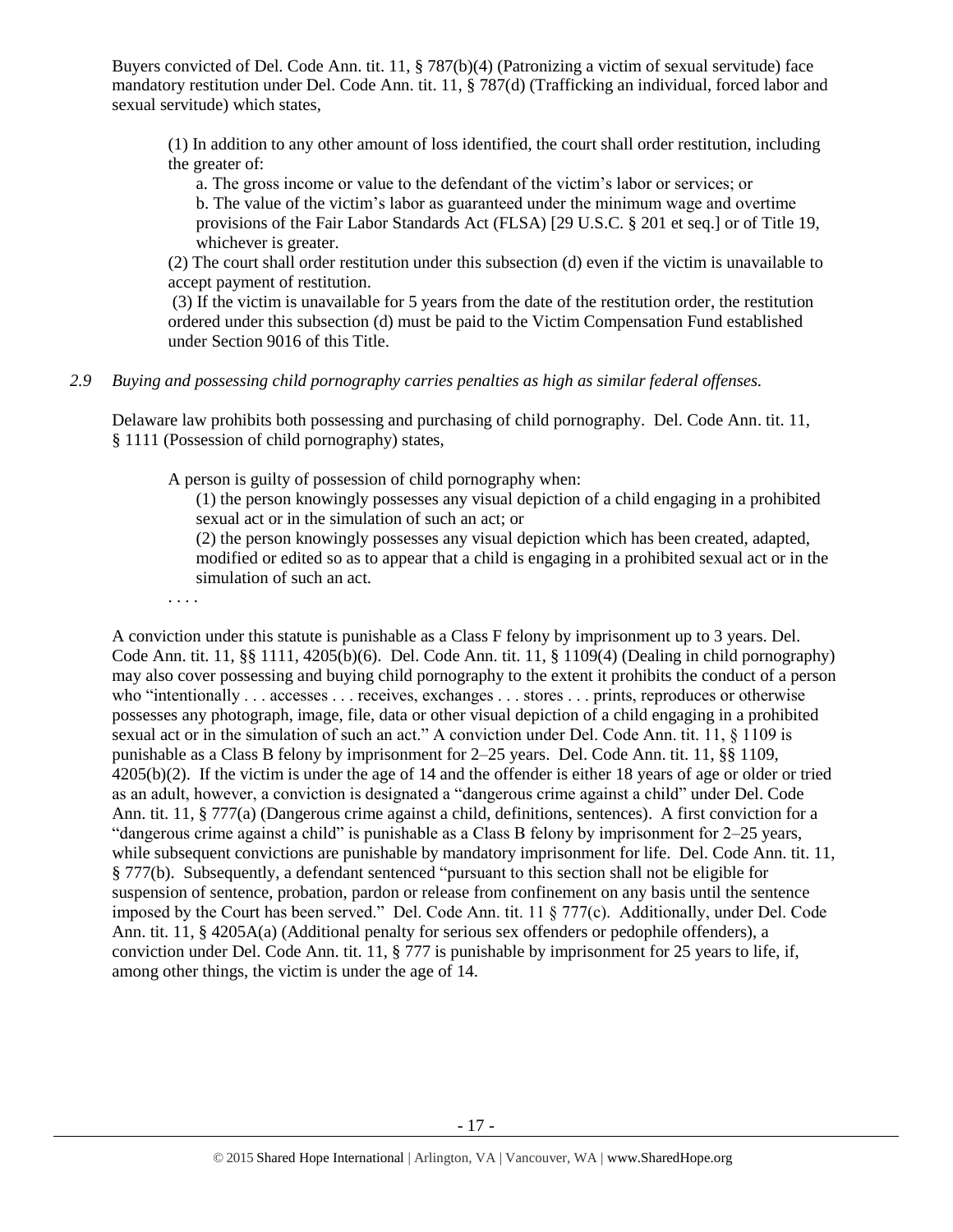In comparison, a federal conviction for possession of child pornography<sup>32</sup> is generally punishable by imprisonment for 5–20 years and a fine not to exceed \$250,000.<sup>33</sup> Subsequent convictions, however, are punishable by imprisonment up to 40 years and a fine not to exceed \$250,000.<sup>34</sup>

- 2.9.1 Recommendation: Amend Del. Code Ann. tit. 11, § 1111 (Possession of child pornography) to increase the penalty to reflect the seriousness of the offense.
- *2.10 Convicted buyers of commercial sex acts with minors and child pornography are required to register as sex offenders.*

Pursuant to Del. Code Ann. tit. 11,  $\S$  4120(b)(1) (Registration of sex offenders), "Any sex offender who is released, discharged or paroled from any Level IV or Level V facility or other custodial institution after that sex offender has completed a sentence imposed following a conviction for any offense specified in § 4121(a)(4) of this title shall be required to register as a sex offender." Del. Code Ann. tit. 11, § 4121(a)(4)(a) (Community notification of sex offenders on probation, parole, conditional release or release from confinement) defines "sex offender" to include any person convicted of "any of the offenses specified in §§ 765 through 780, § 787(b)(3), § 787(b)(4), § 1100, §§ 1108 through 1112A, § 1335(a)(6), § 1335(a)(7), § 1352(2), § 1353(2) or § 1361(b) of this title, or of any attempt or conspiracy to commit any of the aforementioned offenses." Therefore, a buyer convicted of possession of child pornography under Del. Code Ann. tit. 11, § 1111, dealing in child pornography under Del. Code Ann. tit. 11, § 1109, sexual solicitation of a child under Del. Code Ann. tit. 11, § 1112A, or trafficking of persons under Del. Code Ann. tit. 11, § 787(b)(4) must register as a sex offender. Del. Code Ann. tit. 11, §§ 4120,  $4121(a)(4)(a)$ .

 $\overline{a}$  $32\,18$  U.S.C. §§ 2252(a)(2), (a)(4) (Certain activities relating to material involving the sexual exploitation of minors),  $2252A(a)(2)$ –(3) (Certain activities relating to material constituting or containing child pornography), 1466A(a), (b) (Obscene visual representations of the sexual abuse of children).

 $33$  18 U.S.C. §§ 2252(b) (stating that a conviction under subsection (a)(2) is punishable by imprisonment for 5–20 years and a fine, while a conviction under subsection (a)(4) is punishable by imprisonment up to 10 years, a fine, or both), 2252A(b)(1) (a conviction is punishable by imprisonment for 5–20 years and a fine), 1466A(a), (b) (stating that a conviction under subsection (a) is "subject to the penalties provided in section  $2252A(b)(1)$ ," imprisonment for 5–20 years and a fine, while a conviction under subsection (b) is "subject to the penalties provided in section 2252A(b)(2)," imprisonment up to 10 years, a fine, or both); *see also* 18 U.S.C. §§ 3559(a)(1) (classifying all of the above listed offenses as felonies), 3571(b)(3) (providing a fine up to \$250,000 for any felony conviction).

 $34$  18 U.S.C. §§ 2252(b) (stating if a person has a prior conviction under subsection (a)(2), or a list of other statutes, a conviction is punishable by a fine and imprisonment for 15–40 years, but if a person has a prior conviction under subsection (a)(4), or a list of other statutes, a conviction is punishable by a fine and imprisonment for  $10-20$  years),  $2252A(b)(1)$  (stating if a person has a prior conviction under subsection (a)(2), (a)(3), or a list of other statutes, a conviction is punishable by a fine and imprisonment for  $15-40$  years),  $1466A(a)$ , (b) (stating that the penalty scheme for section 2252A(b) applies); *see also* 18 U.S.C. §§ 3559(a)(1) (classifying all of the above listed offenses as felonies), 3571(b)(3) (providing a fine up to \$250,000 for any felony conviction).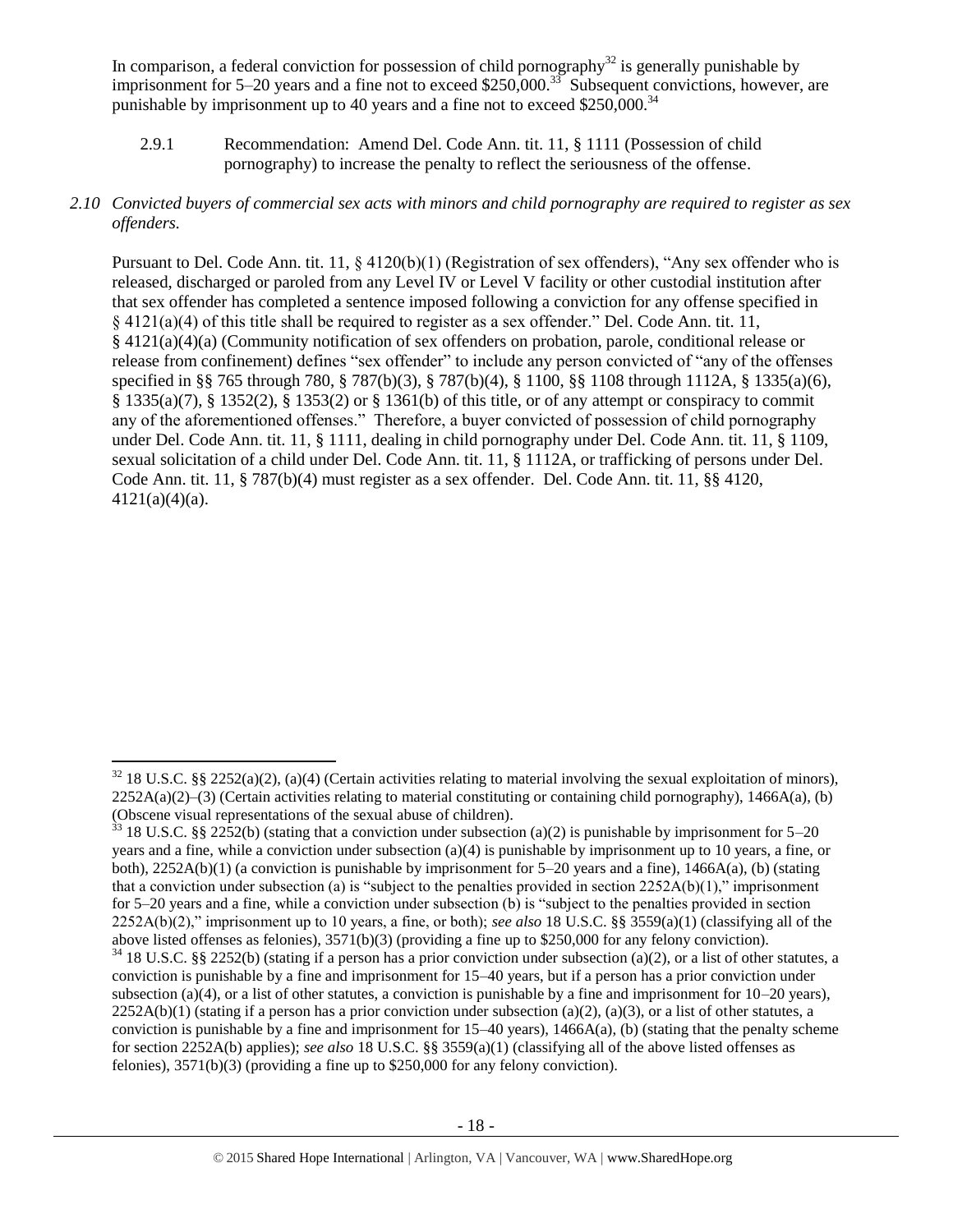#### **FRAMEWORK ISSUE 3: CRIMINAL PROVISIONS FOR TRAFFICKERS**

#### *Legal Components:*

- *3.1 Penalties for trafficking a child for sexual exploitation are as high as federal penalties.*
- *3.2 Creating and distributing child pornography carries penalties as high as similar federal offenses.*
- *3.3 Using the Internet or electronic communications to lure, entice, recruit or sell commercial sex acts with a minor is a separate crime or results in an enhanced penalty for traffickers.*
- *3.4 Financial penalties for traffickers, including asset forfeiture, are sufficiently high.*
- *3.5 Convicted traffickers are required to register as sex offenders.*
- *3.6 Laws relating to termination of parental rights for certain offenses include sex trafficking or commercial sexual exploitation of children (CSEC) offenses in order to remove the children of traffickers from their control and potential exploitation.*

*\_\_\_\_\_\_\_\_\_\_\_\_\_\_\_\_\_\_\_\_\_\_\_\_\_\_\_\_\_\_\_\_\_\_\_\_\_\_\_\_\_\_\_\_\_\_\_\_\_\_\_\_\_\_\_\_\_\_\_\_\_\_\_\_\_\_\_\_\_\_\_\_\_\_\_\_\_\_\_\_\_\_\_\_\_\_\_\_\_\_*

### *Legal Analysis:*

*3.1 Penalties for trafficking a child for sexual exploitation are as high as federal penalties.* 

Under Del. Code Ann. tit. 11, § 787(b) (Trafficking an individual, forced labor and sexual servitude).<sup>35</sup> a sexual servitude offense, or forced labor offense involving commercial sexual activity, against a minor is a Class B felony punishable by imprisonment for 2–25 years. Del. Code Ann. tit. 11, §§ 787(b)(3)(b), 4205(b)(2). If aggravating circumstances were involved, including force or recruitment of the victim from a shelter, a conviction under § 787(b) is punishable as a Class A felony by imprisonment for 15 years to life. $36$ 

A trafficker may also be convicted under Del. Code Ann. tit. 11,  $\S$  1108 (Sexual exploitation of a child).<sup>37</sup> A first conviction under this statute is punishable as a Class B felony by imprisonment for 2–25 years, while a subsequent conviction is punishable by life imprisonment. Del. Code Ann. tit. 11, §§ 1108, 4205(b)(2), 1110. However, if the victim is under the age of 14 and the offender is either 18 years of age or older or tried as an adult, a conviction is designated a "dangerous crime against a child" under Del. Code Ann. tit. 11, § 777(a) (Dangerous crime against a child, definitions, sentences). A first conviction for a "dangerous crime against a child" is punishable as a Class B felony by imprisonment for 2–25 years, while subsequent convictions are punishable by mandatory imprisonment for life. Del. Code Ann. tit. 11, § 777(b). Subsequently, a defendant sentenced "pursuant to this section shall not be eligible for suspension of sentence, probation, pardon or release from confinement on any basis until the sentence imposed by the Court has been served." Del. Code Ann. tit. 11 § 777(c). Additionally, under Del. Code Ann. tit. 11, § 4205A(a) (Additional penalty for serious sex offenders or pedophile offenders), a conviction under Del. Code Ann. tit. 11, § 777 is punishable by imprisonment for 25 years to life, if, among other things, the victim is under the age of 14.

Traffickers may also be convicted under Del. Code Ann. tit. 11, § 1352 (Promoting prostitution in the second degree).<sup>38</sup> A conviction under this statute is punishable as a Class E felony by imprisonment up to 5 years. Del. Code Ann. tit. 11, §§ 1352, 4205(b)(5). Additionally, a trafficker convicted under Del. Code Ann. tit. 11, § 1353 (Promoting prostitution in the first degree)<sup>39</sup> is guilty of a Class C felony

l

<sup>35</sup> *See supra* Section 1.1 for the substantive provisions of Del. Code Ann. tit. 11, § 787(b).

<sup>36</sup> *See supra* note [5.](#page-2-0)

<sup>&</sup>lt;sup>37</sup> See supra Section 1.2 for the substantive provisions of Del. Code Ann. tit. 11, § 1108.

<sup>38</sup> *See supra* Section 1.2 for the substantive provisions of Del. Code Ann. tit. 11, § 1352.

<sup>39</sup> *See supra* Section 1.2 for the substantive provisions of Del. Code Ann. tit. 11, § 1353.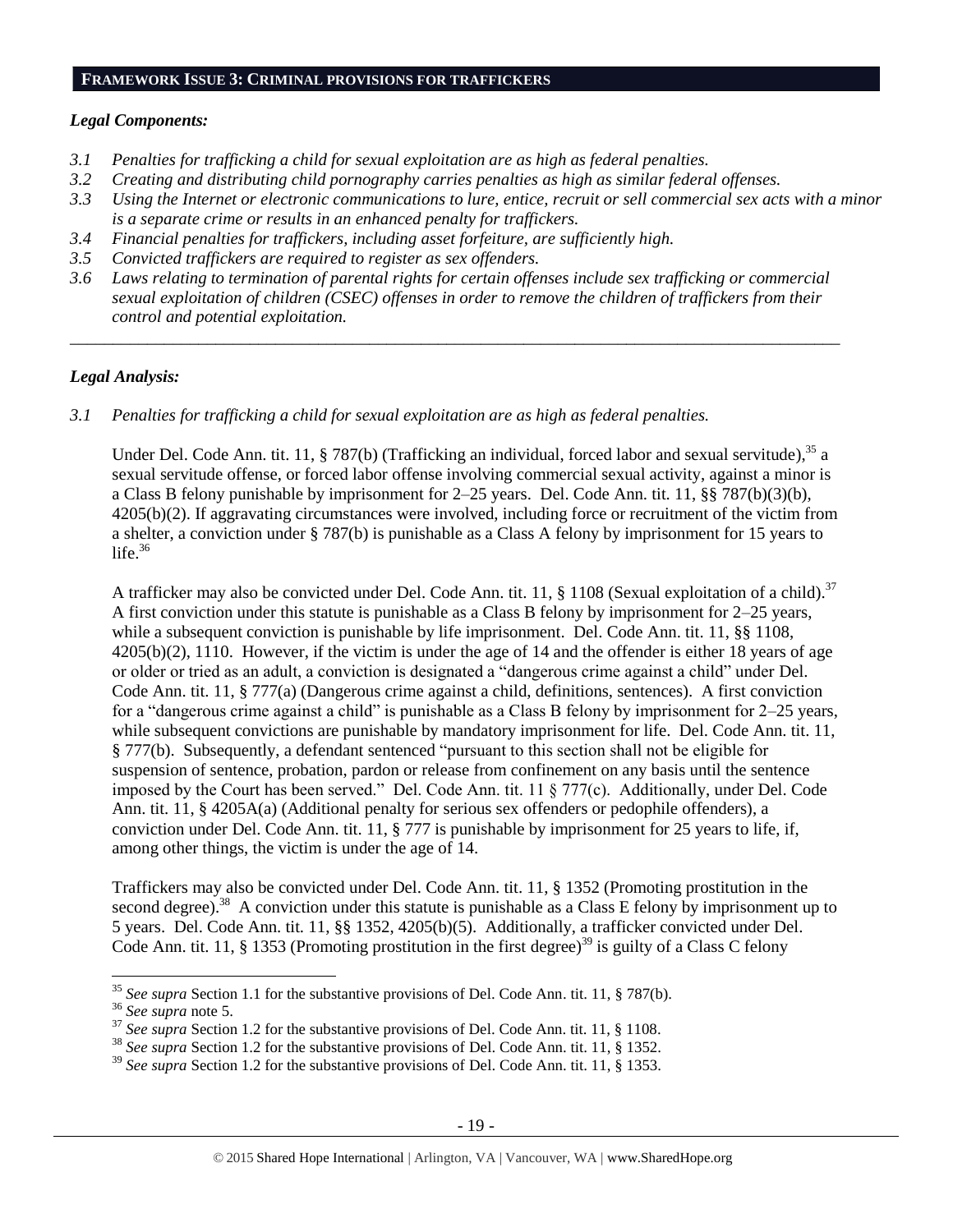punishable by imprisonment up to 15 years. Del. Code Ann. tit. 11, §§ 1353, 4205(b)(3).

Additionally, a trafficker may be convicted under Del. Code Ann. tit. 11, § 1100 (Dealing in children)<sup>40</sup> which states in part, "A person is guilty of dealing in a child if the person intentionally or knowingly trades, barters, buys or negotiates to trade, barter, buy or sell a child under the age of 18 . . . ." A conviction under this statute is punishable as a Class E felony by imprisonment up to 5 years. Del. Code Ann. tit. 11, §§ 1100, 4205(b)(5).

In comparison, if the victim is under the age of 14, a conviction under the Trafficking Victims Protection Act (TVPA) for child sex trafficking is punishable by 15 years to life imprisonment and a fine not to exceed \$250,000. 18 U.S.C. §§ 1591(b)(1), 3559(a)(1), 3571(b)(3). If the victim is between the ages of 14–17, a conviction is punishable by 10 years to life imprisonment and a fine not to exceed \$250,000. 18 U.S.C. §§ 1591(b)(2), 3559(a)(1), 3571(b)(3). A conviction is punishable by mandatory life imprisonment, however, if the trafficker has a prior conviction for a federal sex offense<sup>41</sup> against a minor.

# *3.2 Creating and distributing child pornography carries penalties as high as similar federal offenses.*

Delaware penalizes both the creation and distribution of child pornography. Del. Code Ann. tit. 11, § 1108(1)–(4) (Sexual exploitation of a child) states,

A person is guilty of sexual exploitation of a child when:

(1) The person knowingly, photographs or films a child engaging in a prohibited sexual act or in the simulation of such an act, or otherwise knowingly creates a visual depiction of a child engaging in a prohibited sexual act or in the simulation of such an act; or (2) The person knowingly, finances or produces any motion picture, video or other visual depiction of a child engaging in a prohibited sexual act or in the simulation of such an act; or (3) The person knowingly publishes or makes available for public distribution or sale by any means, including but not limited to computer, any book, magazine, periodical, pamphlet, photograph, Internet site or web page which depicts a child engaging in a prohibited sexual act or in the simulation of such an act, or knowingly publishes or makes available for public distribution or sale by any means, including computer, any other visual depiction of a child engaging in a prohibited sexual act or in the simulation of such an act; or (4) The person permits, causes, promotes, facilitates, finances, produces or otherwise advances an exhibition, display or performances of a child engaging in a prohibited sexual act or the simulation of such an act.

. . . .

A first conviction under this statute is punishable as a Class B felony by imprisonment for 2–25 years, while a subsequent conviction is punishable by life imprisonment. Del. Code Ann. tit. 11, §§ 1108, 4205(b)(2), 1110. However, if the victim is under the age of 14 and the offender is either 18 years of age or older or tried as an adult, a conviction is designated a "dangerous crime against a child" under Del. Code Ann. tit. 11, § 777(a) (Dangerous crime against a child, definitions, sentences). A first conviction for a "dangerous crime against a child" is punishable as a Class B felony by imprisonment for 2–25 years, while subsequent convictions are punishable by mandatory imprisonment for life. Del. Code Ann. tit. 11, § 777(b). Subsequently, a defendant sentenced "pursuant to this section shall not be eligible for suspension of sentence, probation, pardon or release from confinement on any basis until the sentence imposed by the Court has been served." Del. Code Ann. tit. 11 § 777(c). Additionally, under Del. Code Ann. tit. 11, § 4205A(a) (Additional penalty for serious sex offenders or pedophile offenders), a

 $\overline{a}$ 

<sup>40</sup> *See supra* Section 1.2 for the substantive provisions of Del. Code Ann. tit. 11, § 1100.

<sup>41</sup> *See supra* note [24.](#page-13-0)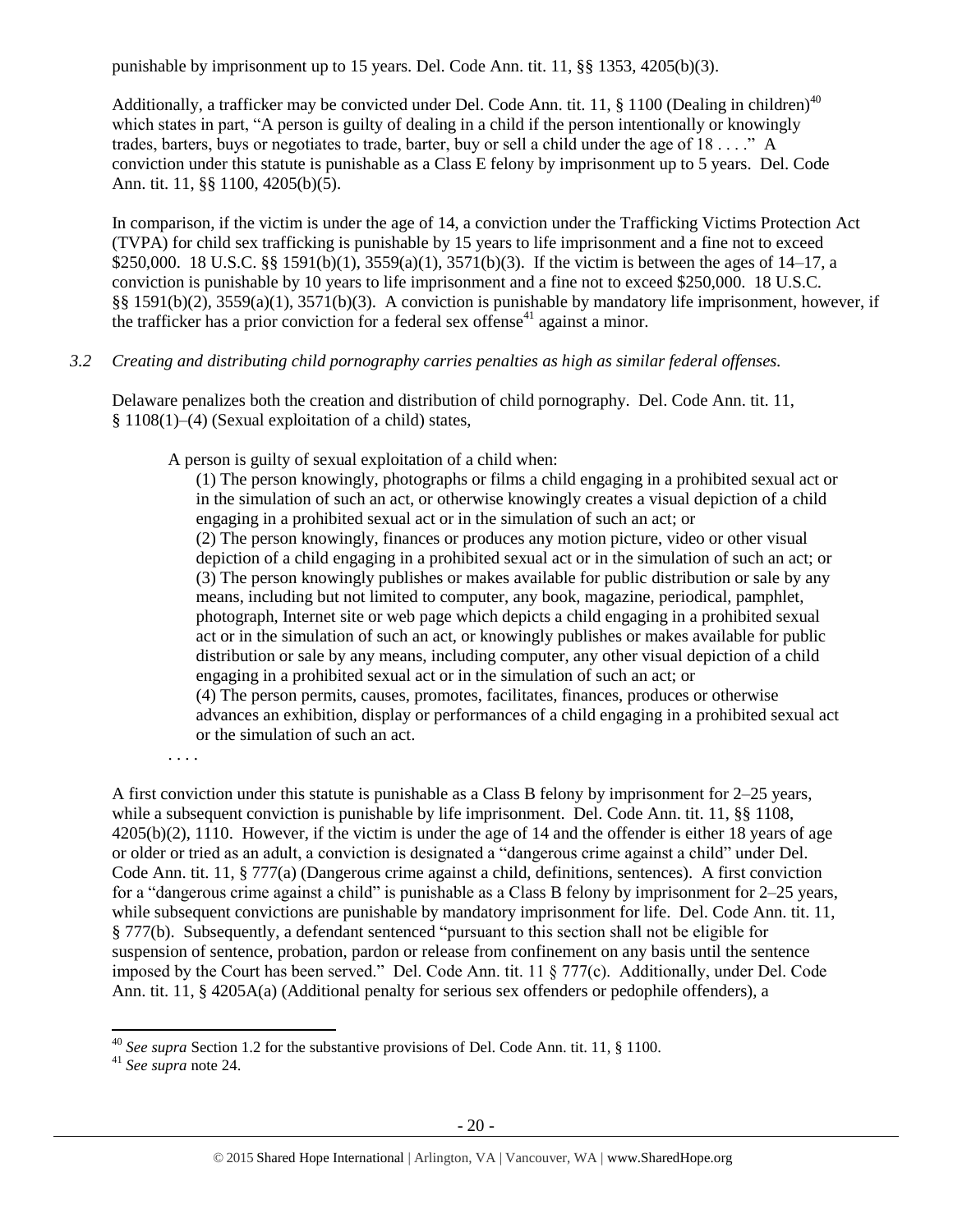conviction under Del. Code Ann. tit. 11, § 777 is punishable by imprisonment for 25 years to life, if, among other things, the victim is under the age of 14.

In comparison, if the victim is under the age of 14, a conviction under the TVPA for child sex trafficking is punishable by 15 years to life imprisonment and a fine not to exceed \$250,000. 18 U.S.C. §§ 1591(b)(1),  $3559(a)(1)$ ,  $3571(b)(3)$ . If the victim is between the ages of  $14-17$ , a conviction is punishable by 10 years to life imprisonment and a fine not to exceed \$250,000. 18 U.S.C. §§ 1591(b)(2), 3559(a)(1), 3571(b)(3). A conviction is punishable by mandatory life imprisonment, however, if the trafficker has a prior conviction for a federal sex offense<sup>42</sup> against a minor. Additionally, a federal conviction for distribution of child pornography<sup>43</sup> is generally punishable by imprisonment for 5–20 years and a fine not to exceed \$250,000.<sup>44</sup> Subsequent convictions, however, are punishable by imprisonment up to 40 years and a fine not to exceed \$250,000.<sup>45</sup>

*3.3 Using the Internet or electronic communications to lure, entice, recruit or sell commercial sex acts with a minor is a separate crime or results in an enhanced penalty for traffickers.*

Del. Code Ann. tit. 11, § 1112A (Sexual solicitation of a child) and Del. Code Ann. tit. 11, § 1112B (Promoting sexual solicitation of a child) could reach traffickers who use the Internet to recruit or sell minor victims for commercial sexual exploitation. Del. Code Ann. tit. 11,  $\S$  1112A(a) (Sexual solicitation of a child) states,

A person is guilty of sexual solicitation of a child if the person, being 18 years of age or older, intentionally or knowingly:

. . . . (2) Uses a computer, cellular telephone or other electronic device to communicate with another person, including a child, to solicit, request, command, importune, entice, encourage or otherwise attempt to cause a child to engage in a prohibited sexual act..

Similarly, Del. Code Ann. tit. 11, § 1112B(a) (Promoting sexual solicitation of a child) states,

A person is guilty of promoting sexual solicitation of a child if the person, being 18 years of age or older, intentionally or knowingly:

. . . .

(2) Uses a computer, cellular telephone, or other electronic device to communicate with another person to solicit, request, command, importune, entice, encourage or otherwise attempt to cause that person to engage in a prohibited sexual act with a child.

 $\overline{a}$ <sup>42</sup> *See supra* note [24.](#page-13-0)

<sup>&</sup>lt;sup>43</sup> 18 U.S.C. §§ 2252(a)(1), (a)(2), (a)(3) (Certain activities relating to material involving the sexual exploitation of minors), 2252A(a)(2), (a)(3) (Certain activities relating to material constituting or containing child pornography), 1466A(a) (Obscene visual representations of the sexual abuse of children).

<sup>&</sup>lt;sup>44</sup> 18 U.S.C. §§ 2252(b) (stating that a conviction under subsection (a)(1), (a)(2), or (a)(3) is punishable by imprisonment for 5–20 years and a fine), 2252A(b)(1) (a conviction is punishable by imprisonment for 5–20 years and a fine), 1466A(a), (b) (stating that a conviction under subsection (a) is "subject to the penalties provided in section 2252A(b)(1)," imprisonment for 5–20 years and a fine, while a conviction under subsection (b) is "subject to the penalties provided in section 2252A(b)(2)," imprisonment up to 10 years, a fine, or both); *see also* 18 U.S.C. §§ 3559(a)(1) (classifying all of the above listed offenses as felonies),  $3571(b)(3)$  (providing a fine up to \$250,000 for any felony conviction).

<sup>&</sup>lt;sup>45</sup> 18 U.S.C. §§ 2252(b) (stating if a person has a prior conviction under subsection (a)(1), (a)(2), or (a)(3) or a list of other statutes, a conviction is punishable by a fine and imprisonment for 15–40 years), 2252A(b)(1) (stating if a person has a prior conviction under subsection (a)(2), (a)(3), or a list of other statutes, a conviction is punishable by a fine and imprisonment for  $15-40$  years),  $1466A(a)$ , (b) (stating that the penalty scheme for section  $2252A(b)$ applies); *see also* 18 U.S.C. §§ 3559(a)(1) (classifying all of the above listed offenses as felonies), 3571(b)(3) (providing a fine up to \$250,000 for any felony conviction).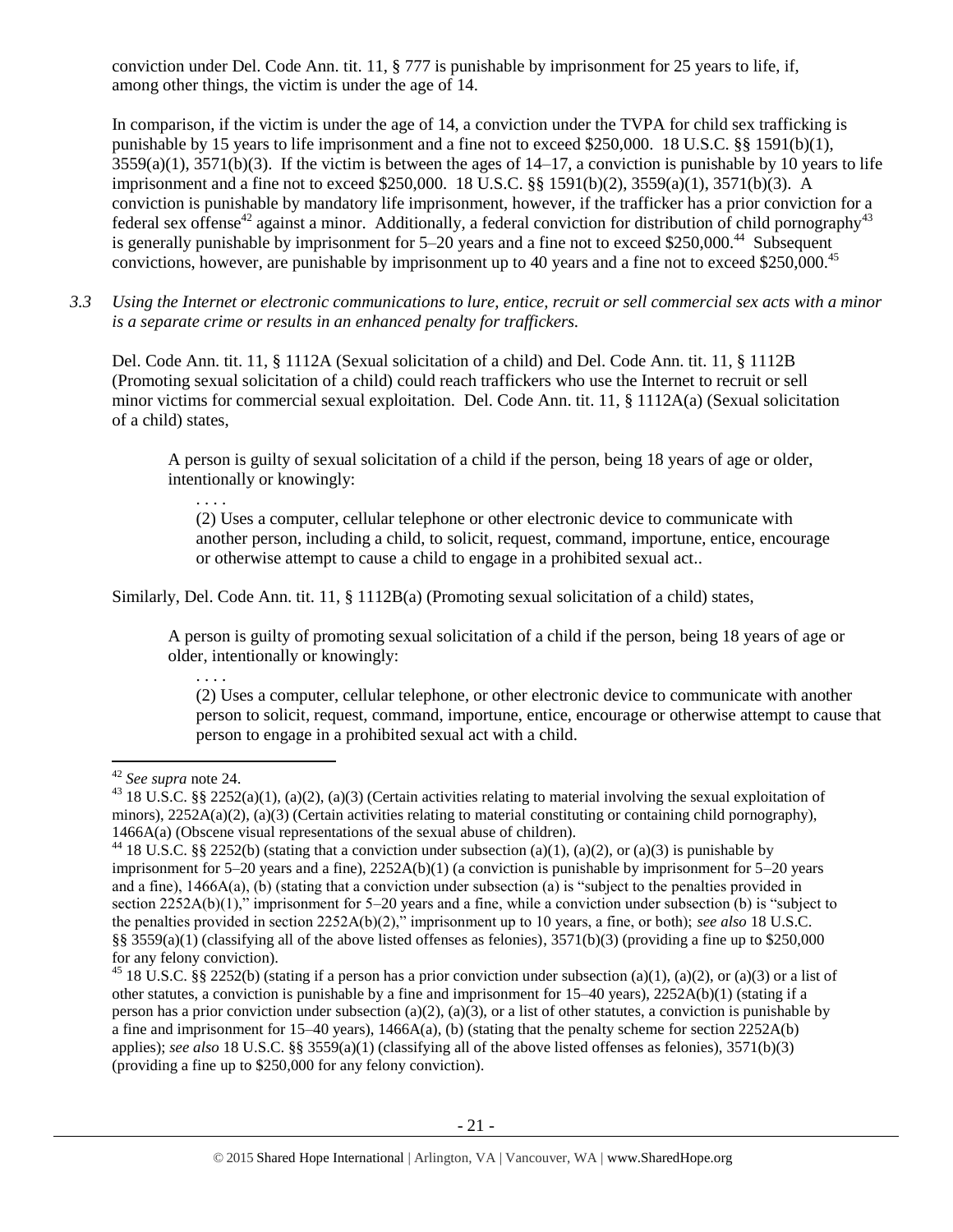# *3.4 Financial penalties for traffickers, including asset forfeiture, are sufficiently high.*

Del. Code Ann. tit. 11, § 4205(k) (Sentence for felonies) provides, "In addition to the [felony] penalties set forth above, the court may impose such fines and penalties as it deems appropriate." Therefore, any trafficker convicted under Del. Code Ann. tit. 11, § 787 (Trafficking an individual, forced labor and sexual servitude) or any other felony CSEC or sexual offense is subject to an indeterminate discretionary fine. $46$ 

Additionally, a trafficker convicted under Del. Code Ann. tit. 11, § 787(b)(1) is subject to mandatory restitution. Del. Code Ann. tit. 11, § 787(d) states,

(1) Restitution is mandatory under this section.—In addition to any other amount of loss identified, the court shall order restitution, including the greater of:

a. The gross income or value to the defendant of the victim's labor or services; or b. The value of the victim's labor as guaranteed under the minimum wage and overtime provisions of the Fair Labor Standards Act (FLSA) [29 U.S.C. § 201 et seq.] or of Title 19, whichever is greater.

(2) The Court shall order restitution under this subsection (d) even if the victim is unavailable to accept payment of restitution.

Lastly, traffickers are subject to asset forfeiture if convicted under Del. Code Ann. tit. 11, § 787(b)(1–3). Del. Code Ann. tit. 11, § 787(e)(1) states that

On motion, the court shall order a person convicted of an offense under paragraphs  $(b)(1)-(3)$ [Trafficking of an individual, forced labor and sexual servitude] of this section to forfeit any interest in real or personal property that was used or intended to be used to commit or facilitate the commission of the offense or that constitutes or derives from proceeds that the person obtained, directly or indirectly, as a result of the offense.

### *3.5 Convicted traffickers are required to register as sex offenders.*

 $\overline{a}$ 

Pursuant to Del. Code Ann. tit. 11,  $\S$  4120(b)(1) (Registration of sex offenders), "Any sex offender who is released, discharged or paroled from any Level IV or Level V facility or other custodial institution after that sex offender has completed a sentence imposed following a conviction for any offense specified in § 4121(a)(4) of this title shall be required to register as a sex offender." Del. Code Ann. tit. 11, § 4121(a)(4)(a) (Community notification of sex offenders on probation, parole, conditional release or release from confinement) defines "sex offender" to include any person convicted of "any of the offenses specified in §§ 765 through 780, § 787(b)(2), § 1100, §§ 1108 through 1112A, § 1335(a)(6), § 1335(a)(7), § 1352(2), § 1353(2) or § 1361(b) of this title, or of any attempt or conspiracy to commit any of the aforementioned offenses." Therefore, a trafficker convicted under Del. Code Ann. tit. 11, § 787(b)(1) (Trafficking an individual, forced labor and sexual servitude), § 1352(2) (Promoting prostitution in the second degree), § 1108 (Sexual exploitation of a child), § 1109 (Dealing in child pornography), § 1100 (Dealing in children), or § 1112A (Sexual solicitation of a child) must register as a sex offender.

<sup>46</sup> *See supra* note [30](#page-15-0) for discussion of additional financial penalties applicable to all crimes provided under Del. Code tit. 11, § 9016 (Penalty assessment) and § 9018 (Compensating fine).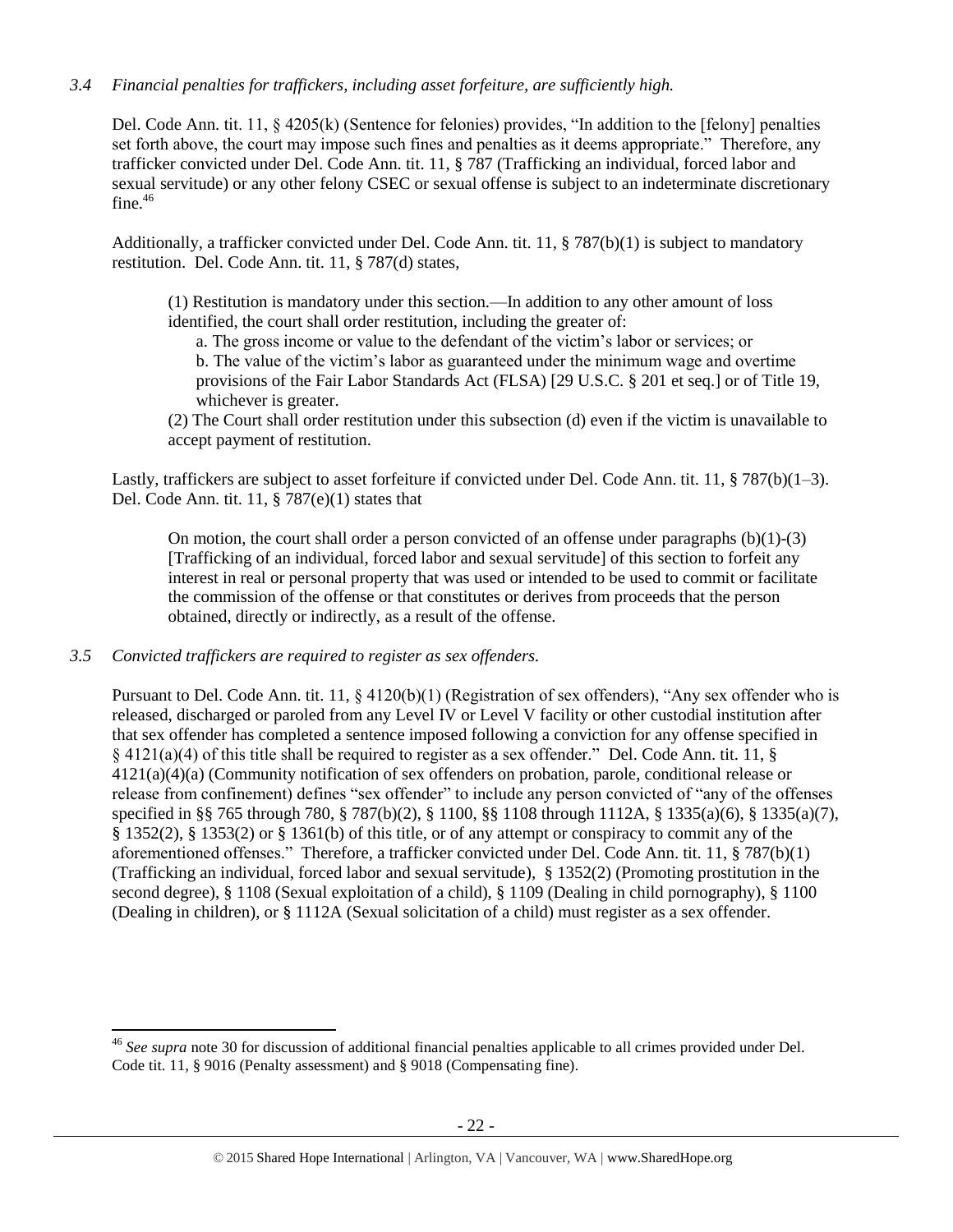*3.6 Laws relating to termination of parental rights for certain offenses include sex trafficking or commercial sexual exploitation of children (CSEC) offenses in order to remove the children of traffickers from their control and potential exploitation.* 

Convicted traffickers are subject to termination of parental rights under Del. Code Ann. tit. 13, § 1103(a) (Grounds for termination of parental rights) which provides,

(a) The procedure for termination of parental rights . . . may be initiated whenever it appears to be in the child's best interest and that 1 or more of the following grounds exist:

(4) The respondent has been found by a court of competent jurisdiction to have:

a. Committed a felony level offense against the person, as described within subchapter II of Chapter 5 of Title 11,<sup>47</sup> [which includes Del. Code Ann. tit. 11,  $\S 787(b)(1)$ (Trafficking an individual, forced labor and sexual servitude),] in which the victim was a child; or

b. Aided or abetted, attempted, conspired or solicited to commit an offense set forth in paragraph (a)(4)a. of this section; or

c. Committed or attempted to commit the offense of Dealing in Children, as set forth in § 1100 of Title 11; or d. Committed the felony level offense of endangering the welfare of a child as set forth in § 1102 of Title 11.

. . . .

 $\overline{a}$ 

. . . .

(7) The parent has subjected a child to torture, chronic abuse, sexual abuse, and/or lifethreatening abuse.

(8) A child has suffered unexplained serious physical injury, near death or death under such circumstances as would indicate that such injuries, near death or death resulted from the intentional or reckless conduct or willful neglect of the parent.

 $47$  Subchapter II of Chapter 5 of Title 11 (Offenses against the person) includes all offenses contained in §§ 601[Offensive touching]–792 [Coercion; truth and proper motive as a defense].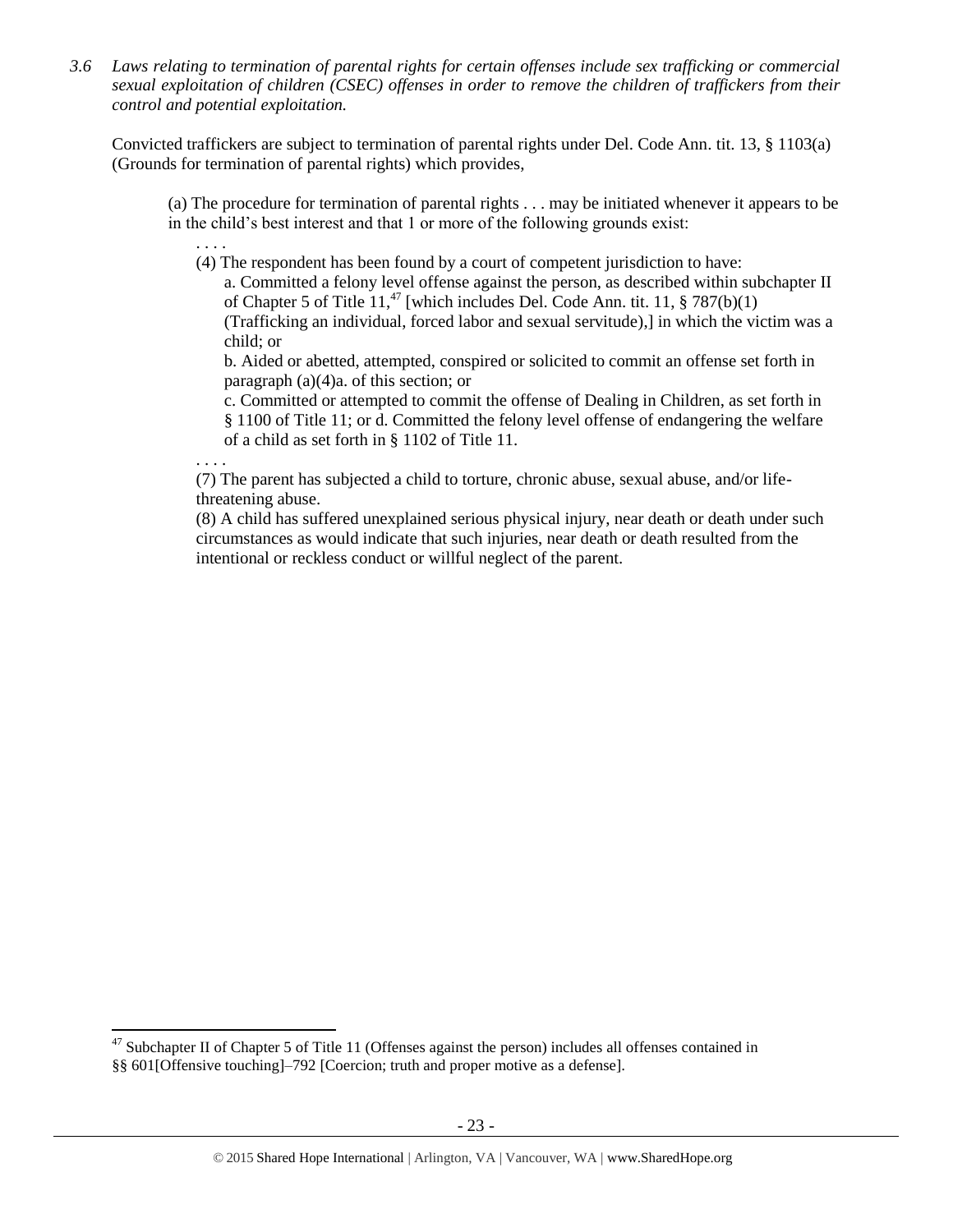#### **FRAMEWORK ISSUE 4: CRIMINAL PROVISIONS FOR FACILITATORS**

#### *Legal Components:*

- *4.1 The acts of assisting, enabling, or financially benefitting from child sex trafficking are included as criminal offenses in the state sex trafficking statute.*
- *4.2 Financial penalties, including asset forfeiture laws, are in place for those who benefit financially from or aid and assist in committing domestic minor sex trafficking.*
- *4.3 Promoting and selling child sex tourism is illegal.*
- *4.4 Promoting and selling child pornography is illegal.*

#### *Legal Analysis:*

*4.1 The acts of assisting, enabling, or financially benefitting from child sex trafficking are included as criminal offenses in the state sex trafficking statute.*

*\_\_\_\_\_\_\_\_\_\_\_\_\_\_\_\_\_\_\_\_\_\_\_\_\_\_\_\_\_\_\_\_\_\_\_\_\_\_\_\_\_\_\_\_\_\_\_\_\_\_\_\_\_\_\_\_\_\_\_\_\_\_\_\_\_\_\_\_\_\_\_\_\_\_\_\_\_\_\_\_\_\_\_\_\_\_\_\_\_\_*

Del. Code Ann. tit. 11, § 787(b)(1) Trafficking an individual, forced labor and sexual servitude) does not apply to a facilitator who assists, enables, or benefits from the commission of a crime under Del. Code Ann. tit. 11, § 787(b)(1) or (3), however a facilitator who "knowingly . . . transports, [or] harbors" a minor "in furtherance of forced labor . . . or sexual servitude" faces a Class B felony under Del. Code Ann. tit. 11, § 787(b)(1), punishable by imprisonment for 2–25 years. Del. Code Ann. tit. 11, §§ 787(b)(1)(b), 4205(b)(2).

A facilitator may also face penalties under Del. Code Ann. tit. 11, § 1353(2) (Promoting prostitution in the first degree).<sup>48</sup> A facilitator convicted under Del. Code Ann. tit. 11, § 1353(2) is guilty of a Class C felony punishable by imprisonment up to 15 years. Del. Code Ann. tit. 11, §§ 1353, 4205(b)(3). Similarly, a facilitator may face penalties under Del. Code Ann. tit. 11, § 1352 (Promoting prostitution in the second degree), $^{49}$  which is punishable as a Class E felony by imprisonment up to 5 years. Del. Code Ann. tit. 11, §§ 1352, 4201(b)(5)<sup>50</sup>.

- 4.1.1 Recommendation: Amend Del. Code Ann. tit. 11, § 787(b)(1) Trafficking an individual, forced labor and sexual servitude) and Del. Code Ann. tit. 11, § 787(c) (Organizational liability) to expressly apply to facilitators who assist, enable, or financially benefit from a human trafficking offense.
- *4.2 Financial penalties, including asset forfeiture laws, are in place for those who benefit financially from or aid and assist in committing domestic minor sex trafficking.*

Del. Code Ann. tit. 11,  $\S$  4205(k) (Sentence for felonies) provides, "In addition to the [felony] penalties set forth above, the court may impose such fines and penalties as it deems appropriate." Therefore, any facilitator convicted of a felony CSEC or sexual offense is subject to an indeterminate discretionary fine. $51$ 

l

<sup>48</sup> *See supra* Section 1.2 for the substantive provisions of Del. Code Ann. tit. 11, § 1352.

<sup>49</sup> *See supra* Section 1.2 for the substantive provisions of Del. Code Ann. tit. 11, § 1353.

<sup>50</sup> *See supra* note [5.](#page-2-0)

<sup>51</sup> *See supra* note [30](#page-15-0) for discussion of additional financial penalties applicable to all crimes provided under Del. Code tit. 11, § 9016 (Penalty assessment) and § 9018 (Compensating fine).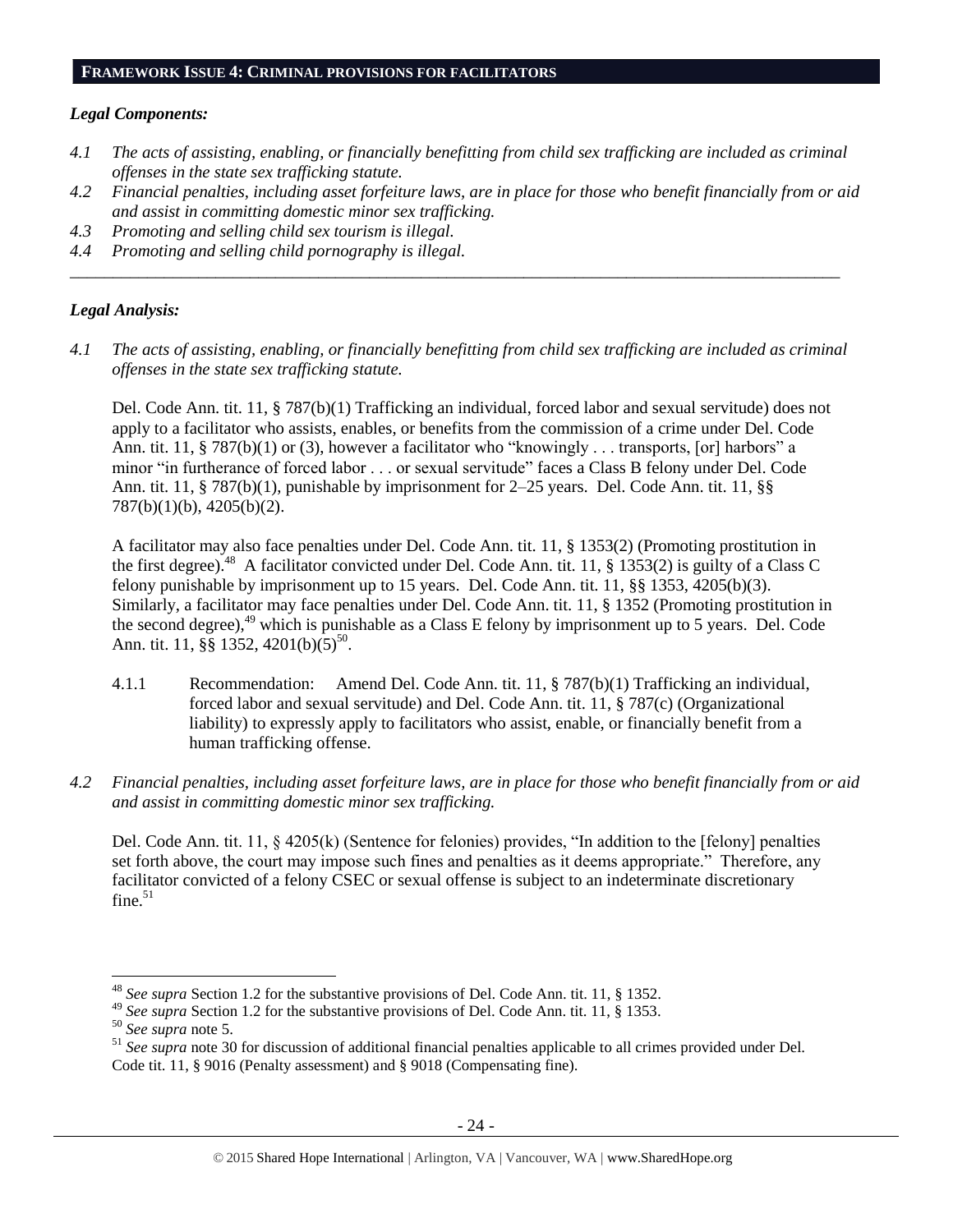Additionally, a facilitator convicted under Del. Code Ann. tit. 11, § 787(b)(2)(a), (b)(3)(b) is subject to mandatory restitution. Del. Code Ann. tit. 11, § 787(cd) states,

(1c) Restitution is mandatory under this section.—In addition to any other amount of loss identified, the court shall order restitution, including the greater of:

(1a.) The gross income or value to the defendant of the victim's labor or services; or (2b.) The value of the victim's labor as guaranteed under the minimum wage and overtime provisions of the Fair Labor Standards Act (FLSA) [29 U.S.C. § 201 et seq.] or of Title 19, whichever is greater.

Facilitators are also subject to asset forfeiture following conviction for a trafficking offense. Del. Code Ann. tit. 11, § 787(e)(1) states that

On motion, the court shall order a person convicted of an offense under paragraphs  $(b)(1)-(3)$ [Trafficking of an individual, forced labor and sexual servitude] of this section to forfeit any interest in real or personal property that was used or intended to be used to commit or facilitate the commission of the offense or that constitutes or derives from proceeds that the person obtained, directly or indirectly, as a result of the offense.

An organization involved in the commission of a human trafficking offense is subject to criminal liability and a range of financial penalties. Del. Code Ann. tit. 11, § 787(c) (Organizational liability) states that

. . .

- (2) The court may consider the severity of an organization's offense under this section and order penalties in addition to those otherwise provided for the offense, including: a. A fine of not more than \$25,000 per offense;
	-
	- b. Disgorgement of profit from illegal activity in violation of this section; and
	- c. Debarment from state and local government contracts.

Lastly, Del. Code Ann. tit. 11, § 787(l) (Display of public awareness sign) employers in Delaware who fail to post a public awareness sign clearly conspicuous and visible to employees at the following locations is subject to a \$300 penalty for each violation:

a. an adult entertainment facility; b. an entity found to be maintaining a criminal nuisance involving prostitution under Section 7104 of Title 10 of the Delaware Code; c. a job recruitment center; d. a hospital; and e. an emergency care provider.

*4.3 Promoting and selling child sex tourism is illegal.*

Delaware has no specific provision prohibiting the promoting or selling of child sex tourism in Delaware.

4.3.1 Recommendation: Enact a law that prohibits selling or offering to sell travel services in Delaware that include or facilitate travel for the purpose of engaging in commercial sexual exploitation of a minor either in or outside of Delaware.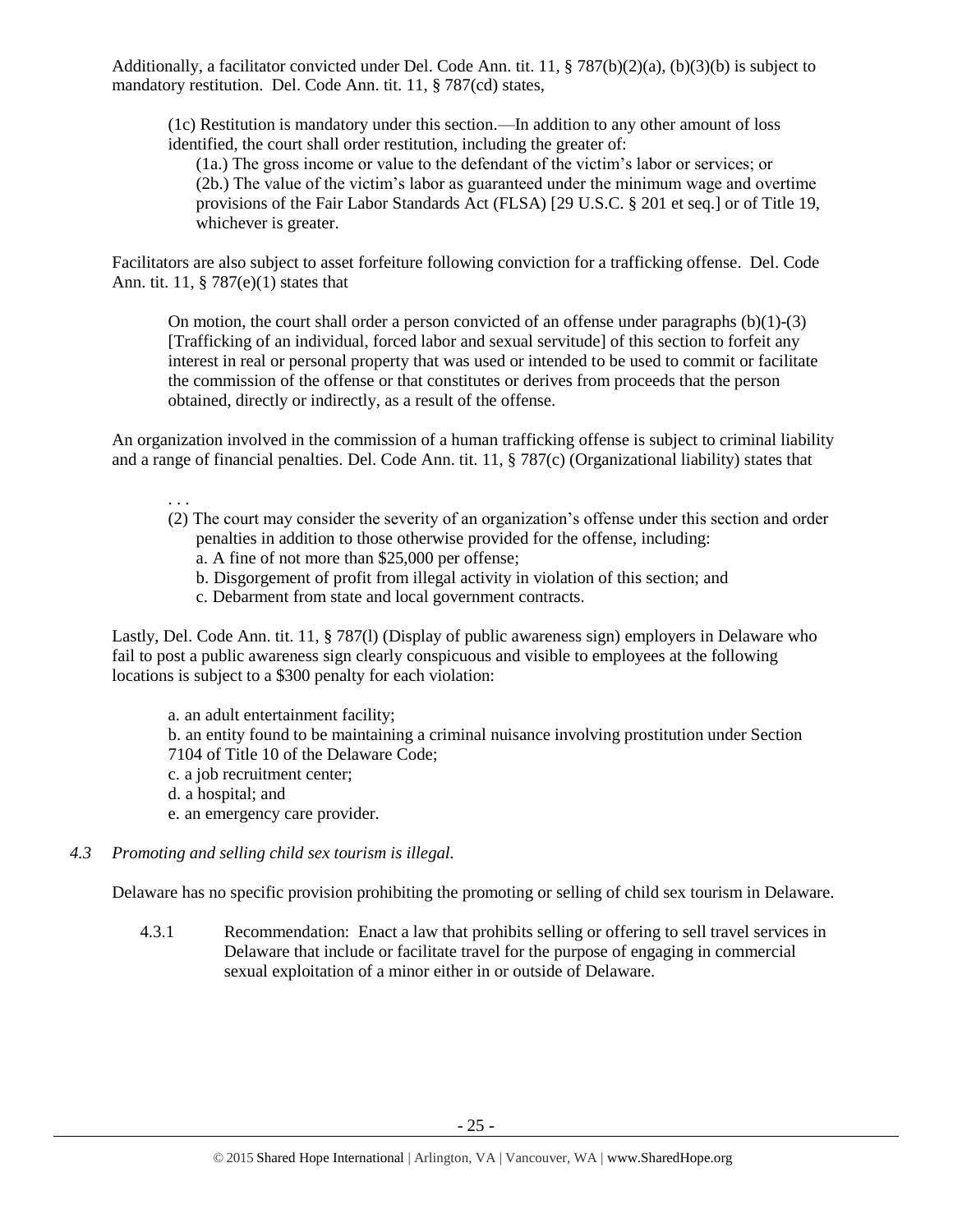# *4.4 Promoting and selling child pornography is illegal.*

Delaware specifically penalizes promoting and selling child pornography. Del. Code Ann. tit. 11, § 1108(2)–(4) (Sexual exploitation of a child) states,

A person is guilty of sexual exploitation of a child when:

. . . (2) The person knowingly, finances or produces any motion picture, video or other visual depiction of a child engaging in a prohibited sexual act or in the simulation of such an act; or (3) The person knowingly publishes or makes available for public distribution or sale by any means, including but not limited to computer, any book, magazine, periodical, pamphlet, photograph, Internet site or web page which depicts a child engaging in a prohibited sexual act or in the simulation of such an act, or knowingly publishes or makes available for public distribution or sale by any means, including computer, any other visual depiction of a child engaging in a prohibited sexual act or in the simulation of such an act; or (4) The person permits, causes, promotes, facilitates, finances, produces or otherwise advances an exhibition, display or performances of a child engaging in a prohibited sexual act or the simulation of such an act.

A first conviction under this statute is punishable as a Class B felony by imprisonment for 2–25 years, while a subsequent conviction is punishable by life imprisonment. Del. Code Ann. tit. 11, §§ 1108, 4205(b)(2), 1110. If the victim is under the age of 14, however, a conviction is designated a "dangerous crime against a child" under Del. Code Ann. tit. 11, § 777(a) (Dangerous crime against a child, definitions, sentences), which is punishable under Del. Code Ann. tit. 11,  $\S$  4205A(a)(2) (Additional penalty for serious sex offenders or pedophile offenders) by imprisonment for 25 years to life. In addition, a defendant sentenced "pursuant to this section shall not be eligible for suspension of sentence, probation, pardon or release from confinement on any basis until the sentence imposed by the Court has been served." Del. Code Ann. tit. 11 § 777(c).

Additionally, Delaware specifically penalizes the distribution of child pornography. Del. Code Ann. tit. 11, § 1109 (Dealing in child pornography) makes it a crime when,

(1) The person knowingly ships, transmits, mails or transports by any means, including by computer or any other electronic or digital method, any book, magazine, periodical, pamphlet, video or film depicting a child engaging in a prohibited sexual act or in the simulation of such an act, or knowingly ships, transmits, mails or transports by any means, including by computer or any other electronic or digital method, any other visual depiction of a child engaging in a prohibited sexual act or in the simulation of such an act;

(2) The person knowingly receives for the purpose of selling or sells any magazine, photograph or film which depicts a child engaging in a prohibited sexual act or in the simulation of such an act, or knowingly receives for the purpose of selling or sells any other visual depiction of a child engaging in a prohibited sexual act or in the simulation of such an act;

(3) The person knowingly distributes or disseminates, by means of computer or any other electronic or digital method, or by shows or viewings, any motion picture, video or other visual depiction of a child engaging in a prohibited sexual act or the simulation of such an act. The possession or showing of such motion pictures shall create a rebuttable presumption of ownership thereof for the purposes of distribution or dissemination;

(4) The person, intentionally compiles, enters, accesses, transmits, receives, exchanges, disseminates, stores, makes, prints, reproduces or otherwise possesses any photograph, image, file, data or other visual depiction of a child engaging in a prohibited sexual act or in the simulation of such an act. For the purposes of this subsection, conduct occurring outside the State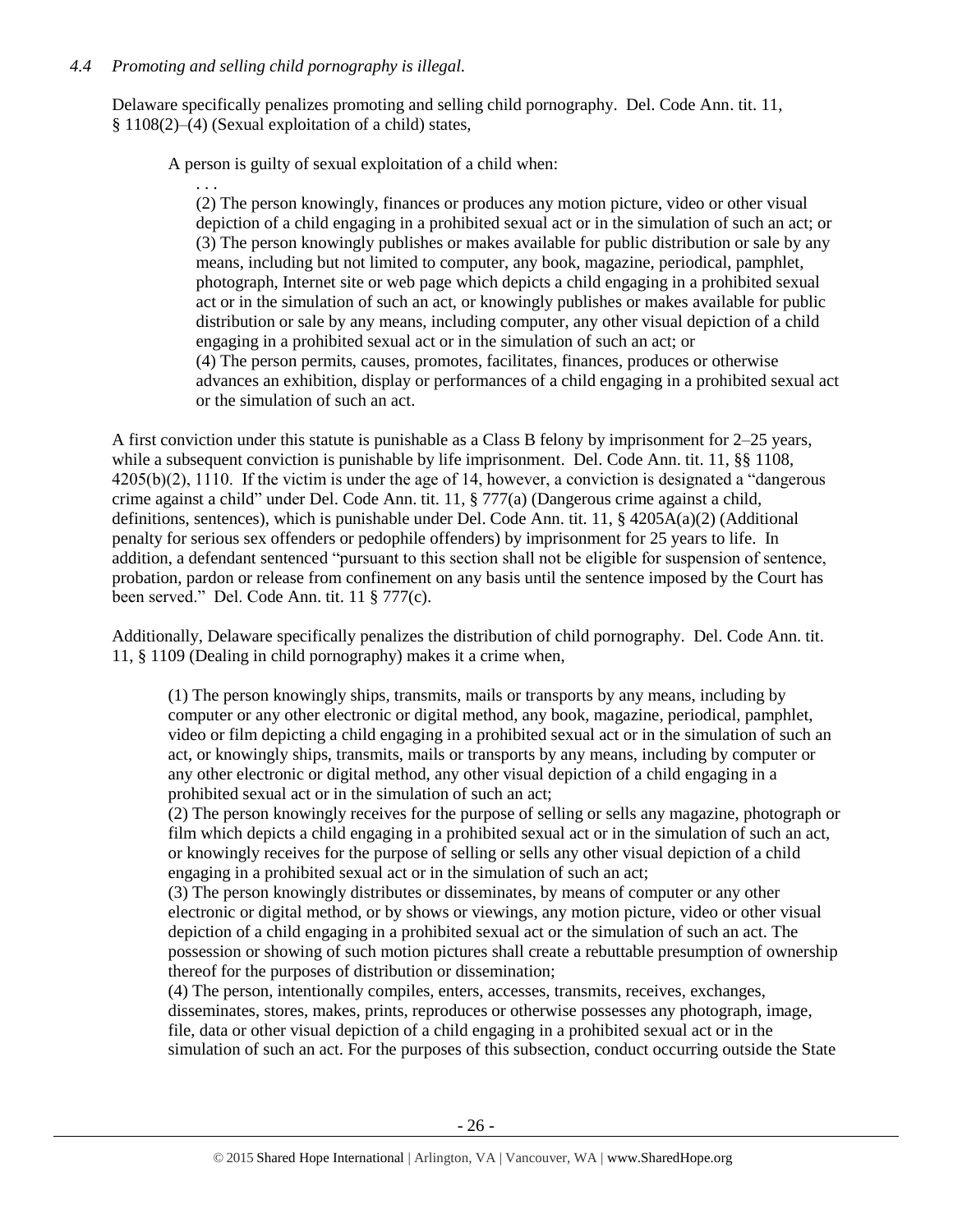shall be sufficient to constitute this offense if such conduct is within the terms of § 204 of this title, or if such photograph, image, file or data was compiled, entered, accessed, transmitted, received, exchanged, disseminated, stored, made, printed, reproduced or otherwise possessed by, through or with any computer located within Delaware and the person was aware of circumstances which rendered the presence of such computer within Delaware a reasonable possibility; or

(5) The person knowingly advertises, promotes, presents, describes, transmits or distributes any visual depiction, exhibition, display or performance with intent to create or convey the impression that such visual depiction, exhibition, display or performance is or contains a depiction of a child engaging in a prohibited sexual act or in the simulation of such an act.

. . . .

A conviction under this statute is punishable as a Class B felony by imprisonment for 2–25 years. Del. Code Ann. tit. 11,  $\S$ § 1109, 4205(b)(3). If the victim is under the age of 14 and the offender is either 18 years of age or older or tried as an adult, however, a conviction is designated a "dangerous crime against a child" under Del. Code Ann. tit. 11, § 777(a) (Dangerous crime against a child, definitions, sentences). A first conviction for a "dangerous crime against a child" is punishable as a Class B felony by imprisonment for 2–25 years, while subsequent convictions are punishable by mandatory imprisonment for life. Del. Code Ann. tit. 11, § 777(b). Subsequently, a defendant sentenced "pursuant to this section shall not be eligible for suspension of sentence, probation, pardon or release from confinement on any basis until the sentence imposed by the Court has been served." Del. Code Ann. tit. 11 § 777(c). Additionally, under Del. Code Ann. tit. 11, § 4205A(a) (Additional penalty for serious sex offenders or pedophile offenders), a conviction under Del. Code Ann. tit. 11, § 777 is punishable by imprisonment for 25 years to life, if, among other things, the victim is under the age of 14.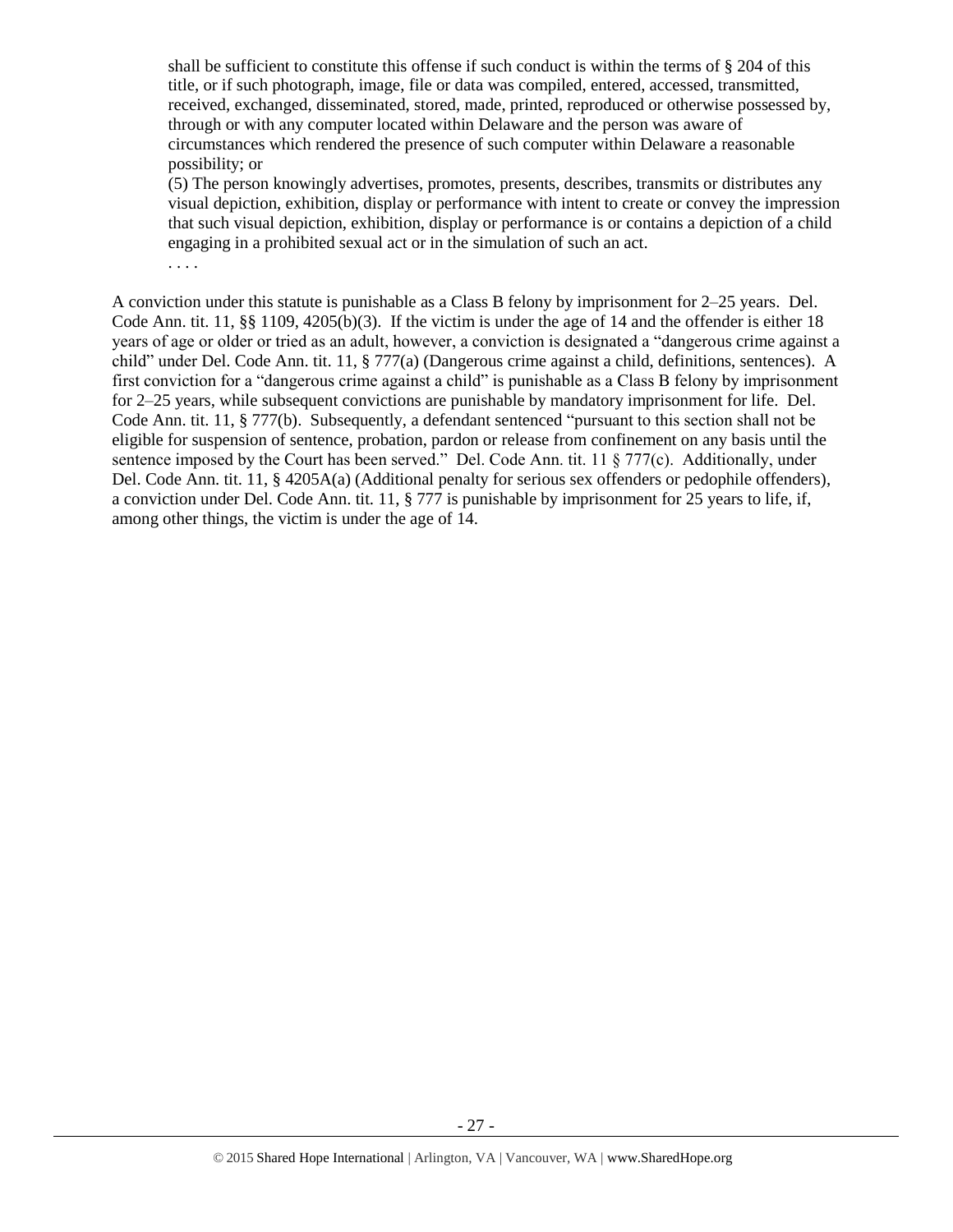#### **FRAMEWORK ISSUE 5: PROTECTIVE PROVISIONS FOR THE CHILD VICTIMS**

# *Legal Components:*

- *5.1 Statutorily-mandated victim services define "victim" to specifically include victims of domestic minor sex trafficking or commercial sexual exploitation of children (CSEC) to ensure prompt identification and access to victims' rights and services.*
- *5.2 The state sex trafficking statute expressly prohibits a defendant from raising consent of the minor to the commercial sex acts as a defense.*
- *5.3 Prostitution laws apply only to adults, preventing criminalization of minors under 18 for prostitution offenses.*
- *5.4 State law provides a non-punitive avenue to specialized services through one or more points of entry.*
- *5.5 Commercial sexual exploitation is identified as a type of abuse and neglect within child protection statutes.*
- *5.6 The definition of "caregiver" or another related term in the child welfare statutes is not a barrier to a sex trafficked child accessing the protection of child welfare.*
- *5.7 Crime victims' compensation is specifically available to a child victim of sex trafficking or commercial sexual exploitation of children (CSEC) without regard to ineligibility factors.*
- *5.8 Victim-friendly procedures and protections are provided in the trial process for minors under 18.*
- *5.9 Expungement or sealing of juvenile delinquency records resulting from arrests or adjudications for prostitution-related offenses committed as a result of, or in the course of, the commercial sexual exploitation of a minor is available within a reasonable time after turning 18.*
- *5.10 Victim restitution and civil remedies for victims of domestic minor sex trafficking or commercial sexual exploitation of children (CSEC) are authorized by law.*
- *5.11 Statutes of limitations for civil and criminal actions for child sex trafficking or commercial sexual exploitation of children (CSEC) offenses are eliminated or lengthened sufficiently to allow prosecutors and victims a realistic opportunity to pursue criminal action and legal remedies.*

*\_\_\_\_\_\_\_\_\_\_\_\_\_\_\_\_\_\_\_\_\_\_\_\_\_\_\_\_\_\_\_\_\_\_\_\_\_\_\_\_\_\_\_\_\_\_\_\_\_\_\_\_\_\_\_\_\_\_\_\_\_\_\_\_\_\_\_\_\_\_\_\_\_\_\_\_\_\_\_\_\_\_\_\_\_\_\_\_\_\_*

# *Legal Analysis:*

*5.1 Statutorily-mandated victim services define "victim" to specifically include victims of domestic minor sex trafficking or commercial sexual exploitation of children (CSEC) to ensure prompt identification and access to victims' rights and services.*

"Victim" is defined under De. Code tit. 11, § 787(a) (Definitions), the section criminalizing human trafficking, and

means a person who is subjected to the practices set forth in subsection(b) of this section or to conduct that would have constituted a violation of subsection (b) of this section had this act [79 Laws 2014, ch. 276] been in effect when the conduct occurred, regardless of whether a perpetrator is identified, apprehended, prosecuted, or convicted.

Under Delaware's Victims' Bill of Rights,<sup>52</sup> Del. Code Ann. tit. 11, § 9401(7) (Definitions) defines "victim" in part as

the person, organization, partnership, business, corporation, agency or governmental entity identified as the victim of a crime in a police report, a criminal complaint or warrant, an indictment or information or other charging instrument. "Victim" includes a parent, guardian or custodian of a victim who is unable to meaningfully understand or participate in the legal process due to physical, psychological or mental impairment. . . .

 $\overline{\phantom{a}}$ <sup>52</sup> Del. Code Ann. tit. 11, §§ 9401–9424.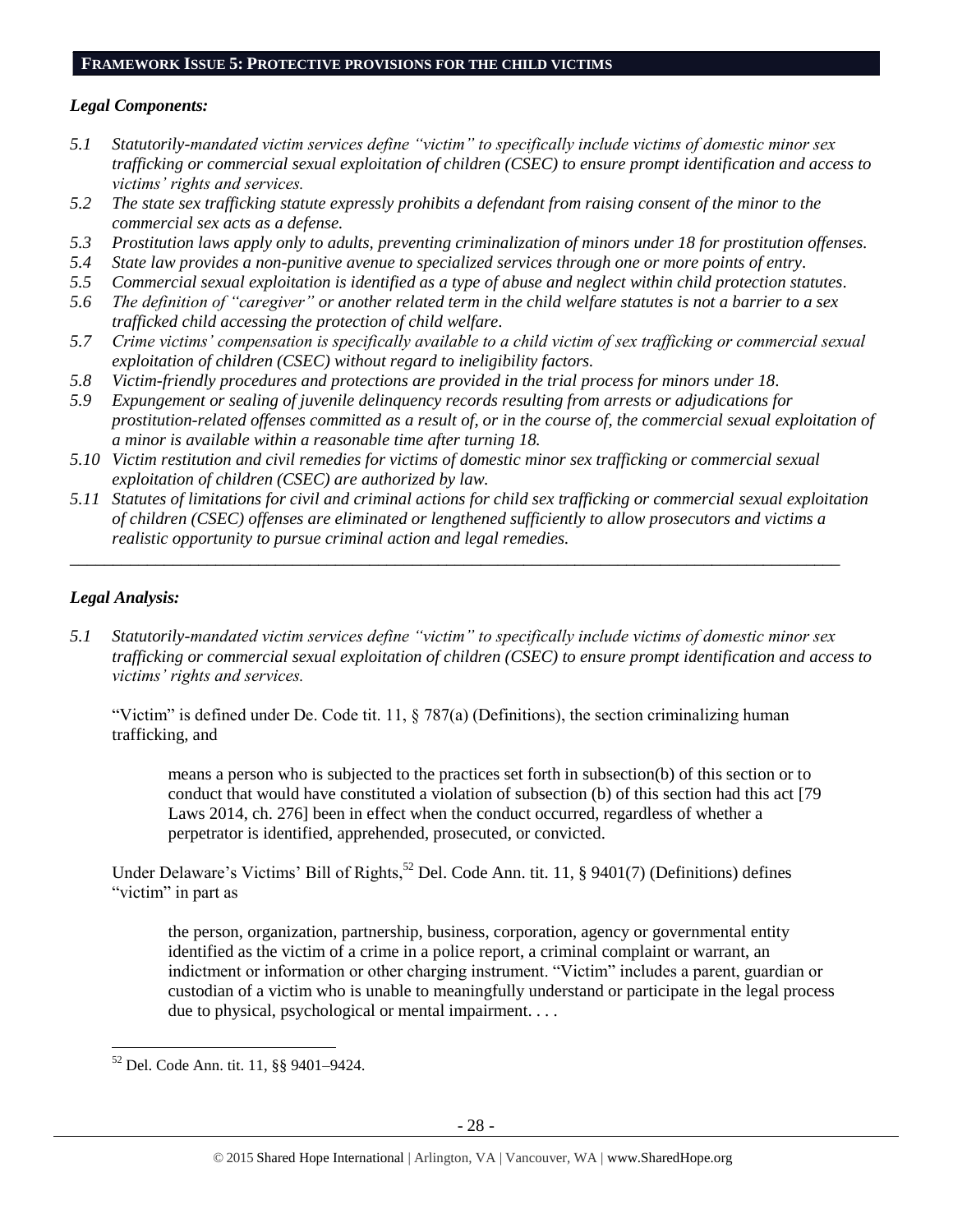Del. Code Ann. tit. 11, § 9401(2) includes the following violations in its definition of "crime": Del. Code Ann. tit. 11, § 768 (Unlawful sexual contact in the second degree), § 769 (Unlawful sexual contact in the first degree), § 770 (Rape in the fourth degree), § 771 (Rape in the third degree), § 773 (Rape in the first degree), § 1108 (Sexual exploitation of a child), § 1112A (Sexual solicitation of a child), and § 787 (Trafficking of an individual, forced labor and sexual servitude). It does not include, however, violations of(Trafficking an individual, forced labor and sexual servitude)Del. Code Ann. tit. 11, §§ 1352, 1353 (Promoting prostitution) or Del. Code Ann. tit. 11, §§ 1109, 1111 (Child pornography).

Under Chapter 90 of the Delaware Code (Compensation for innocent victims of crime), Del. Code Ann. tit. 11, § 9002(12) (Definitions) defines "victim" as "a person who is injured<sup>53</sup> or killed by the act of any other person during the commission of a crime as defined in this chapter." Pursuant Del. Code Ann. tit. 11, § 9002(5),

(5) "Crime" for purposes of this chapter shall mean:

. . . .

. . .

l

a. Any specific offense set forth in Chapter 5 of this title, if the offense was committed after July 1, 1973, and contains the characteristics of . . . unlawful sexual intercourse, unlawful sexual penetration or unlawful sexual contact . . . or endangering the welfare of a child; . . .

c. Any specific offense occurring in another state, possession or territory of the United States or in violation of the United States Criminal Code, in which a person whose domicile is in Delaware is a victim, if the offense contains the characteristics of . . . rape or any other sexual assault or sexual abuse . . . as set forth in Chapter 5 of this title;

d. Any specific act of delinquency by a child, which if committed by an adult would constitute a specific offense set forth in Chapter 5 of this title, and contains the characteristics of . . . unlawful sexual intercourse, unlawful sexual penetration or unlawful sexual contact . . .

g. Any act of domestic violence or abuse;

h. Any act of human trafficking as defined in § 787 of this title.,

## *5.2 The state sex trafficking statute expressly prohibits a defendant from raising consent of the minor to the commercial sex acts as a defense.*

Two statutes expressly prohibit a defendant from raising consent of the minor to commercial sexual activity as a defense. Del. Code Ann. tit. 11, § 787(b)(3)(c) (Trafficking an individual, forced labor and sexual servitude) and Del. Code Ann. tit. 11, § 787(b)(4) (Patronizing a victim of sexual servitude) state that "it is not a defense in a prosecution [for human trafficking] that the minor consented to engage in commercial sexual activity . . . ."

Pursuant to Del. Code tit. 11, § 761(k) (Definitions generally applicable to sexual offenses), "A child who has not yet reached that child's sixteenth birthday is deemed unable to consent to a sexual act with a person more than 4 years older than said child. Children who have not yet reached their twelfth birthday are deemed unable to consent to a sexual act under any circumstances." This definition does not protect minors between the ages of 16 and 18, even though Del. Code Ann. tit. 11, § 787(b)(2) (Trafficking an individual, forced labor and sexual servitude) covers offenses against minors under the age of 18.

 $53$  While the Delaware Code does not define "a person who is injured," Del. Code Ann. tit. 11,  $\S 9002(10)$ (Definitions) states, "'Personal injury' shall mean bodily harm; or mental, emotional or psychological harm, or shall include pregnancy resulting from the crime."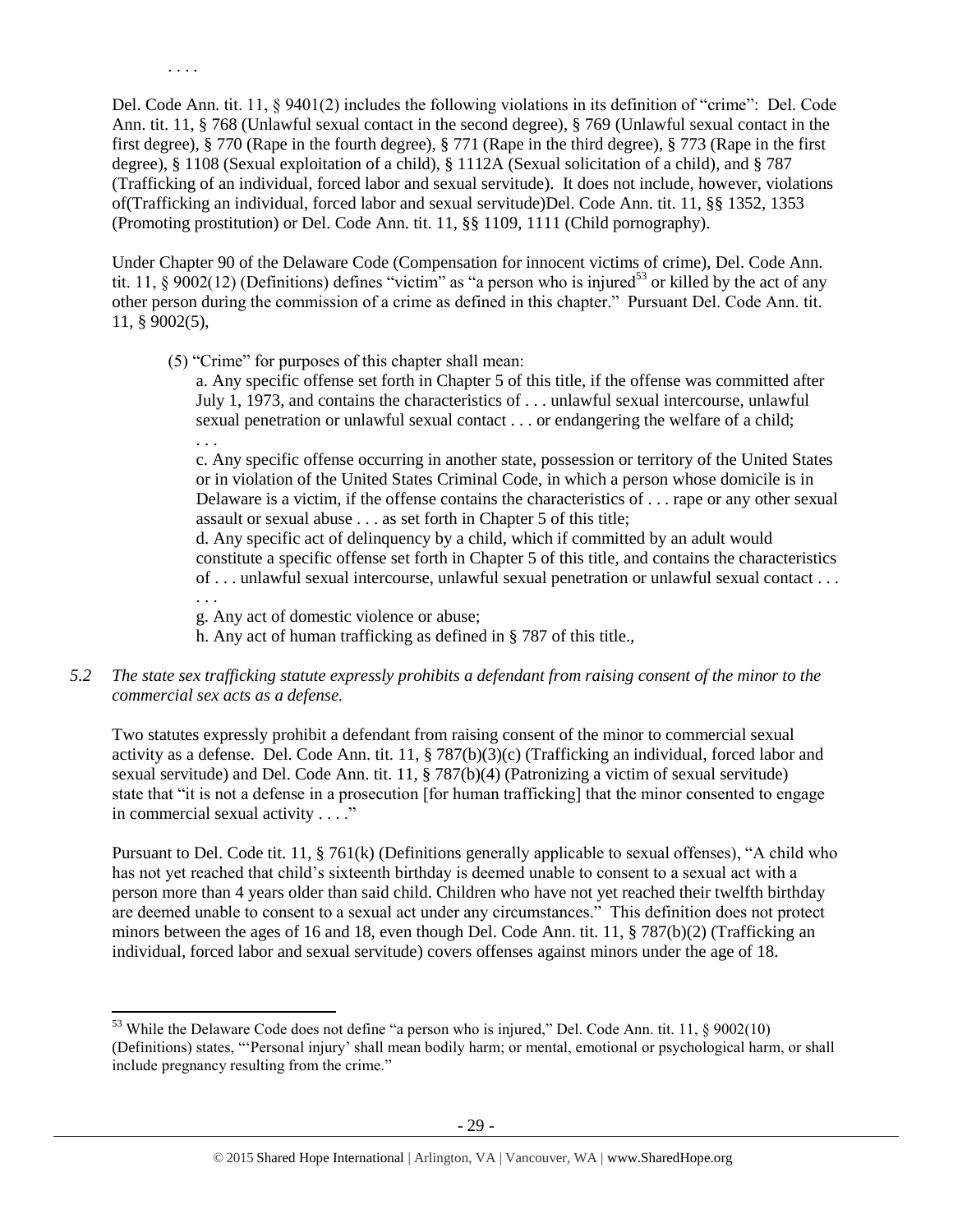In addition, Del. Code Ann. tit. 11, § 451 (Consent of victim to acts not involving physical injury as defense) and § 452 (Consent of victim to inflictions of physical injury as defense) allow consent as a defense to crimes without regard to the age of victim. Del. Code Ann. tit. 11, § 451 provides,

In any prosecution for an offense, it is a defense that the victim consented to the act done, provided that:

(1) The act did not involve or threaten physical injury; and

(2) Such consent negatives an element of the offense.

Any person who enters the presence of other people consents to the normal physical contacts incident to such presence.

Regarding offenses involving physical injury, Del. Code Ann. tit. 11, § 452 (Consent of victim to inflictions of physical injury as a defense) provides,

In any prosecution for an offense involving or threatening physical injury, it is a defense that the victim consented to the infliction of physical injury of the kind done or threatened, provided that:

(1) The physical injury done or threatened by the conduct consented to is not serious physical injury; or

(2) The physical injury done or threatened is a reasonably foreseeable hazard of joint participation in any concerted activity, athletic contest or sport not prohibited by law.

However, Del. Code Ann. tit. 11, § 453 (Circumstances negativing consent as a defense) states,

Unless otherwise provided by this Criminal Code or by the law defining the offense, consent of the victim does not constitute a defense if:

(1) It is given by a person who is legally incompetent to authorize the conduct charged to constitute the offense unless the defendant believes the victim is legally competent; or (2) It is given by a person who, because of youth . . . is manifestly unable or known by the defendant to be unable to make a reasonable judgment as to the nature or harmfulness of the conduct charged to constitute the offense; or

. . .

(4) It is induced by force, duress or deception.

Although it is arguable that the above laws may prevent a consent defense to child prostitution, they do not unambiguously do so. Moreover, Del. Code Ann. tit. 11, § 787 does not specifically preclude consent as a defense to child sex trafficking.

# *5.3 Prostitution laws apply only to adults, preventing criminalization of minors under 18 for prostitution offenses.*

Del. Code Ann. tit. 11, § 1342(a)(1) (Prostitution) does not eliminate criminal liability for minors for the offense of prostitution. It states, "A person is guilty of prostitution when the person engages or agrees or offers to engage in sexual conduct with another person in return for a fee." However, Del. Code Ann. § § 787(g) (Trafficking an individual, forced labor and sexual servitude) establishes a presumption that a commercially sexually exploited minor is a neglected or abused child and allows juvenile victims to avoid delinquency adjudication by participating in a specialized diversion process. It states,

Special provisions regarding a minor.

(1) A minor who has engaged in commercial sexual activity is presumed to be a neglected or abused child under 10 Del. C. §§ 901 et seq. [Organization, Administration and Operation of the Family Court]. Whenever a police officer has probable cause to believe that a minor has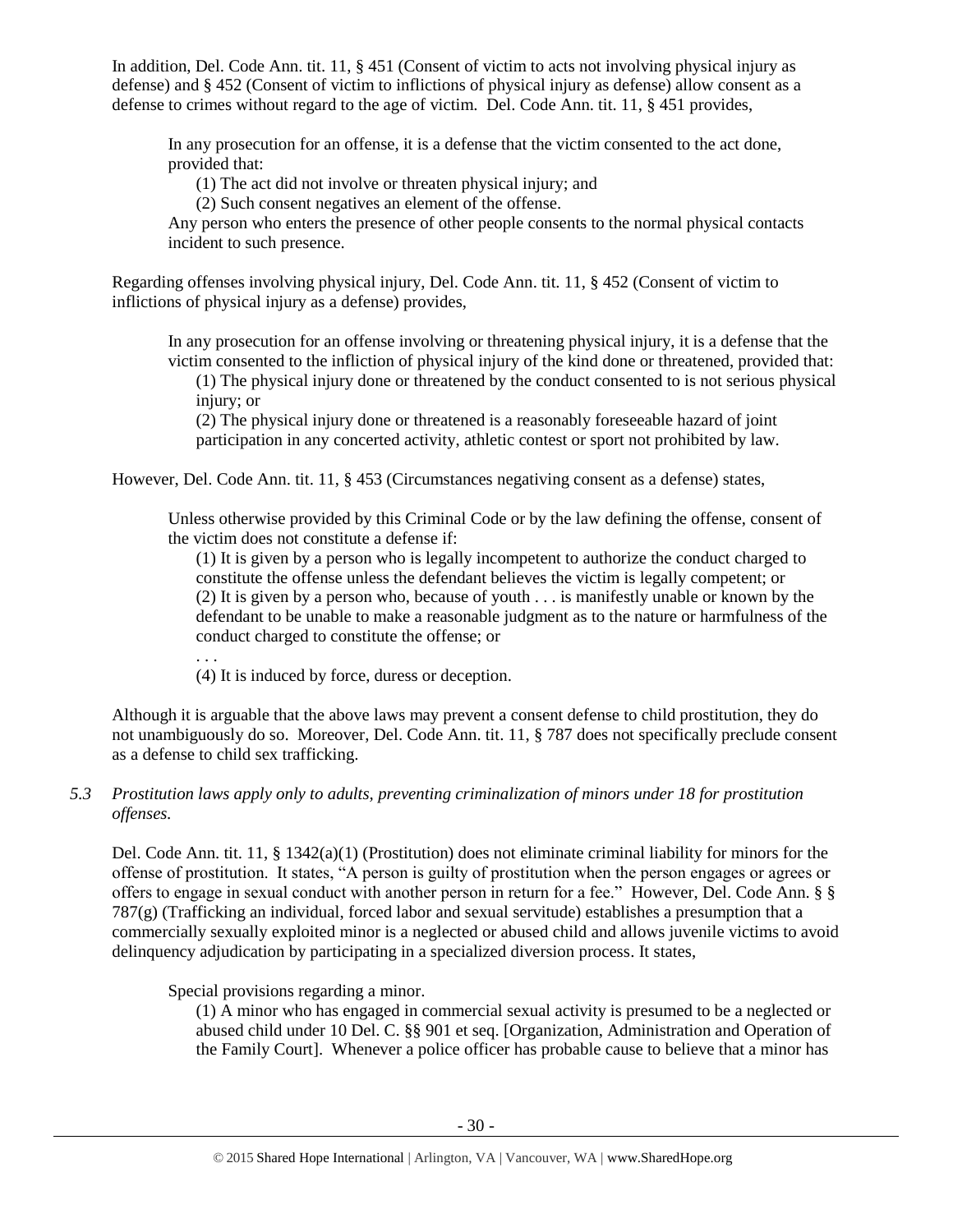engaged in commercial sexual activity, the police officer shall make an immediate report to the Department of Services for Children, Youth and Their Families pursuant to 16 Del. C.§§ 901 et seq.

(2) A party to a juvenile delinquency proceeding in which a minor is charged with prostitution or loitering, or an attorney guardian ad litem or court appointed special advocate appointed in a proceeding under 10 Del. C. §§ 901 et seq., may file a motion on behalf of a minor in a juvenile delinquency proceeding seeking to stay the juvenile delinquency proceedings. Such motion may be opposed by the Attorney General. The Family Court may consider such a motion and, in its discretion, may stay the juvenile delinquency proceeding indefinitely. Upon such motion, the Department of Services for Children, Youth and Their Families and/or the Family Court may identify and order available specialized services for the minor that, in the opinion of the Department of Services for Children, Youth and Their Families or Family Court, are best suited to the needs of the juvenile. So long as the minor substantially complies with the requirement of services identified by the Department of Services for Children, Youth and Their Families and/or ordered by the Family Court, the Attorney General shall, upon motion, nolle prosequi the stayed charges no earlier than 1 year after the stay was imposed. Upon motion of the Attorney General that the minor has not substantially complied with the requirement of services identified by the Department of Services for Children, Youth and Their Families and/or ordered by the Family Court, the Family Court shall lift the stay for further proceedings in accordance with the regular course of such proceedings.

- 5.3.1 Recommendation: Amend Del. Code Ann. tit. 11, § 1342(a)(1) (Prostitution) to eliminate liability for prostitution offenses for all minors under 18.
- *5.4 State law provides a non-punitive avenue to specialized services through one or more points of entry.*

# **Child Identified as Abused/Neglected**

Pursuant to Del. Code Ann. tit. 10, § 901(11), a sexually exploited child is likely to be identified as abused or neglected. If a child is identified as abused of neglected under Del. Code Ann. tit. 10, § 901(1), the definition of "custodian" is broad enough to involve Child Protective Services in investigations where the child is in the custody or control of a non-family member. Furthermore, pursuant to Del. Code Ann. tit. 787(g)(1) (Special provisions regarding a minor), "[a] minor who has engaged in commercial sexual activity is presumed to be a neglected or abused child under § 901 et seq. of Title 10."

- *I. Initial Custody*
	- a. Authority for Initial Custody

A child may be identified as abused and receive protective services following a mandatory report of abuse made pursuant to Del. Code Ann. tit. 16, § 903 (Reports required), which states,

Any person,<sup>54</sup> agency, organization or entity who knows or in good faith suspects child abuse or neglect shall make a report in accordance with § 904 of this title. . . . In addition to and not in lieu of reporting to the Division of Family Services, any such person may also give oral or written

l  $54$  Del. Code Ann. tit. 16, § 903 (Reports required) provides in part, "For purposes of this section, 'person' shall include, but shall not be limited to, any physician, any other person in the healing arts including any person licensed to render services in medicine, osteopathy or dentistry, any intern, resident, nurse, school employee, social worker, psychologist, medical examiner, hospital, health care institution, the Medical Society of Delaware or lawenforcement agency."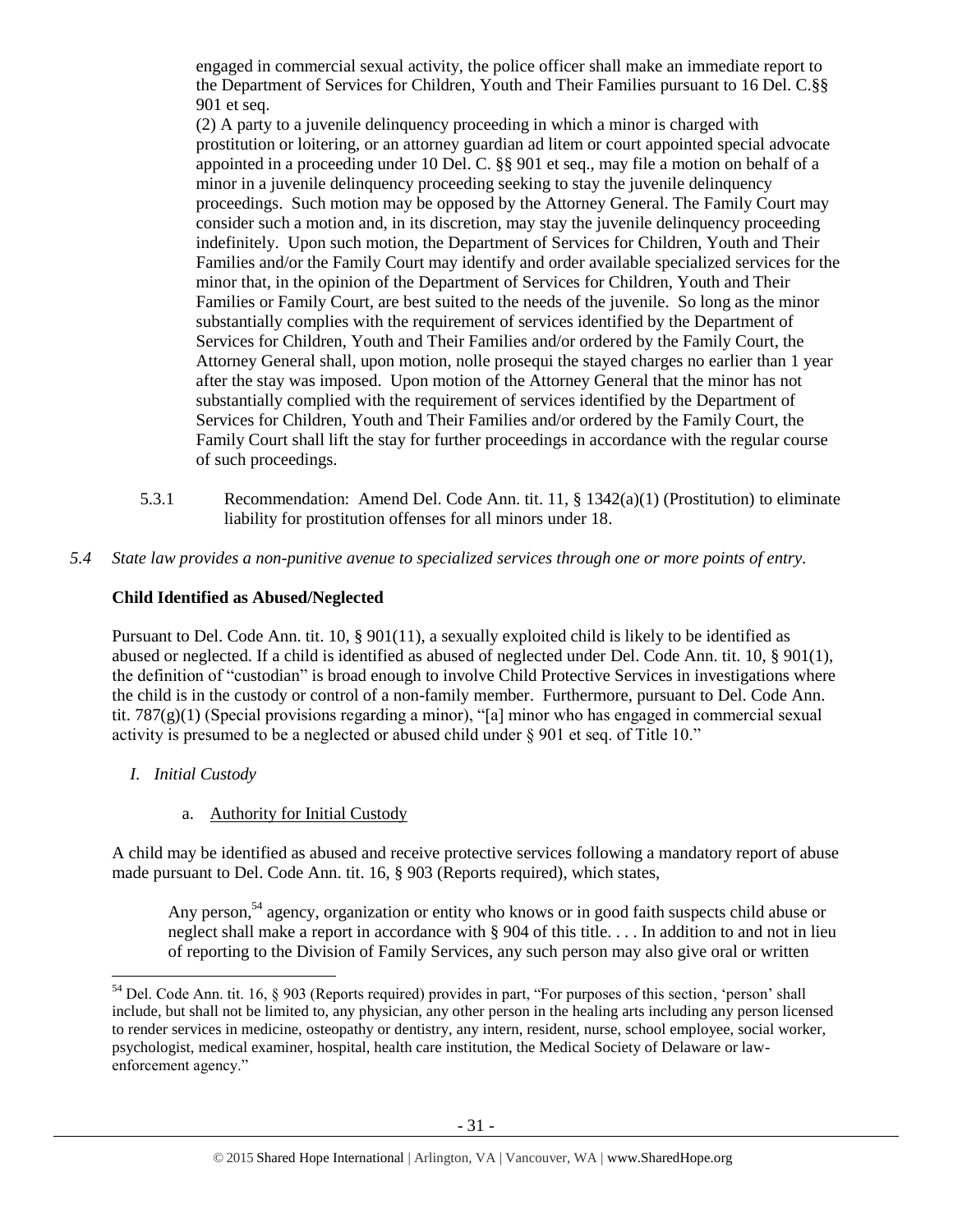notification of said knowledge or suspicion to any police officer who is in the presence of such person for the purpose of rendering assistance to the child in question or investigating the cause of the child's injuries or condition.

A child may also be reported as abused by law enforcement who must file a report to the Department when there is probable cause to believe a minor has engaged in commercial sexual activity. Pursuant to Del. Code Ann. tit. 787(g)(1) (Special provisions regarding a minor), "Whenever a police officer has probable cause to believe that a minor has engaged in commercial sexual activity, the police officer shall make an immediate report to the Department of Services for Children, Youth and Their Families pursuant to § 901 et seq. of Title 16."

Pursuant to Del. Code Ann. tit. 16, § 906(b)(3) (State response to reports of abuse or neglect),

The Division may investigate any report, but shall conduct an investigation involving all reports, which if true, would constitute violations against a child by a person responsible for the care, custody and control of the child of any of the following provisions of  $\dots$  § 777 [Dangerous crime against a child], § 1100 [Dealing in children], § 1102 [Endangering the welfare of a child], § 1108 [Sexual exploitation of a child], § 1109 [Dealing in child pornography], § 1110 [Subsequent convictions of  $\S 1108$  or  $\S 1109$  of this title  $\ldots$  of Title 11, or an attempt to commit any such crimes. The Division staff shall also contact the Delaware Department of Justice and the appropriate law-enforcement agency upon receipt of any report under this section and shall provide such agency with a detailed description of the report received.

Under Del. Code Ann. tit. 16, § 906(b)(4), "The assisting law-enforcement agency shall promptly conduct its own criminal investigation, and keep the Division regularly apprised of the status and findings of its investigation. Law-enforcement agencies and the Division shall develop protocols to ensure compliance with this subsection."

In exigent circumstances, Del. Code Ann. tit. 16, § 907(a) (Temporary emergency protective custody) provides, "A police officer or a physician who reasonably suspects that a child is in imminent danger of suffering serious physical harm or a threat to life as a result of abuse or neglect and who reasonably suspects the harm or threat to life may occur before the Family Court can issue a temporary protective custody order may take or retain temporary emergency protective custody of the child without the consent of the child's parents, guardian or others legally responsible for the child's care."

A child protection response may also be available to trafficking victims under the age of 18 who are taken into custody pursuant to Del. Code Ann. tit. 10, § 1004 (Duties of officer having child in custody), which allows "[a] peace officer . . . [to] take into custody a child<sup>55</sup> the officer believes to be dependent,  $56$ neglected $5^{\frac{1}{7}}$  or delinquent.<sup>58</sup>

- (8) "Dependency" or "dependent child" means that a person: a. Is responsible for the care, custody, and/or control of the child; and
	- b. Does not have the ability and/or financial means to provide for the care of the child; and 1. Fails to provide necessary care with regard to: food, clothing, shelter, education, health care, medical care or other care necessary for the child's emotional, physical or mental health, or safety and general well-being; or

 $\overline{\phantom{a}}$ <sup>55</sup> Pursuant to Del. Code Ann. tit. 10, § 901(4), "child" is defined as "a person who has not reached his or her eighteenth birthday."

<sup>56</sup> Pursuant to Del. Code Ann. tit. 10, § 901(8) (Definitions),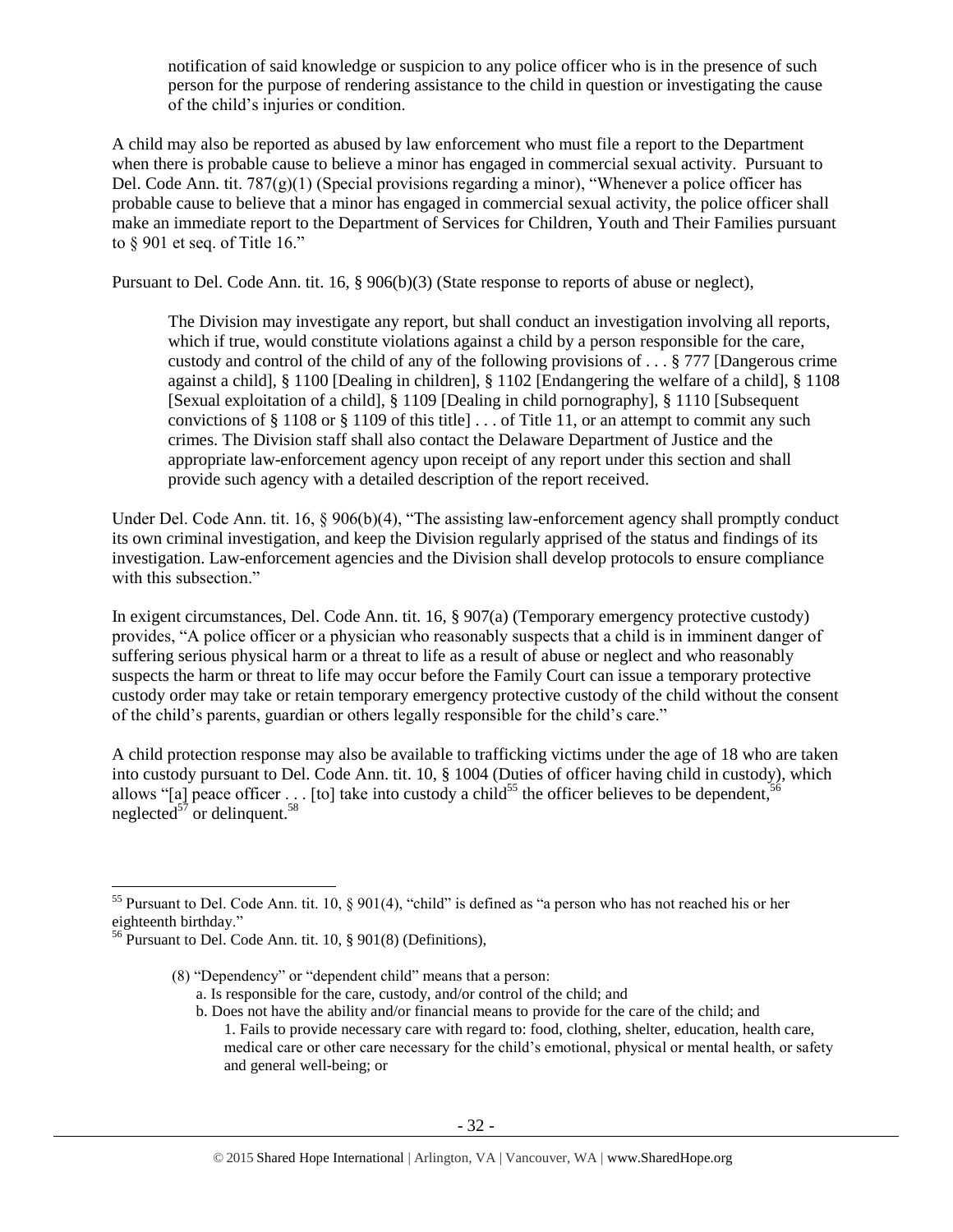### b. Placement

"[T]emporary emergency protective custody shall mean temporary placement within a hospital, medical facility or such other suitable placement; provided, however, that an abused or neglected child may not be detained in temporary custody in a secure detention facility," and "shall not exceed 4 hours and shall cease upon the Division's response pursuant to subsection (b)." Del. Code Ann. tit. 16, § 907(d), (c).

Del. Code Ann. tit. 16, § 907(b) provides in part, "Any person taking a child into temporary emergency protective custody under this section shall immediately notify the Division, in the county in which the child is located, of the person's actions and make a reasonable attempt to advise the parents, guardians, or others legally responsible for the child's care . . . . Upon notification that a child has been taken into temporary emergency protective custody, the Division shall immediately respond in accordance with § 906 of this title to secure the safety of the child which may include ex parte custody relief from the Family Court if appropriate."

After taking the child into custody, the peace officer must notify the child's custodian. Del. Code Ann. tit. 10, § 1004. If the custodian is not able or available to take the child, the "Division of Child Protective Services of the Department of Services for Children, Youth and Their Families" will take responsibility for the child if the child is not charged with a "delinquent act," and "[a]fter making every reasonable effort to locate the custodian . . . may release the child to the child's custodian or forthwith file with the Court a petition for custody alleging dependency or neglect." Del. Code Ann. tit. 10, § 1004(1). If not released to the custodian, the Department will also be responsible for "providing shelter and care for the

> 2. The child is living in the home of an "adult individual" who fails to meet the definition of "relative" in this section on an extended basis without an assessment by DSCYF, or its licensed agency; or

> 3. The child has been placed with a licensed agency which certifies it cannot complete a suitable adoption plan.

In making a finding of dependency under this section, consideration may be given to dependency, neglect, or abuse history of any party.

 $57$  Pursuant to Del. Code Ann. tit. 10, § 901(18)

 $\overline{\phantom{a}}$ 

"Neglect" or "neglected child" means that a person:

a. Is responsible for the care, custody, and/or control of the child; and

b. Has the ability and financial means to provide for the care of the child; and

1. Fails to provide necessary care with regard to: food, clothing, shelter, education, health, medical or other care necessary for the child's emotional, physical, or mental health, or safety and general well-being; or

2. Chronically and severely abuses alcohol or a controlled substance, is not active in treatment for such abuse, and the abuse threatens the child's ability to receive care necessary for that child's safety and general well-being, or

3. Fails to provide necessary supervision appropriate for a child when the child is unable to care for that child's own basic needs or safety, after considering such factors as the child's age, mental ability, physical condition, the length of the caretaker's absence, and the context of the child's environment.

In making a finding of neglect under this section, consideration may be given to dependency, neglect, or abuse history of any party.

<sup>58</sup> Pursuant to Del. Code Ann. tit. 10, § 901(7) "'Delinquent child' means a child who commits an act which if committed by an adult would constitute a crime."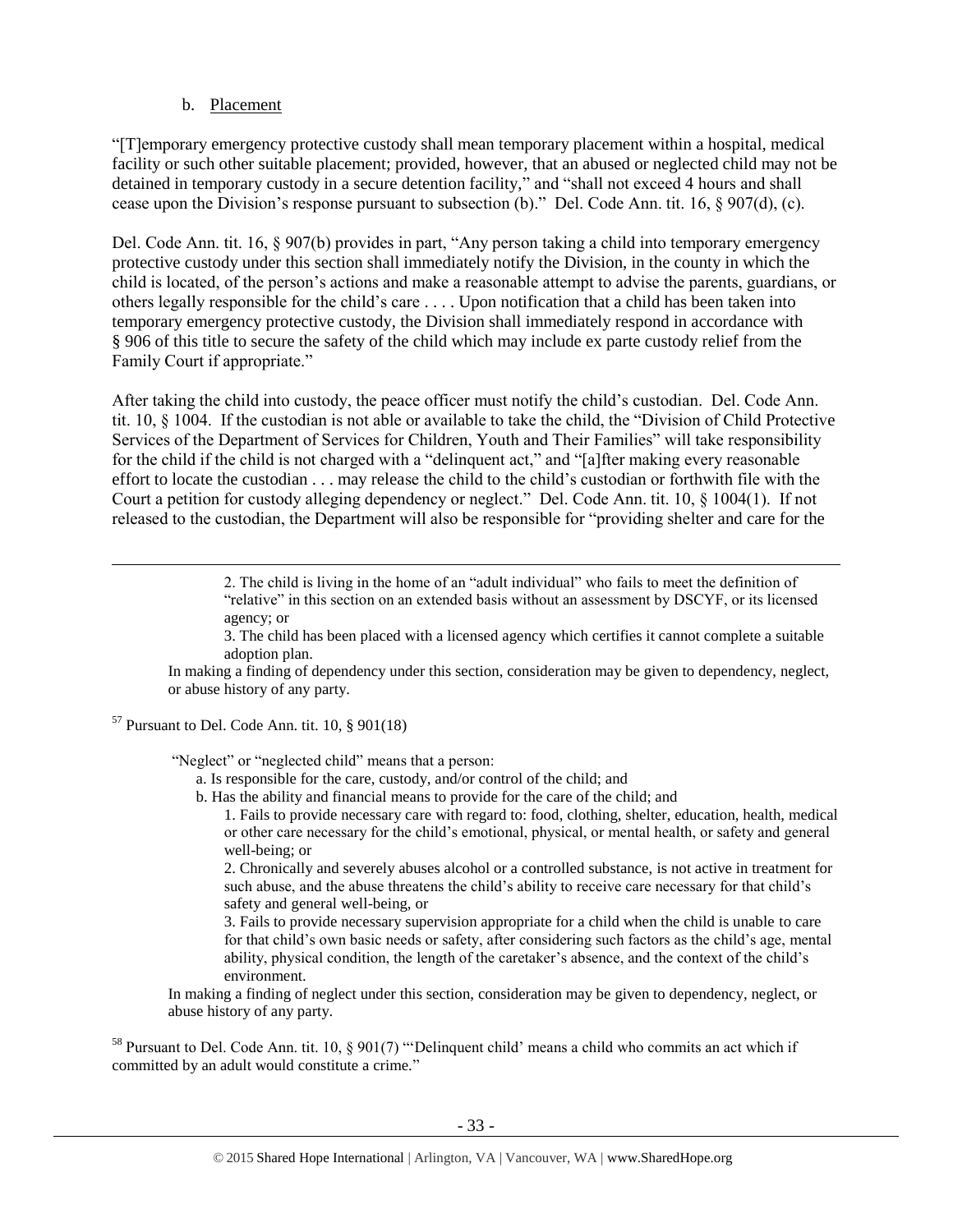child in a shelter home, foster home, group home, private agency home or other appropriate facility for children." Del. Code Ann. tit. 10, § 1004(1).

# *II. Process Following Initial Custody*

Under Del. Code Ann. tit. 10, § 1003, any person having knowledge of a child who appears to be neglected, dependent or delinquent may file a petition with the Clerk of the Court

# *III. Adjudication or Referral to Alternative Process*

After a petition for adjudication of delinquency of a child in custody is filed, Del. Code Ann. tit. 10, § 1009(a) (Adjudication; disposition following adjudication; commitment to custody of Department of Services for Children, Youth and Their Families; effect) provides, "Where the evidence supports such holding, the Court may declare a child to be dependent, neglected, abused,<sup>59</sup> as those terms are defined by § 902(1) of Title 16, or delinquent. In declaring a child to be dependent, neglected or abused pursuant to this section, the Court shall give priority to ensuring the well-being and safety of the child."

# **Child Identified as Delinquent**

- *I. Initial Custody*
	- a. Authority for Initial Custody

A child protection response may be available to trafficking victims under the age of 18 who are taken into custody pursuant to Del. Code Ann. tit. 10, § 1004 (Duties of officer having child in custody), which allows "[a] peace officer . . . [to] take into custody a child<sup>60</sup> the officer believes to be . . . delinquent.<sup>61</sup>"

b. Placement

After taking the child into custody, the peace officer must notify the child's custodian. Del. Code Ann. tit. 10, § 1004. If the custodian is not able or available to take the child, the "Division of Child Protective Services of the Department of Services for Children, Youth and Their Families" will take responsibility for the child if the child is not charged with a "delinquent act," and "[a]fter making every reasonable effort to locate the custodian . . . may release the child to the child's custodian or forthwith file with the Court a petition for custody alleging dependency or neglect." Del. Code Ann. tit. 10, § 1004(1). If not released to the custodian, the Department will also be responsible for "providing shelter and care for the

- 1. Physical injury through unjustified force as defined in § 468 of Title 11;
- 2. Emotional abuse;
- 3. Torture;
- 4. Exploitation; or
- 5. Maltreatment or mistreatment.

<sup>61</sup> Pursuant to Del. Code Ann. tit. 10,  $\S 901(7)$  "Delinquent child' means a child who commits an act which if committed by an adult would constitute a crime."

l  $59$  Pursuant to Del. Code Ann. tit. 10, § 901(1),

<sup>(1)</sup> "Abuse" or "abused child" means that a person:

a. Causes or inflicts sexual abuse on a child; or

b. Has care, custody or control of a child, and causes or inflicts:

 $60$  Pursuant to Del. Code Ann. tit. 10, § 901(4), "child" is defined as "a person who has not reached his or her eighteenth birthday."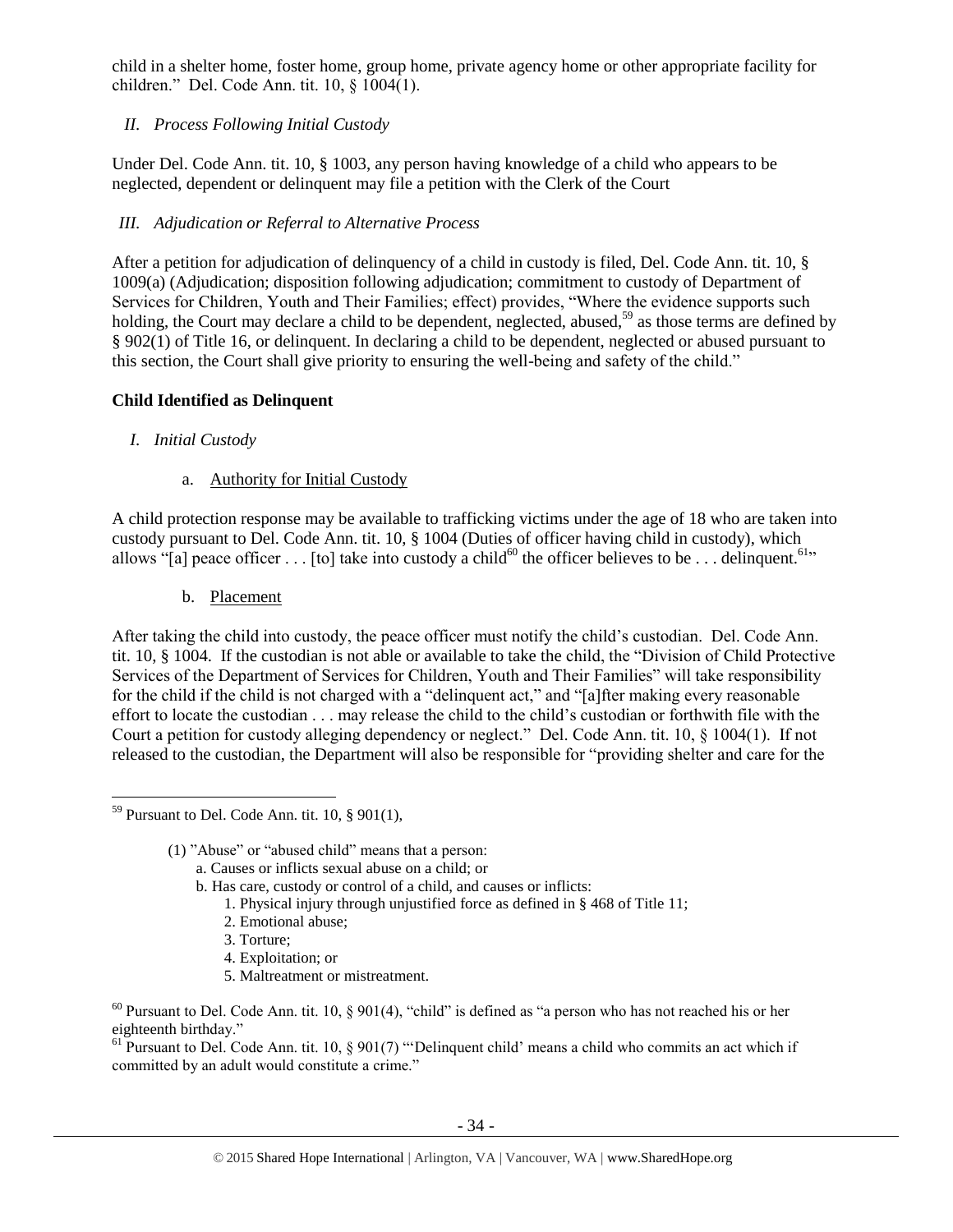child in a shelter home, foster home, group home, private agency home or other appropriate facility for children." Del. Code Ann. tit. 10, § 1004(1).

# *II. Process Following Initial Custody*

If a child is taken into custody for committing a delinquent act, the peace officer shall "take the child directly before the Court if the Court is in session or take the child before a court or commissioner for disposition in accordance with § 1005 of this title. After taking the child into custody, the peace officer shall forthwith file with the Court a sworn complaint alleging delinquency with a report for the reason of the child's apprehension." Del. Code Ann. tit. 10, § 1004(2). Under Del. Code Ann. tit. 10, § 1005(b), "Any judge of any court of this State, including justices of the peace and local aldermen, before whom a child is brought by a peace officer" may release the child with or without bail or detain the child. Additionally, the judge is directed to notify the child's caregiver that the child has been taken into custody and file a petition with the court. Del. Code Ann. tit. 10, § 1005(b).

# *III. Placement process pending adjudication/investigation*

However, a child taken into custody on charges of delinquency may face secure detention pending adjudication if a less restrictive placement is not appropriate. Del. Code Ann. tit. 10, § 1007(a) states that no allegedly delinquent child may be placed in a secure detention facility "unless the Court determines that no means less restrictive of the child's liberty gives reasonable assurance that the child will attend the adjudicatory hearing" and the child is either a fugitive, charged with a felony or certain misdemeanor offenses, likely to fail to appear at the adjudicatory hearing, the child has committed an offense while in placement or while released if those charges by themselves do not normally warrant detention or if, "the child has breached a condition of release." If a child alleged to be delinquent is held in custody pending adjudication, alternatives to secure custody are available and must be considered pursuant to Del. Code Ann. tit. 10, § 1007(b) (Disposition of child pending adjudication; payment for care) which states,

Prior to making a decision of secure detention pending adjudication the Court shall consider and, where appropriate, employ any of the following alternatives:

(1) Release on the child's own recognizance;

(2) Release to parents, guardian, custodian or other willing member of the child's family acceptable to the Court;

(3) Release on bail, with or without conditions;

(4) Release with imposition of restrictions on activities, associations, movements and residence reasonably related to securing the appearance of the child at the next hearing; (5) Release to a nonsecure detention alternative developed by the Department of Services for Children, Youth and Their Families such as home detention, daily monitoring, intensive home base services with supervision, foster placement, or a nonsecure residential setting.

*IV. Adjudication or Referral to Alternative Process*

# *a. Diversion for Commercially Sexually Exploited Minors*

Pursuant to Del. Code Ann. tit. 11, 787 (g)(2) (Special provisions regarding a minor),

A party to a juvenile delinquency proceeding in which a minor is charged with prostitution or loitering, or an attorney guardian ad litem or court-appointed special advocate appointed in a proceeding under § 901 et seq. of Title 10, may file a motion on behalf of a minor in a juvenile delinquency proceeding seeking to stay the juvenile delinquency proceedings. Such motion may be opposed by the Attorney General. The Family Court may consider such a motion and, in its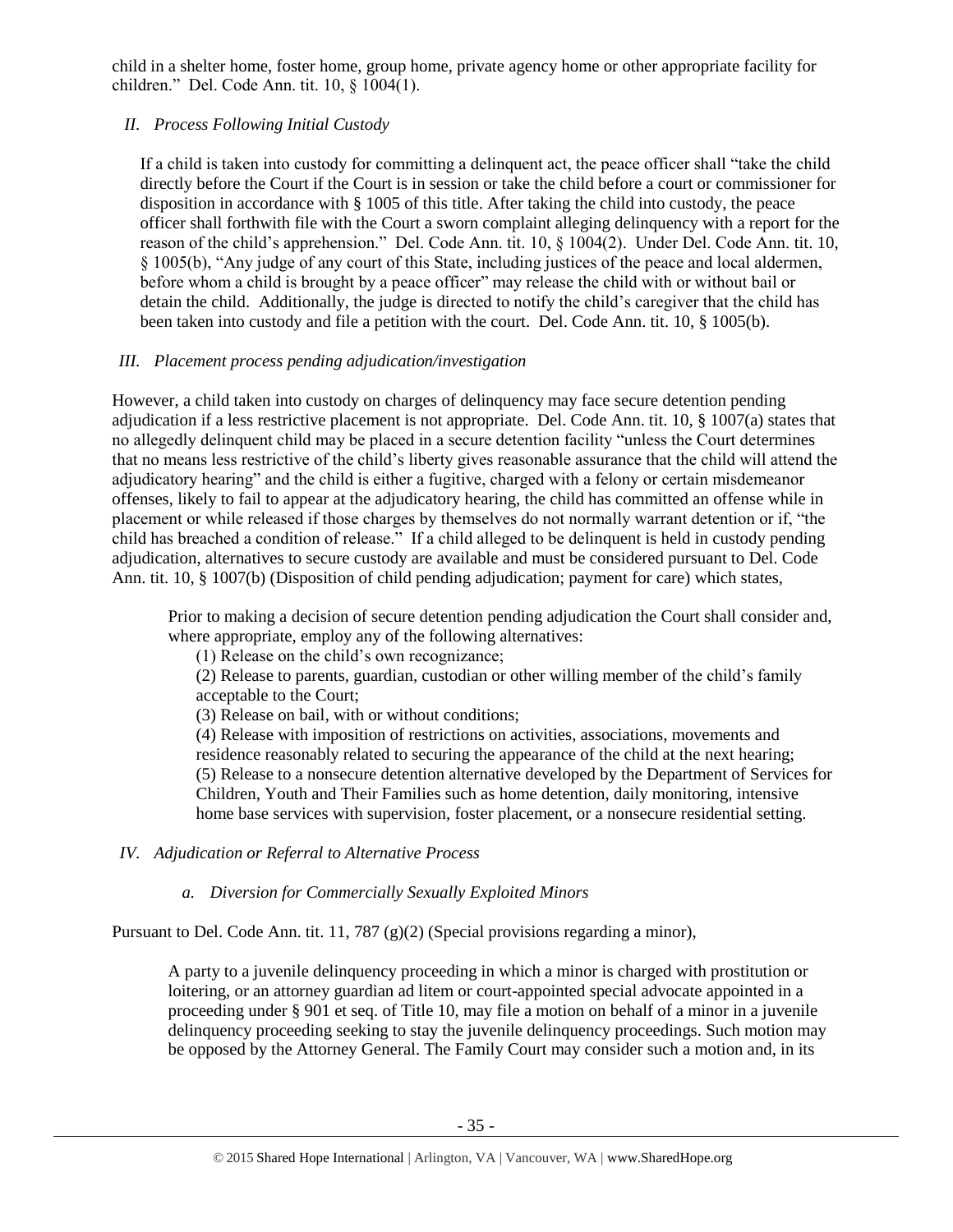discretion, may stay the juvenile delinquency proceeding indefinitely. Upon such motion, the Department of Services for Children, Youth and Their Families and/or the Family Court may identify and order available specialized services for the minor that, in the opinion of the Department of Services for Children, Youth and Their Families or Family Court, are best suited to the needs of the juvenile. So long as the minor substantially complies with the requirement of services identified by the Department of Services for Children, Youth and Their Families and/or ordered by the Family Court, the Attorney General shall, upon motion, nolle prosequi the stayed charges no earlier than 1 year after the stay was imposed. Upon motion of the Attorney General that the minor has not substantially complied with the requirement of services identified by the Department of Services for Children, Youth and Their Families and/or ordered by the Family Court, the Family Court shall lift the stay for further proceedings in accordance with the regular course of such proceedings.

# *b. Delinquency adjudication:*

A minor victim who is not diverted, or who is deemed to have not substantially complied with the terms of diversion, may proceed to delinquency adjudication. Pursuant to Del. Code Ann. tit. 10, § 1007(f), an adjudication hearing must be held within 30 days of the child's detention.

After a petition for adjudication of delinquency of a child in custody is filed, Del. Code Ann. tit. 10, § 1009(a) (Adjudication; disposition following adjudication; commitment to custody of Department of Services for Children, Youth and Their Families; effect) provides, "Where the evidence supports such holding, the Court may declare a child to be . . . delinquent."

# *V. Outcomes*

If the minor enters a plea, the court may suspend adjudication and impose a term of probation pursuant to Del. Code Ann. tit. 10, § 1009A (Probation before adjudication of delinquency) which states,

After accepting an admission or a plea of nolo contendere to an act of delinquency, the court may, prior to entering an adjudication of delinquency, under § 1009 of this title and with the consent of the child and the State, stay the declaration of delinquency, defer further proceedings, and place the child on probation before adjudication subject to the same limitations and upon the same terms and conditions as are applied to adult criminal offenders in § 4218 of Title 11.

Del. Code Ann. tit. 10, § 1009(c) states that if the child is declared delinquent the court can, among other things, "release the child upon the child's own recognizance" or in the custody of a relative, place the child on probation, grant custody to the Department of Services for Children, Youth and Their Families, "grant the care or custody of a child to any private institution within or without the State that cares for children," order the child be placed under house arrest, or order any treatment or care that may be in the best interests of the child. Del. Code Ann. tit.  $10, \frac{8}{3}$  1009(c)(1), (3), (9), (11), (14), (15).

5.4.1 Recommendation: Enact a law that mandates juvenile sex trafficking victims' access to specialized services.

# *5.5 Commercial sexual exploitation is identified as a type of abuse and neglect within child protection statutes.*

A minor trafficking victim should be identified as neglected or abused under Delaware law for purposes of intervention by the Department of Services for Children. Del. Code Ann. tit. 11, § 787(g)(1) (Special provisions regarding a minor) states that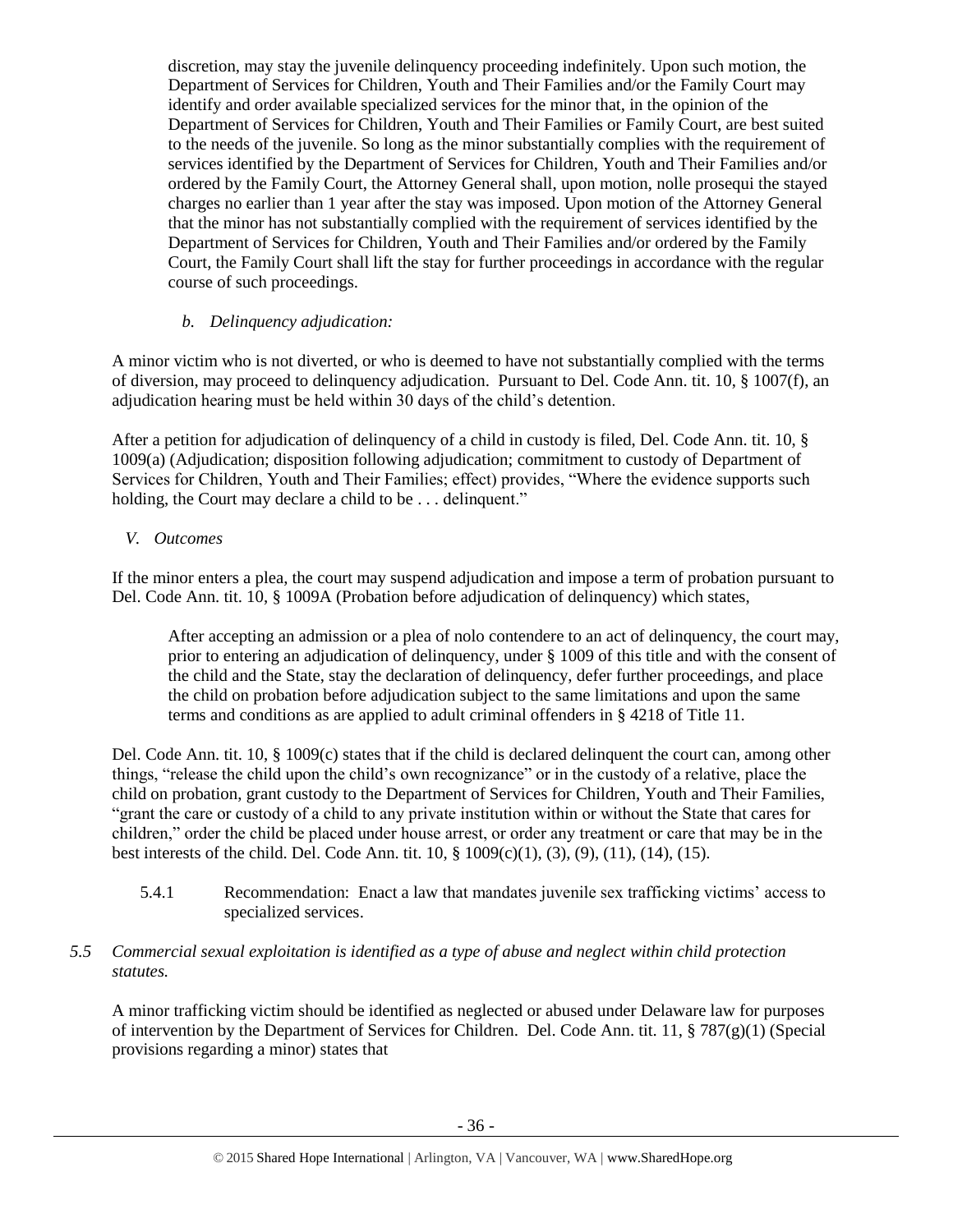A minor who has engaged in commercial sexual activity is presumed to be a neglected or abused child under 10 Del. C. §§ 901 et seq. Whenever a police officer has probable cause to believe that a minor has engaged in commercial sexual activity, the police officer shall make an immediate report to the Department of Services for Children, Youth, and Their Families pursuant to 16 Del. C. §§ 901 et seq.

Additionally, although commercial motives are not specifically identified, the definition of abuse in the Family Court chapter is broad enough to include commercial sexual exploitation. "Abuse" or "abused child" is defined in Del. Code Ann. tit. 10, § 901(1) (Definitions) as occurring when a person "[c]auses or inflicts sexual abuse on a child," or "[h]as care, custody or control of a child, and causes or inflicts . . . [e]xploitation . . . ." Del. Code Ann. tit. 10, § 901(11) defines "exploitation" as "taking advantage of a child for unlawful or unjustifiable personal or sexual gain."

*5.6 The definition of "caregiver" or another related term in the child welfare statutes is not a barrier to a sex trafficked child accessing the protection of child welfare.*

Although the term "caregiver" is not defined in Delaware's child welfare statutes, the definition of "custodian" under Del. Code tit. 10, § 901 (Definitions) in the Family Court chapter appears to include a trafficker who has custody or control of a trafficked child. Pursuant to Del. Code tit. 10, § 901(6) (Definitions), "custodian" is defined as "any person who is charged by law with or who has assumed responsibility for a child's care." Additionally, "'Care, custody and control' or 'those responsible for care, custody and control' shall mean a person or persons in a position of trust, authority, supervision or control over a child." Del. Code tit. 10, § 901(3). This includes "[a]ny person who has assumed control of or responsibility for the child." Del. Code tit. 10, § 901(3)(e).

However, Del. Code tit. 10, § 901(3) clarifies the investigative role of the Department of Services for Children and Their Families in cases involving non-family members who have care, custody or control as follows:

For the purpose of investigation of child abuse, dependency or neglect, the Department of Services for Children and Their Families (DSCYF) may investigate any allegation of child abuse, dependency or neglect committed by persons identified herein, but shall only be responsible for the investigation of intrafamilial and institutional child abuse, dependency or neglect. Where the DSCYF is not responsible for the investigation of such child abuse or neglect, it shall immediately refer such report to the appropriate police authorities or child protective services agencies within or without the State.

Additionally, Del. Code Ann. tit. 11,  $\S 787(g)(1)$  (Special provisions regarding a minor) states that "[a] minor who has engaged in commercial sexual activity is presumed to be a neglected or abused child under 10 Del. C. §§ 901 et seq."

*5.7 Crime victims' compensation is specifically available to a child victim of sex trafficking or commercial sexual exploitation of children (CSEC) without regard to ineligibility factors.*

Pursuant to Del. Code Ann. tit. 11, § 9009 (Administrative provisions; compensation), Delaware law provides crime victims' compensation "[i]n any instance in which a person sustains personal injury or is killed by any crime . . . ." Additionally, Del. Code Ann. tit. 11, § 787(m) (Eligibility for services) provides,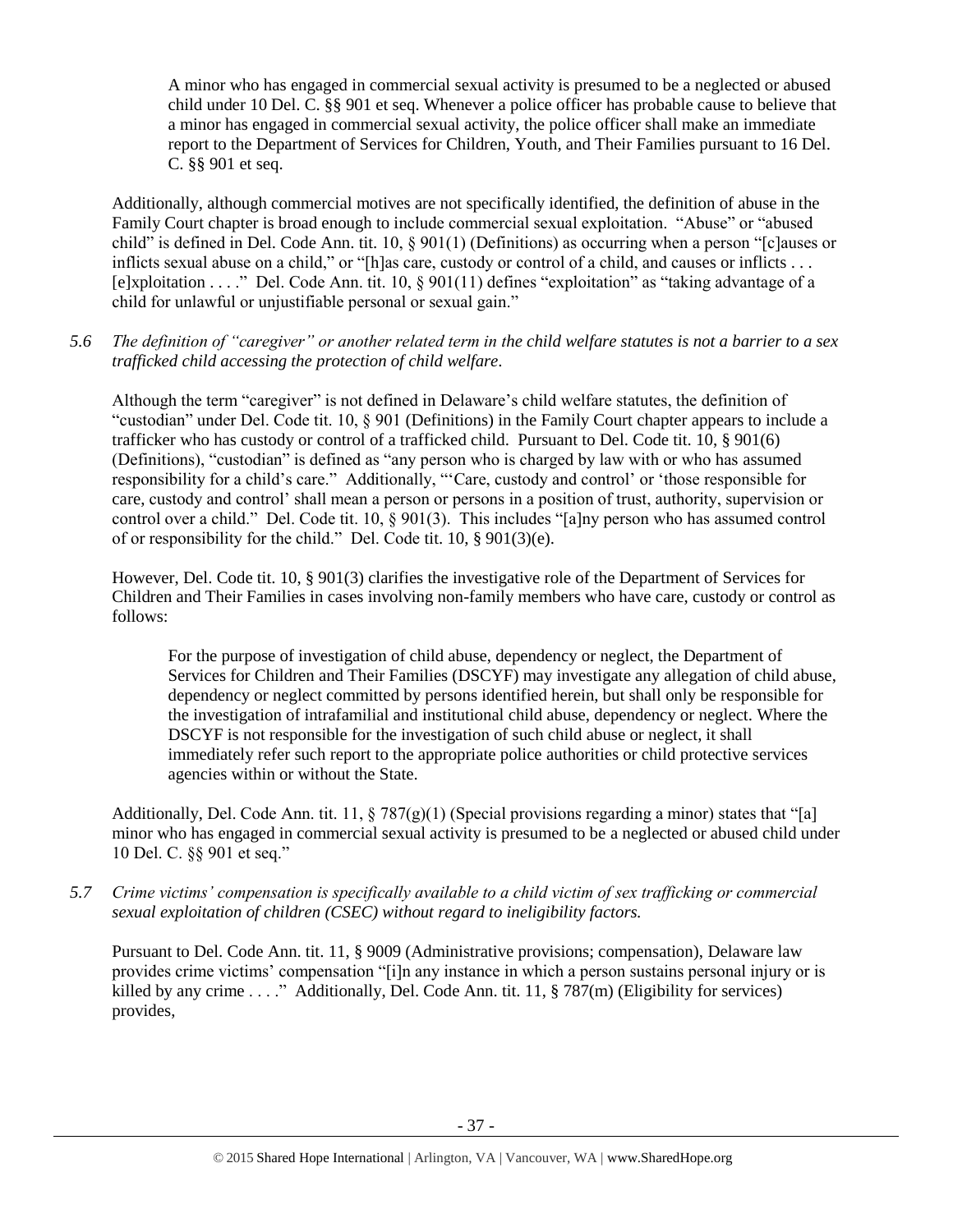(1) A victim of human trafficking is eligible for a benefit or service, which is available through the State and identified in the plan developed under paragraph  $(k)(2)a^{62}$  of this section, including compensation under § 9009 of this title, regardless of immigration status.

(2) A minor engaged in commercial sexual activity is eligible for a benefit or service, which is available through the State and identified in the plan developed under paragraph  $(k)(2)a$ . of this section, regardless of immigration status.

(3) As soon as practicable after a first encounter with an individual who reasonably appears to a police officer to be a victim or a minor engaged in commercial sexual activity, the police officer shall notify the appropriate state or local agency, as identified in the plan developed under paragraph  $(k)(2)a$ , of this section, that the individual may be eligible for a benefit or service under this section.

However, certain ineligibility factors that could apply to domestic minor sex trafficking victims threaten access to this compensation, while other ineligibility factors are mitigated by special exceptions for minor victims of sexual abuse. Specifically, Del. Code Ann. tit. 11, § 9010(a) (Denial of claim; reduction) provides in part,

(a) The Agency<sup>63</sup> shall deny payment of a claim for the following reasons:

. . . (2) Where the claimant incurred the personal injury on which the claim is based through collusion with the perpetrator of the crime;

(3) Where the claimant refused to give reasonable cooperation to state or local lawenforcement agencies in their efforts to apprehend or convict the perpetrator of the crime in question;

(4) Where the claim has not been filed within 1 year after the personal injury on which the claim in based, unless an extension is granted by the Agency;

(5) Where the claimant has failed to report the crime to a law-enforcement agency within 72 hours of its occurrence. This requirement shall be waived where:

a. The crime has been reported to an appropriate governmental agency, such as child and/or adult protective services or the Family Court;

b. The claimant can provide a protection from abuse order;

. . . .

l

c. The claimant has cooperated with law enforcement or an appropriate government agency in cases of crimes involving domestic violence, sexual assault or abuse; or d. Where the Agency in its discretion determines that the circumstances of the crime render this requirement unreasonable.

In addition to the 72 hour reporting exceptions listed in subsection (a)(5), Del. Code Ann. tit. 11, § 9010(d) states, "In no event shall the Agency deny any claim solely because the applicant was a child victim of sexual assault or abuse, and said applicant either delayed reporting the abuse or assault to authorities or said applicant delayed an application for services to mitigate the effects of the impact of sexual assault or abuse." However, this exception fails to exempt trafficking victims from the ineligibility factors set out in Del. Code Ann. tit. 11, § 9010(b), (c), which states,

(b) In determining whether or not to make an award under this chapter, or in determining the amount of any award, the Agency may consider any circumstances it deems to be relevant, including the behavior of the victim which directly or indirectly contributed to injury or death,

<sup>&</sup>lt;sup>62</sup> Del. Code Ann. tit. 11, § 787(k)(2)(a) (Human trafficking coordinating council) states, "The Council shall . . . [d]evelop a comprehensive plan to provide victims of human trafficking with services. . . ."

 $63$  "Agency" refers to the "Victims' Compensation Assistance Program." Del. Code Ann. tit. 11, § 9009.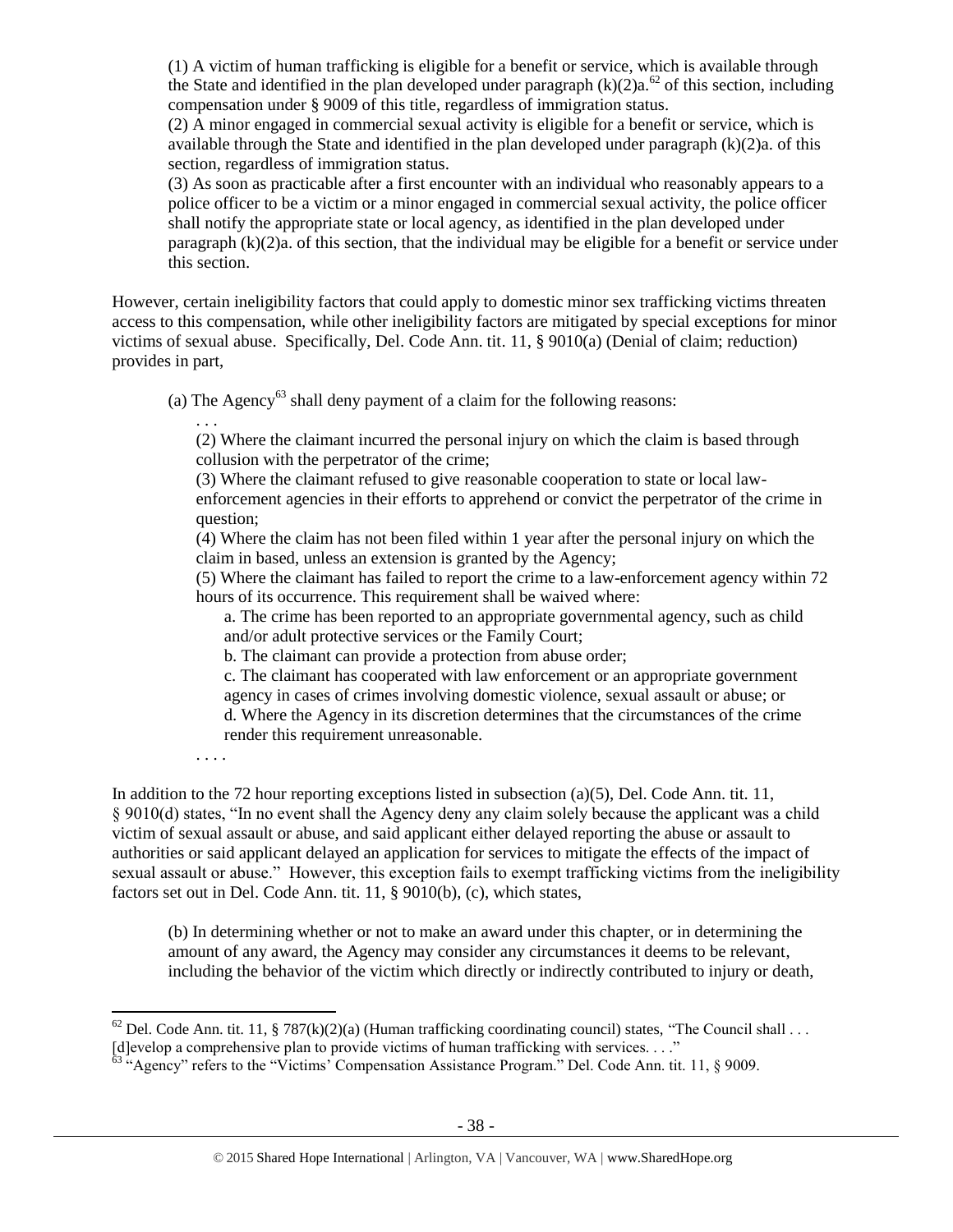unless such injury or death resulted from the victim's lawful attempt to prevent the commission of a crime or to apprehend an offender.

(c) If the victim bears any share of responsibility that caused injury or death, the Agency shall reduce the amount of compensation in accordance with its assessment of the degree of such responsibility attributable to the victim. A claim may be denied or reduced if the victim of the personal injury in question, either through negligence or through wilful and unlawful conduct, substantially provoked or aggravated the incident giving rise to the injury.

Therefore, while the sexual abuse exceptions could benefit certain minor trafficking victims, not all victims are protected since no exceptions are provided for ineligibility due to non-cooperation with law enforcement or injury arising from collusion with the perpetrator.

5.7.1 Recommendation: Amend Del. Code Ann. tit. 11, § 9010(d) (Denial of claim; reduction) to incorporate an exception that exempts all minor trafficking victims under the age of 18 from the ineligibility factors provided in Del. Code Ann. tit. 11, § 9010(a)–(c) that restrict eligibility based on cooperation with law enforcement, criminal culpability arising from the child's trafficked condition, and time restrictions on reporting and filing claims.

# *5.8 Victim-friendly procedures and protections are provided in the trial process for minors under 18.*

Delaware law provides for the following victim-friendly court procedures:

Pursuant to Del. Code Ann. tit. 11, § 9403(a) (Nondisclosure of information about victim), certain identifying information about a victim must be kept confidential unless the victim waives confidentiality. That information includes, among other things, the victim's address, telephone number, and place of employment.

Del. Code Ann. tit. 11, § 9404(b) (Victim's interest in speedy prosecution; child victim or witness) states, "Proceedings shall be expedited in cases involving a child victim or witness particularly in child abuse and sexual abuse cases." Additionally, Del. Code Ann. tit. 11, § 9406(a) (Safety of victim) provides, "The court shall provide a waiting area for victims separate from the defendant, defendant's relatives and defense witnesses if such an area is available and the use of the area is practicable. If a separate waiting area is not available or practical, the court shall provide other available safeguards to minimize the victim's contact with the defendant, defendant's relatives and defense witnesses during court proceedings."

Pursuant to Del. Code Ann. tit. 11, § 9407(a) (Presence at court proceedings; notice), the victim has a right to be present at all proceedings other than the grand jury proceeding unless "good cause can be shown by the defendant to exclude the victim. If the victim is present, the court, at the victim's request, shall permit the presence of an individual to provide support to the victim, unless the court determines that exclusion of the individual is necessary to protect the defendant's right to a fair trial." The victim has the right to notice regarding the court proceedings "relative to the disposition of the case at which the victim has a right to be present, unless a victim requests that notice of proceedings not be provided under this chapter." Del. Code Ann. tit. 11, § 9407(b).

Delaware's "rape shield" law requires an in camera hearing, on motion of the defendant, to determine the admissibility of evidence of the complaining witness's sexual conduct offered to attack the credibility of the victim-witness "[i]n any prosecution for the crime of any degree of rape, unlawful sexual intercourse, unlawful sexual penetration or unlawful sexual contact," or an attempt, solicitation, or conspiracy to commit the same. Del. Code Ann. tit. 11, § 3508(a) (Rape—sufficiency of evidence; proceedings in camera). Del. Code Ann. tit. 11, § 3508(a)(4) further provides,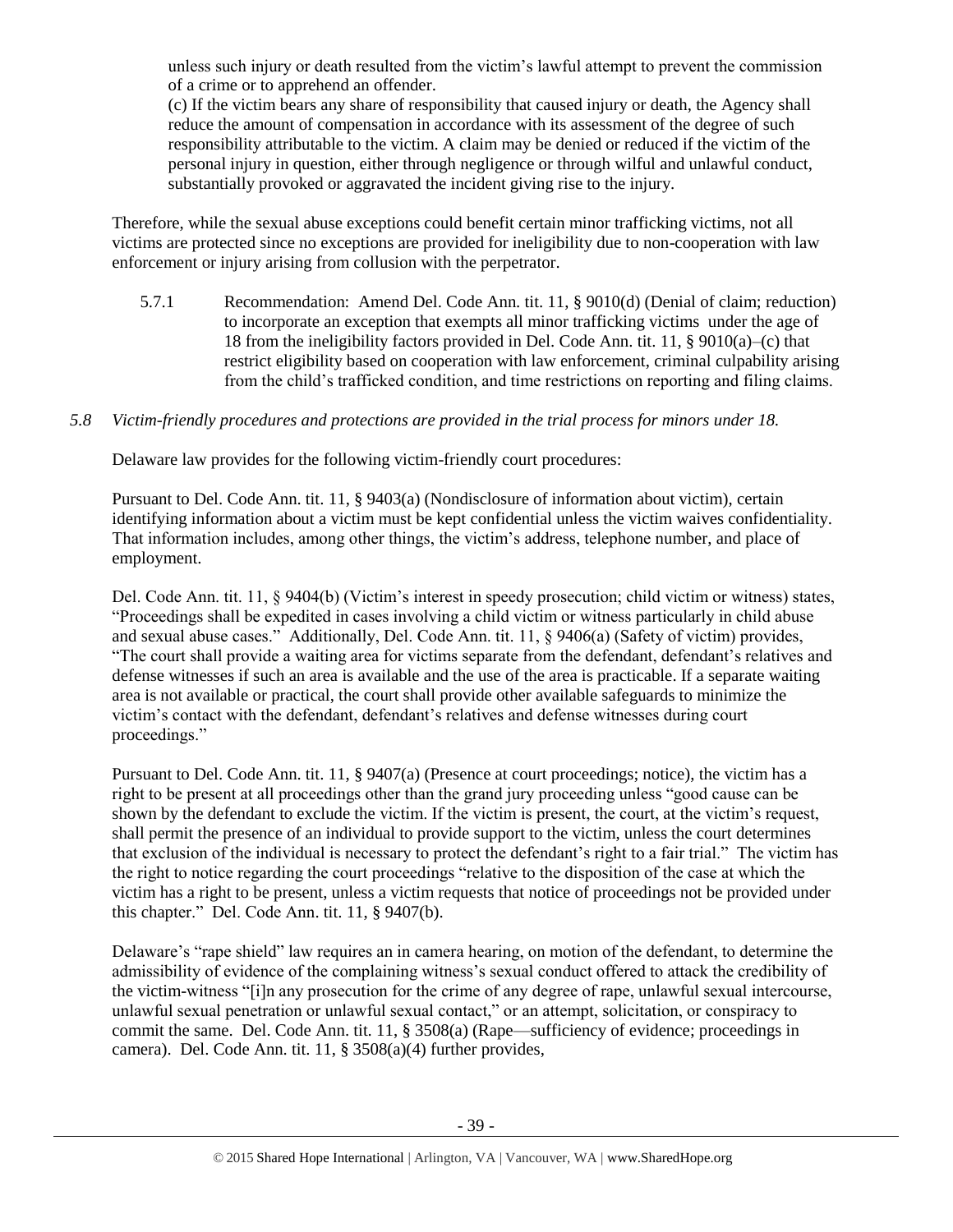At the conclusion of the hearing, if the court finds that evidence proposed to be offered by the defendant regarding the sexual conduct of the complaining witness is relevant, and is not inadmissible, the court may issue an order stating what evidence may be introduced by the defendant, and the nature of the questions to be permitted. The defendant may then offer evidence pursuant to the order of the court.

Additionally, minor victims testifying in a sex trafficking prosecution are afforded certain rape shield protections. Del. Code Ann. tit. 11, § 787(f)(1) (Admissibility of certain evidence) states that

In a prosecution or civil action for damages under this section, evidence of a specific instance of the alleged victim's past sexual behavior, or reputation or opinion evidence of past sexual behavior of the alleged victim, is not admissible unless the evidence is:

a. Admitted in accordance with Sections 3508 and 3509 of this Title; or

b. Offered by the prosecution in a criminal case to prove a pattern of trafficking by the defendant.

Similarly, Del. Code Ann. tit. 11, § 3509(a) (Rape—admissibility of certain evidence) states, "Notwithstanding any other provision of this Code to the contrary, and except as provided in this section, in any prosecution for any degree of rape, unlawful sexual intercourse, unlawful sexual penetration or unlawful sexual contact, any opinion evidence, reputation evidence and evidence of specific instances of the complaining witness' sexual conduct, or any of such evidence, is not admissible by the defendant in order to prove consent by the complaining witness." However, under Del. Code Ann. tit. 11, § 3509(b), "This section . . . shall not be applicable to evidence of the complaining witness' sexual conduct with the defendant."

Pursuant to Del. Code Ann. tit. 11, § 3511(a) (Videotaped deposition and procedures for child witnesses),

In any criminal case or hearing on delinquency, upon motion of the Deputy Attorney General prior to trial and with notice to the defense, the court may order all questioning of any witnesses under the age of 12 years to be videotaped in a location designated by the court. Persons present during the videotaping shall include the witness, the Deputy Attorney General, the defendant's attorney and any person whose presence would contribute to the welfare and well-being of the witness, and if the court permits, the person necessary for operating the equipment. Only the attorneys or a defendant acting pro se may question the child. The court shall permit the defendant to observe and hear the videotaping of the witness in person or, upon motion by the State, the court may exclude the defendant providing the defendant is able to observe and hear the witness and communicate with the defense attorney. . . .

. . . .

Pursuant to Del. Code Ann. tit. 11, § 3513(a) (Hearsay exception for child victim's or witness's out-ofcourt statement of abuse),

(a) An out-of-court statement made by a child victim or witness who is under 11 years of age at the time of the proceeding concerning an act that is a material element of the offense relating to sexual abuse, physical injury, serious physical injury, death, abuse or neglect as described in any felony delineated in subpart A, B or D of subchapter II of Chapter 5 of this title, or in any of the felonies delineated in § 782, § 783, § 783A, § 1102, § 1108, § 1109, § 1111 or § 1112A of this title or in any attempt to commit any felony delineated in this paragraph that is not otherwise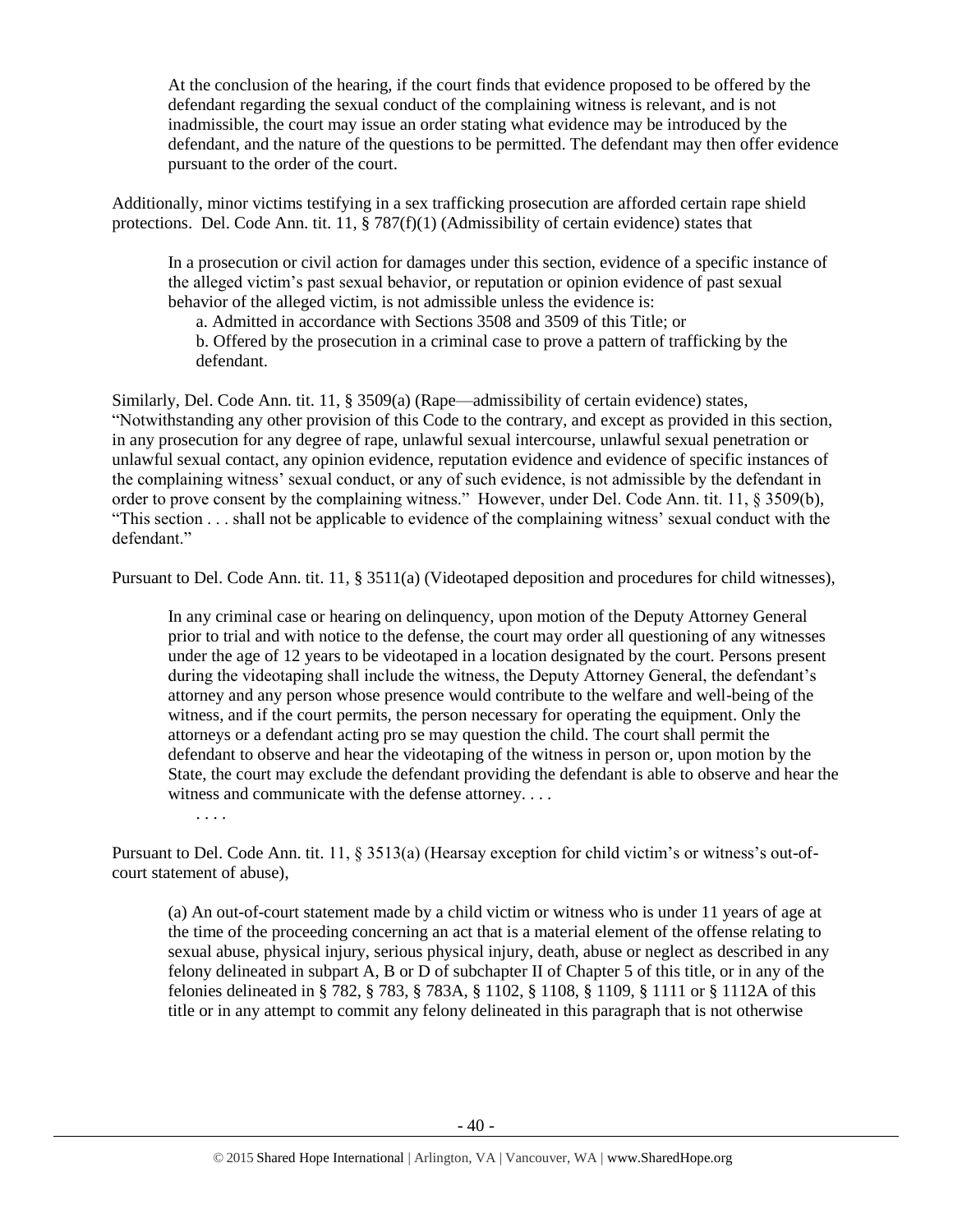admissible in evidence is admissible in any judicial proceeding if the requirements of subsections  $(b)$ – $(f)$ <sup>64</sup> of this section are met.

Lastly, Del. Code Ann. tit. 11, § 3514(a)(1)<sup>65</sup> (Testimony of victim or witness by means of closed circuit television) provides,

(a) (1) In any prosecution involving any offense set forth in § 3513(a) of this title, a court may order that the testimony of a victim or witness be taken outside the courtroom and shown in the courtroom by means of closed circuit television if:

a. The testimony is taken during the proceeding; and

b. The judge determines that testimony by the victim or witness in the courtroom will result in the victim or witness suffering serious emotional distress such that the victim or witness cannot reasonably communicate.

*5.9 Expungement or sealing of juvenile delinquency records resulting from arrests or adjudications for prostitution-related offenses committed as a result of, or in the course of, the commercial sexual exploitation of a minor is available within a reasonable time after turning 18.*

Del. Code Ann. tit. 10, § 1017(a) (Mandatory expungement) provides, <sup>66</sup>

(e) In determining whether a statement possesses particularized guarantees of trustworthiness under paragraph (b)(2) of this section, the court may consider, but is not limited to, the following factors:

(1) The child's personal knowledge of the event;

(2) The age and maturity of the child;

 $\overline{\phantom{a}}$ 

- (3) Certainty that the statement was made, including the credibility of the person testifying about the statement;
- (4) Any apparent motive the child may have to falsify or distort the event, including bias, corruption or coercion;
- (5) The timing of the child's statement;
- (6) Whether more than 1 person heard the statement;
- (7) Whether the child was suffering pain or distress when making the statement;
- (8) The nature and duration of any alleged abuse;

(9) Whether the child's young age makes it unlikely that the child fabricated a statement that represents a graphic, detailed account beyond the child's knowledge and experience;

(10) Whether the statement has a "ring of verity," has internal consistency or coherence and uses terminology appropriate to the child's age;

(11) Whether the statement is spontaneous or directly responsive to questions;

(12) Whether the statement is suggestive due to improperly leading questions;

(13) Whether extrinsic evidence exists to show the defendant's opportunity to commit the act complained of in the child's statement.

(f) The court shall support with findings on the record any rulings pertaining to the child's unavailability and the trustworthiness of the out-of-court statement.

 $65$  The text of Del. Code Ann. tit. 11,  $\S 3514$  here and elsewhere in this report has been updated to reflect the amendments added by the enactment of Senate Bill 51. Del. Laws (2015) (effective June 30, 2015).

 $64$  Under subsection (b), an out-of-court statement is admissible under subsection (a) if the child "found by the court to be unavailable to testify" due to the child's "persistent refusal to testify," "the child's inability to communicate about the offense because of fear or a similar reason," or, among others, there is a "substantial likelihood that the child would suffer severe emotional trauma from testifying." In order for a child to be deemed "unavailable," it must be supported by expert testimony. Del. Code Ann. tit. 11, § 3513(c). Additionally, the child must give notice to the adverse party that the out-of-court statement will be used. Del. Code Ann. tit. 11, § 3513(d). Lastly, the child's statement must be trustworthy. Del. Code Ann. tit. 11, § 3513(b)(2)(b). Pursuant to Del. Code Ann. tit. 11, § 3513(e), (f),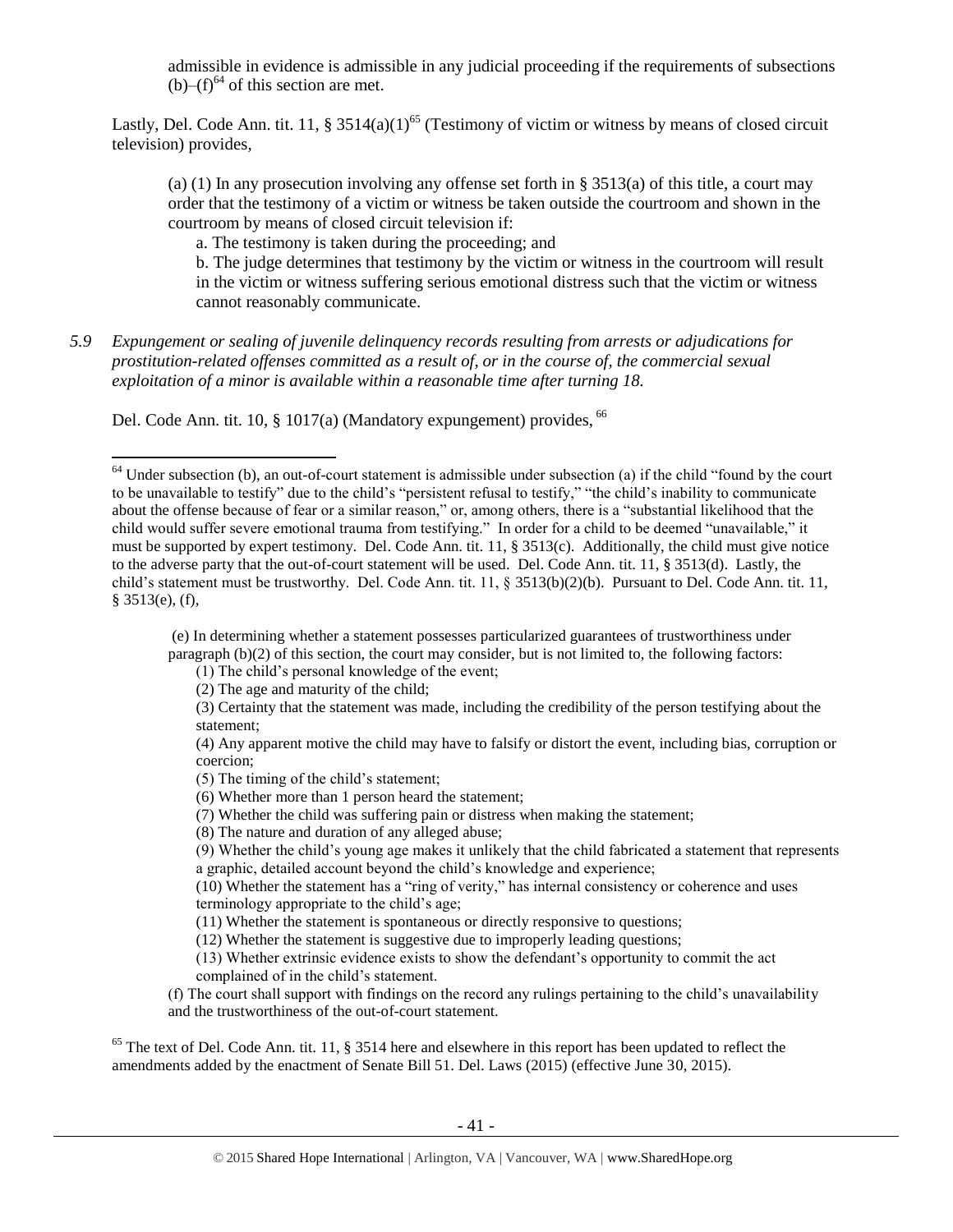(a) The Family Court shall grant a petition for expungement if:

(1) A child is charged with the commission of 1 or more crimes designated as a misdemeanor or violation in Title . . . 11 [Crimes and Criminal Procedure], . . . or a county or municipal code, ordinance, or regulation which is the same as, or equivalent to, any offense defined in Title 4,7, 11, 16 or 23, and the case is terminated in favor of the child,<sup>67</sup> provided the petitioner has no prior adjudication of delinquency, and provided that the petitioner has no subsequent adjudication of delinquency or adult conviction, and provided that the petitioner has no pending criminal charges.

. . . .

 $\overline{\phantom{a}}$ 

(3) A child has no more than 1 adjudication of delinquency in a case where the crime or crimes for which the child was adjudicated delinquent are designated as felonies or misdemeanors or violations in Title 4,7, 11,16 or 23, or a county or municipal code, ordinance, or regulation which is the same as, or equivalent to, any offenses enumerated in Title 4,7, 11, 16 or 23 excepting violent felonies and misdemeanor or sex offenses, and provided the petitioner has no prior adjudication of delinquency, and provided that the petitioner has no subsequent adjudication of delinquency or adult conviction, and provided that the petitioner has no pending criminal charges, and provided that at least 3 years have passed following the date the adjudication of delinquency was entered in Family Court.

Del. Code Ann. tit. 10, § 1018(a)(3) (Discretionary expungement) also gives the court discretion to grant an expungement to a minor CSEC victim provided that, among others, the child has no more than 2 adjudications for misdemeanor or violation offenses under 4, 7, 11, 16 or 23 and at least five years have elapsed from the second adjudication of delinquency.

<sup>66</sup> If a minor victim is charged criminally for offenses committed as a result of his or her victimization, human trafficking victims may expunge criminal prostitution convictions pursuant to Del. Code Ann. tit. 11, § 787(j) (Application for pardon and petition to expunge; motion to vacate conviction and expunge record) which states,

(1) Notwithstanding any provision of Chapter 43 of this title or any other law to the contrary, a person convicted of prostitution, loitering or obscenity committed as a direct result of being a victim of human trafficking may file an application for a pardon pursuant to article VII of the Delaware Constitution and § 4361 et seq. of this title and may file a petition requesting expungement of such criminal record pursuant to § 4371 et seq. of this title.

(2) A person convicted of prostitution, loitering or obscenity as a direct result of being a victim of human trafficking may file a motion in the court in which the conviction was obtained to vacate the judgment of conviction. . . .

(3) Notwithstanding any provision of Chapter 43 of this title or any other law to the contrary, any person filing a motion under paragraph (j)(2) of this section in Superior Court or Family Court may also seek in that motion expungement of the criminal record related to such conviction. If the court grants the motion to vacate the conviction under paragraph  $(i)(2)$  of this section and the movant also requested expungement, the court's order shall require expungement of the police and court records relating to the charge and conviction. . . .

 $67$  Pursuant to Del. Code Ann. tit. 10, § 1016(7) (Definitions applicable to juvenile expungements), "terminated in favor of the child" is defined as,

a. The child is acquitted of all charges related to the case; or

b. A nolle prosequi is entered on all charges related to the case; or

c. The charges have been otherwise dismissed for any reason, including, but not limited to dismissals following successful completion of arbitration, probation before adjudication of delinquency, or any court-approved diversion program.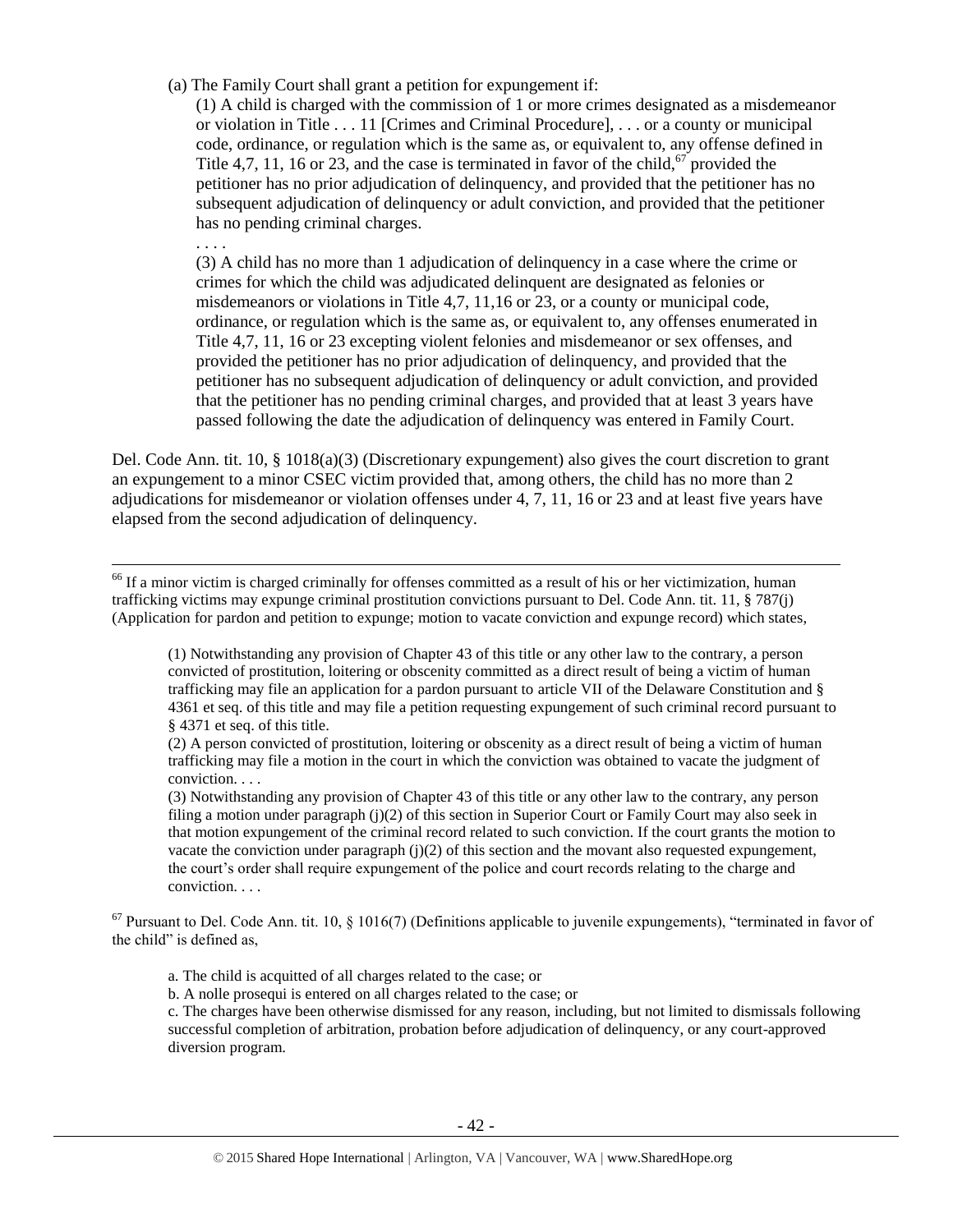Lastly, a minor CSEC victim may have a juvenile record expunged pursuant to Del. Code Ann. tit. 10, § 1018(e), which states,

Notwithstanding any provision of this subchapter or any other statute or rule to the contrary, the Attorney General or the Attorney General's designee responsible for prosecuting a delinquency action may petition the Court to expunge the instant arrest record of a child if at the time of a state motion to dismiss or entry of a nolle prosequi in the case, the State has determined that the continued existence and possible dissemination of information relating to the arrest of the child for the matter dismissed or for which a nolle prosequi was entered may cause circumstances which constitute a manifest injustice to the juvenile.

*5.10 Victim restitution and civil remedies for victims of domestic minor sex trafficking or commercial sexual exploitation of children (CSEC) are authorized by law.* 

Under Del. Code Ann. tit. 11, § 787(d), restitution is mandatory for those convicted of violations of human trafficking:

(1) In addition to any other amount of loss identified, the court shall order restitution, including the greater of:

a. The gross income or value to the defendant of the victim's labor or services; or b. The value of the victim's labor as guaranteed under the minimum wage and overtime provisions of the Fair Labor Standards Act (FLSA) [29 U.S.C. § 201 et seq.] or of Title 19, whichever is greater.

(2) The Court shall order restitution under this subsection (d) even if the victim is unavailable to accept payment of restitution.

Civil actions are expressly available for victims of human trafficking. Del. Code Ann. tit. 11, § 787(j) (Civil action) provides that

(1) A victim may bring a civil action against a person that commits an offense under subsection (b) [Trafficking an individual] of this section for compensatory damages, punitive damages, injunctive relief, and any other appropriate relief.

(2) In an action under this subsection, the court shall award a prevailing victim reasonable attorney's fees and costs, including reasonable fees for expert witnesses.

(3) An action under this subsection must be commenced not later than 5 years after the later of the date on which the victim

a. was freed from the human trafficking situation; or

b. attained 18 years of age.

*5.11 Statutes of limitations for civil and criminal actions for child sex trafficking or commercial sexual exploitation of children (CSEC) offenses are eliminated or lengthened sufficiently to allow prosecutors and victims a realistic opportunity to pursue criminal action and legal remedies.*

Under Del. Code Ann. tit. 11, § 205(b) (Time limitations), the general criminal statute of limitations is 5 years, but under subsection (a), prosecutions for Class A felonies "may be commenced at any time." However, "a prosecution for any crime that is delineated in § 787 of this title and which the victim is a minor, Subpart D of Subchapter II of Chapter 5 of this title, or is otherwise defined as a 'sexual offense' by § 761 of this title except [§](https://a.next.westlaw.com/Link/Document/FullText?findType=L&pubNum=1000005&cite=DESTT11S761&originatingDoc=N4029C34006BA11E4A2CBB1CD31DFFF6C&refType=LQ&originationContext=document&transitionType=DocumentItem&contextData=(sc.Search)) 763, [§](https://a.next.westlaw.com/Link/Document/FullText?findType=L&pubNum=1000005&cite=DESTT11S761&originatingDoc=N4029C34006BA11E4A2CBB1CD31DFFF6C&refType=LQ&originationContext=document&transitionType=DocumentItem&contextData=(sc.Search)) 764 or [§](https://a.next.westlaw.com/Link/Document/FullText?findType=L&pubNum=1000005&cite=DESTT11S761&originatingDoc=N4029C34006BA11E4A2CBB1CD31DFFF6C&refType=LQ&originationContext=document&transitionType=DocumentItem&contextData=(sc.Search)) 765 of this title, or any attempt to commit said crimes, may be commenced at any time." Del. Code Ann. tit. 11, § 205(e). Since "[s]exual offense" as defined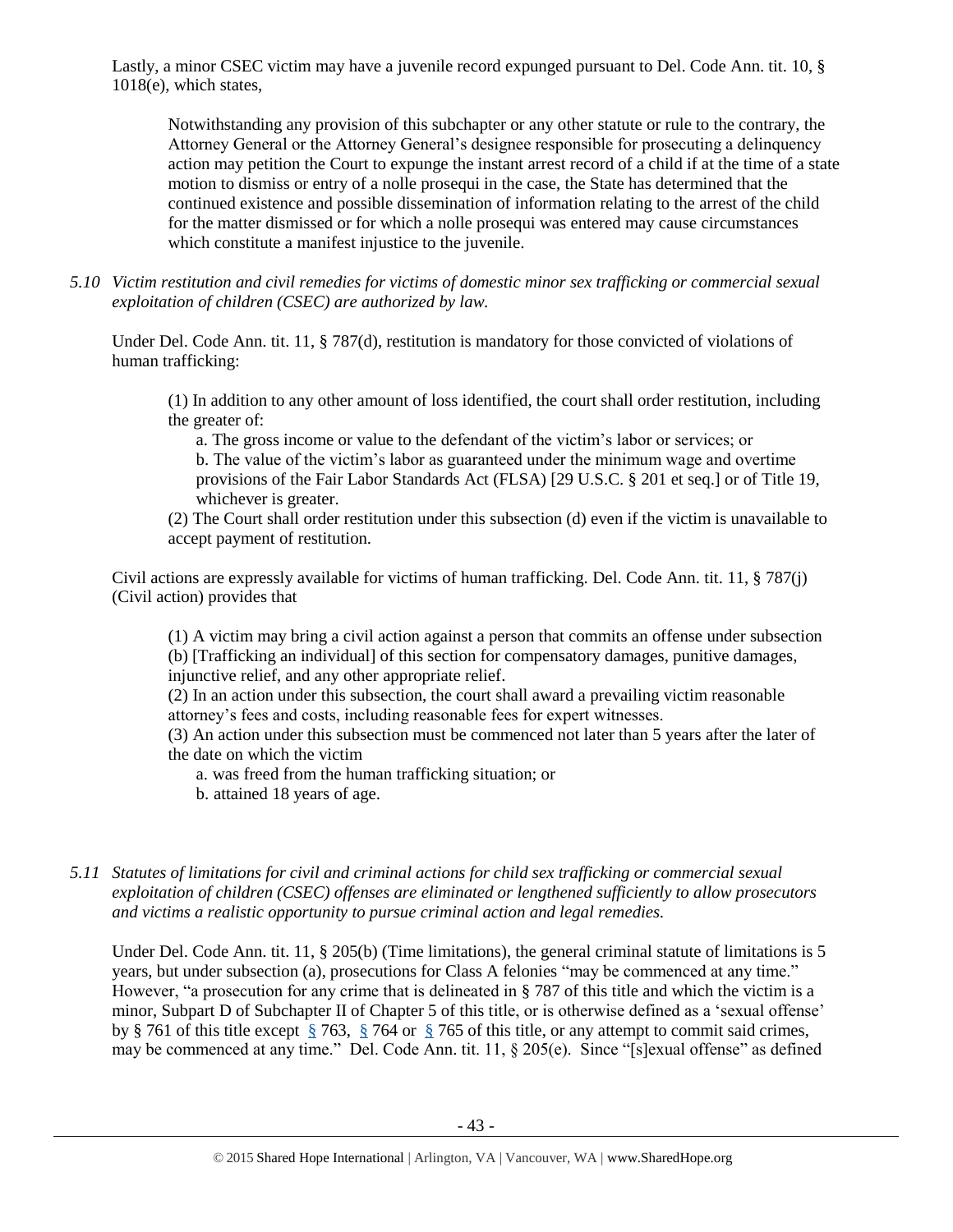by Del. Code Ann. tit. 11, § 761(h) does not include violations of Del. Code Ann. tit. 11, § 787 (Trafficking an individual, forced labor and sexual servitude), the general 5 year statute of limitations would be applicable in prosecutions under the trafficking law. Violations of Del. Code Ann. tit. 11, § 1108 (Sexual exploitation of a child), § 1352 (Promoting prostitution in the second degree), and § 1353 (Promoting prostitution in the first degree), however, are included in the definition of "sex offense" and, therefore, can be prosecuted at any time.

Regarding civil suits, Del. Code Ann. tit. 11, § 787(j) (Civil action) establishes the statute of limitations for civil actions based on human trafficking offenses and provides that

(3) An action under this subsection must be commenced not later than 5 years after the later of the date on which the victim: a. was freed from the human trafficking situation; or b. attained 18 years of age.

Further, Del. Code Ann. tit. 10, § 8145(a) (Civil suits for damages based upon sexual abuse of a minor by an adult) eliminates the statute of limitations on any claims arising from criminal sexual abuse. Del. Code Ann. tit. 10, § 8145(a) specifically provides,

A cause of action based upon the sexual abuse of a minor by an adult may be filed in the Superior Court of this State at any time following the commission of the act or acts that constituted the sexual abuse. A civil cause of action for sexual abuse of a minor shall be based upon sexual acts that would constitute a criminal offense under the Delaware Code.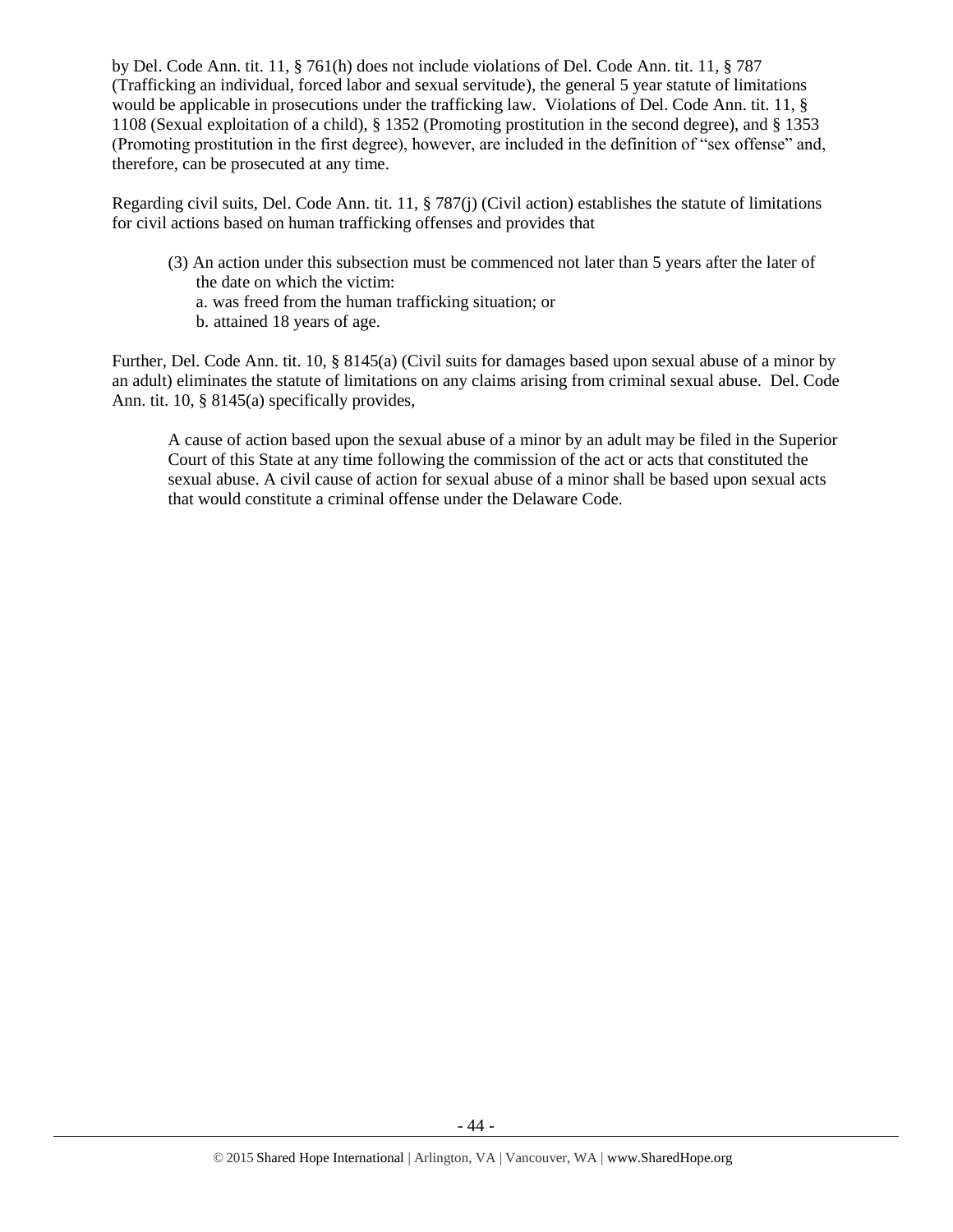#### **FRAMEWORK ISSUE 6: CRIMINAL JUSTICE TOOLS FOR INVESTIGATION AND PROSECUTIONS**

#### *Legal Components:*

- *6.1 Training on human trafficking and domestic minor sex trafficking for law enforcement is statutorily mandated or authorized.*
- *6.2 Single party consent to audio-taping is permitted in law enforcement investigations.*
- *6.3 Wiretapping is an available tool to investigate domestic minor sex trafficking.*
- *6.4 Using a law enforcement posing as a minor to investigate buying or selling of commercial sex acts is not a defense to soliciting, purchasing, or selling sex with a minor.*

*\_\_\_\_\_\_\_\_\_\_\_\_\_\_\_\_\_\_\_\_\_\_\_\_\_\_\_\_\_\_\_\_\_\_\_\_\_\_\_\_\_\_\_\_\_\_\_\_\_\_\_\_\_\_\_\_\_\_\_\_\_\_\_\_\_\_\_\_\_\_\_\_\_\_\_\_\_\_\_\_\_\_\_\_\_\_\_\_\_\_*

- *6.5 Using the Internet or electronic communications to investigate buyers and traffickers is a permissible investigative technique.*
- *6.6 Law enforcement and child welfare agencies are mandated to promptly report missing and recovered children.*

# *Legal Analysis:*

*6.1 Training on human trafficking and domestic minor sex trafficking for law enforcement is statutorily mandated or authorized.*

Del. Code Ann. tit. 11, § 787(k) (Human trafficking coordinating council) establishes a human trafficking coordinating council and tasks the council with coordinating training that would include training for law enforcement as state and local employees. Del. Code Ann. tit. 11, § 787(k)(2)(f) states that "[t]he Council shall . . . [c]oordinate training on human trafficking prevention and victim services for state and local employees who may have recurring contact with victims or perpetrators,"

Additionally, while Del. Code Ann. tit. 11, § 8405<sup>68</sup> (Mandatory training; exceptions) does not specifically mandate that law enforcement must be trained on human trafficking and domestic minor sex trafficking, it requires "a component of training for all persons enrolled in an approved school" to be "a course in the detection, prosecution and prevention of sexual assault. Such evidence-based training shall be victim-centered, and trauma-informed." Del. Code Ann. tit. 11, § 8405(d). Furthermore, Del. Code Ann. tit. 11, § 8404(a)(19) (Powers and Duties) provides that the Council on Police Training may "[m]andate training for all persons seeking permanent or seasonal appointment as a police officer in the detection, prosecution and prevention of child sexual and physical abuse, exploitation and domestic violence . . . ."

*6.2 Single party consent to audio-taping is permitted in law enforcement investigations.*

Pursuant to Del. Code Ann. tit. 11, § 2402 (Interception of communications generally; divulging contents of communications, violations of chapter), single party consent to interception of a communication is permitted in law enforcement investigations. Specifically, Del. Code Ann. tit. 11, § 2402(c)(4) states,

(c) Lawful acts*.—*It is lawful:

. . . . (4) For a person to intercept<sup>69</sup> a wire, oral or electronic communication where the person is a party to the communication or where one of the parties to the communication has given prior

l  $68$  The text of Del. Code Ann. tit. 11, § 8405 here and elsewhere in this report has been updated to reflect the amendments added by the enactment of House Bill 2. Del. Laws (2015) (effective June 30, 2015).

 $^{69}$  Del. Code Ann. tit. 11, § 2401(10) (Definitions) defines "intercept" as "the aural or other acquisition of the contents of any wire, oral or electronic communication through the use of any electronic, mechanical or other device."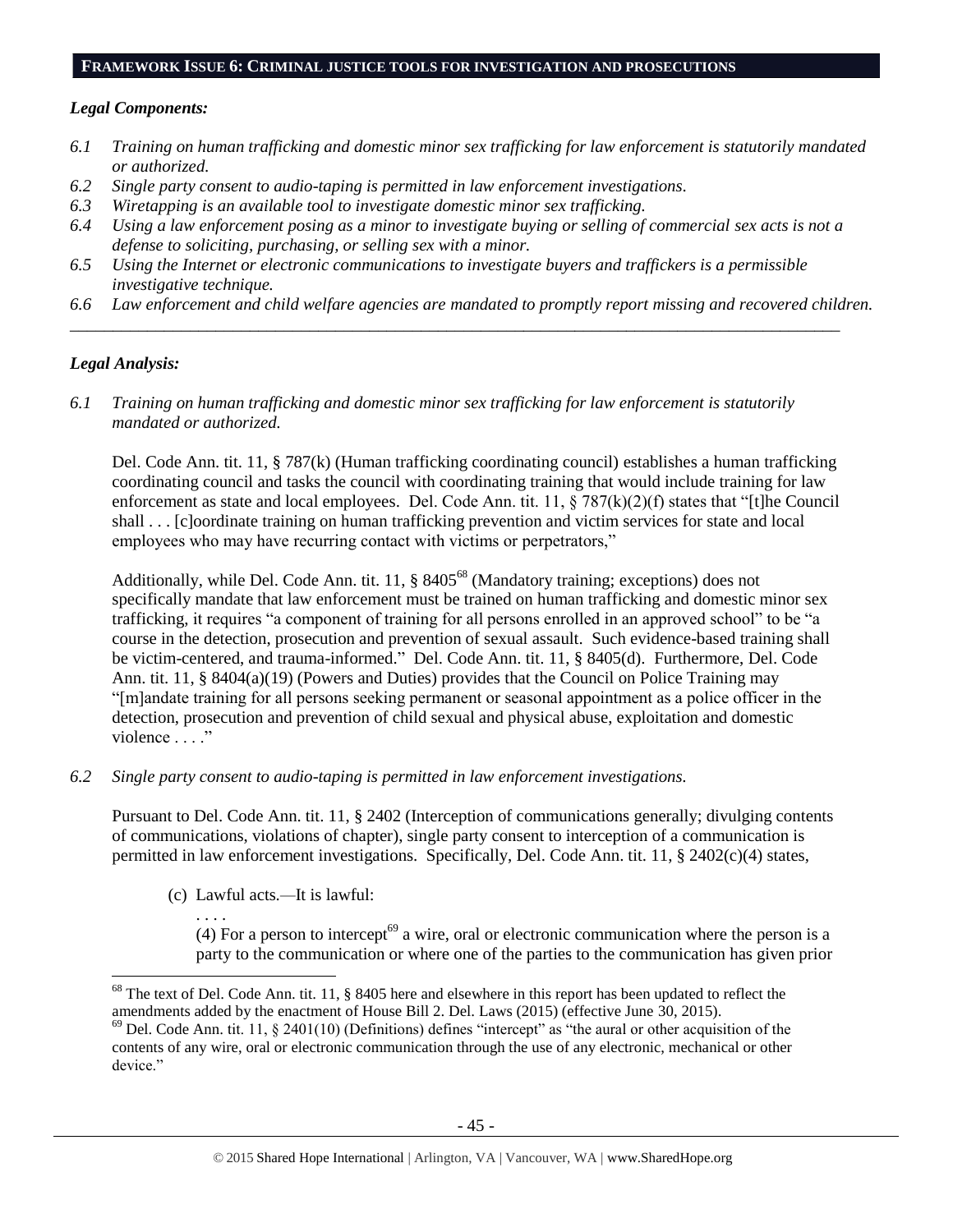consent to the interception, unless the communication is intercepted for the purpose of committing any criminal or tortious act in violation of the constitutions or laws of the United States, this State or any other state or any political subdivision of the United States or this or any other state.

Additionally, single party consent to the use of body wires by law enforcement officers and their agents is permitted pursuant to Del. Code Ann. tit. 11, § 2402 (c)(7), which states,

It is lawful . . . [f]or law-enforcement personnel or those acting under their direction to utilize body wires to intercept oral communications in the course of a criminal investigation when the law-enforcement personnel or a person acting under their direction is a party to the communication. Communications intercepted by such means may be recorded and may be used against the defendant in a criminal proceeding.

# *6.3 Wiretapping is an available tool to investigate domestic minor sex trafficking.*

Pursuant to Del. Code Ann. tit. 11, § 2402(c)(3) (Interception of communications generally; divulging contents of communications, violations of chapter), "It is lawful . . [f]or an investigative or lawenforcement officer acting in a criminal investigation or any other person acting at the prior direction and under the supervision of an investigative or law-enforcement officer in such investigation pursuant to a court order . . . to intercept a wire, oral or electronic communication in order to provide evidence of the commission of . . . human trafficking . . ."

Additionally, pursuant to Del. Code Ann. tit. 11, § 2405 (Authorities permitted to apply for order authorizing interception), wiretapping by law enforcement is permitted with a court order, depending on the nature of the offense being investigated. Specifically, Del. Code Ann. tit. 11, § 2405 states,

The Attorney General, Chief Deputy Attorney General, State Prosecutor or Chief Prosecutor of any county may apply to a judge authorized to receive intercept applications and the judge, in accordance with § 2407 of this title, may grant an order authorizing the interception by investigative or law-enforcement officers of wire, oral or electronic communications when the interception may provide evidence:

(1) Of the commission of the offense of racketeering . . . human trafficking . . .

(2) Of the commission of any felony creating a risk of physical injury to a person;

(3) Of any conspiracy or solicitation to commit any of the offenses set forth in paragraph (1) or (2) of this section; or

(4) Aiding in the apprehension of the perpetrator of any of the offenses set forth in this section.

No application or order shall be required if the interception is lawful under the provisions of  $§$  2406(c) of this title.

Therefore, while human trafficking is expressly permitted for wiretapping by law enforcement during investigations, wiretapping for investigation of CSEC offenses would only be permitted to the extent that the suspected trafficking constituted racketeering violations, or if the court determined that the trafficking was likely to result in personal injury.

Once a communication is lawfully intercepted, Del. Code Ann. tit. 11, § 2406(e) (Lawful disclosure or use of contents of communication) permits evidence of other offenses to be used by law enforcement for purposes of investigation pursuant to Del. Code Ann. tit. 11, § 2406(a) and (b), however, such evidence may only be introduced through testimony "when authorized or approved by a judge authorized to receive intercept applications where the judge finds on subsequent application that the contents were otherwise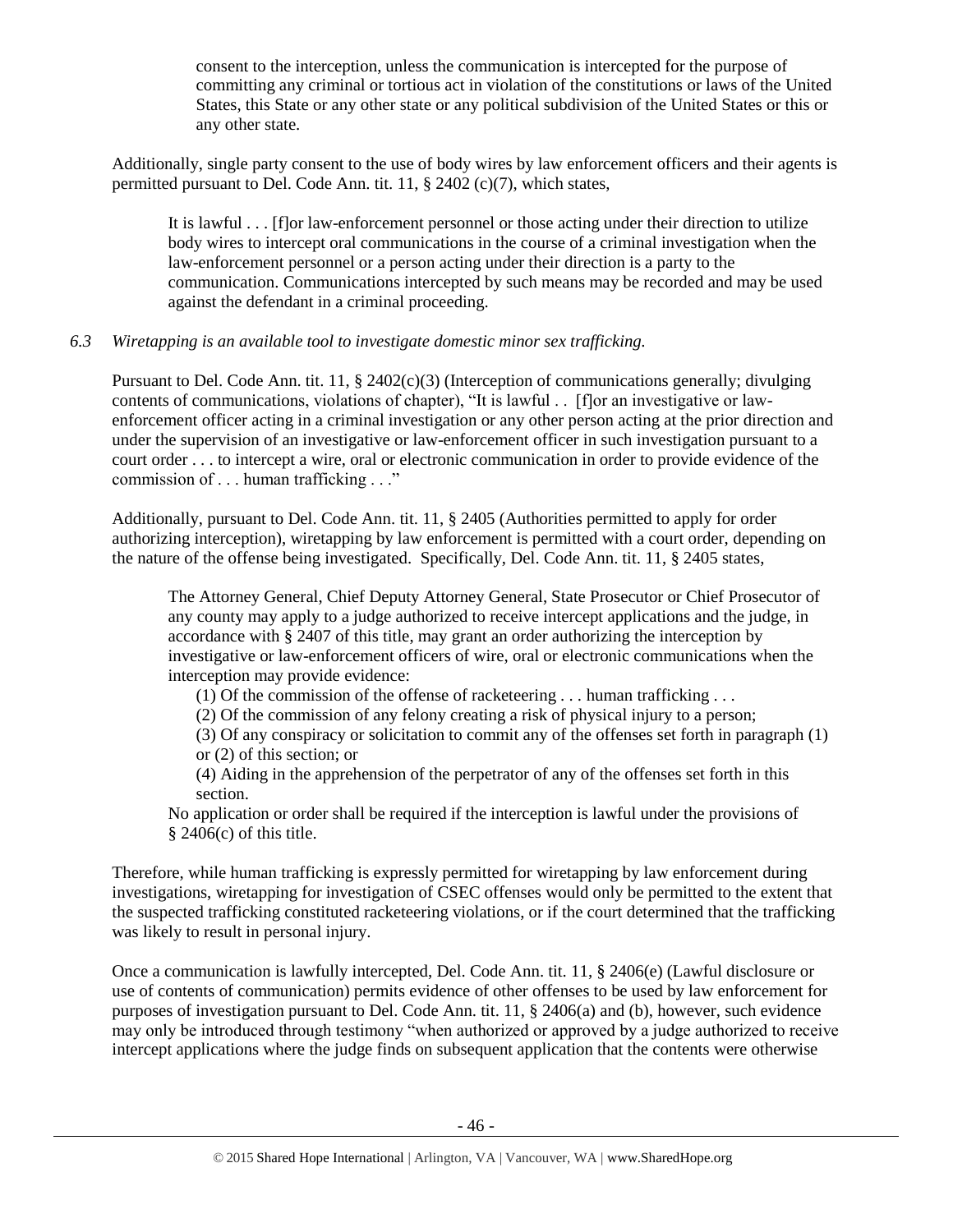intercepted in accordance with this chapter. Such application should be made forthwith." Del. Code Ann. tit. 11, § 2406(e). Therefore, even if evidence of trafficking was obtained through a wiretap authorized for another offense, that evidence could not be introduced through testimony if the suspected trafficking constituted racketeering violations, or if the court determined that the trafficking was likely to result in personal injury.

The "contents of any intercepted wire, oral or electronic communication or evidence derived therefrom" are inadmissible at trial and other court proceedings "unless each party, not less than 10 days before the trial, hearing or proceeding," receives a copy of the court order and application authorizing the interception, although the time deadline may be judicially waived. Del. Code Ann. tit. 11, § 2407(h).

*6.4 Using a law enforcement posing as a minor to investigate buying or selling of commercial sex acts is not a defense to soliciting, purchasing, or selling sex with a minor.*

Delaware does not have a law specifically authorizing use of a law enforcement decoy in investigation of trafficking or CSEC offenses.

- 6.4.1 Recommendation: Enact a law specifically authorizing use of use of a law enforcement decoy in investigation of domestic minor sex trafficking or CSEC offenses.
- *6.5 Using the Internet or electronic communications to investigate buyers and traffickers is a permissible investigative technique.*

Although not specific to juvenile sex trafficking, Delaware criminalizes the use of the Internet to commit child sexual exploitation offenses under Del. Code Ann. tit. 11, § 1112A(a)(2) (Sexual solicitation of a child; class C felony; class B felony) and Del. Code Ann. tit. 11, § 1112B(a)(2) (Promoting sexual solicitation of a child). The definition of "child" for purposes of prosecuting under Del. Code Ann. tit. 11, §§ 1112A and 1112B contemplates the use of the Internet in investigations by providing that a child includes "[a]n individual who represents himself or herself to be younger than 18 years of age" and "[a]n individual whom the person committing the offense believes to be younger than 18 years of age." Del. Code Ann. tit. 11, §§ 1112A(b) and 1112B(b). .

*6.6 Law enforcement and child welfare agencies are mandated to promptly report missing and recovered children.*

Del. Code Ann. tit. 11, § 8542 (Definitions) defines "missing child" for the purposes of missing child reporting requirements. It states,

(1) "Missing child" means any person who is under the age of 18 years, whose temporary or permanent residence is in Delaware, or is believed to be in Delaware, whose location has not been determined, and who has been reported as missing to a law-enforcement agency.

Pursuant to Del. Code Ann. tit. 11, § 8543 (Duties), the [Missing Children Information] Clearinghouse<sup>70</sup> is required to,

 $\overline{\phantom{a}}$ 

 $70$  Del. Code tit. 11, § 8541 (Established) states, "The Missing Children Information Clearinghouse, hereinafter referred to as 'Clearinghouse,' is created within the State Bureau of Identification. The Clearinghouse is established as a central repository of information regarding missing children. Such information shall be collected and disseminated to assist in the location of missing children. The Director of the State Bureau of Identification shall establish services deemed appropriate by the Superintendent of State Police to aid in the location of missing children."